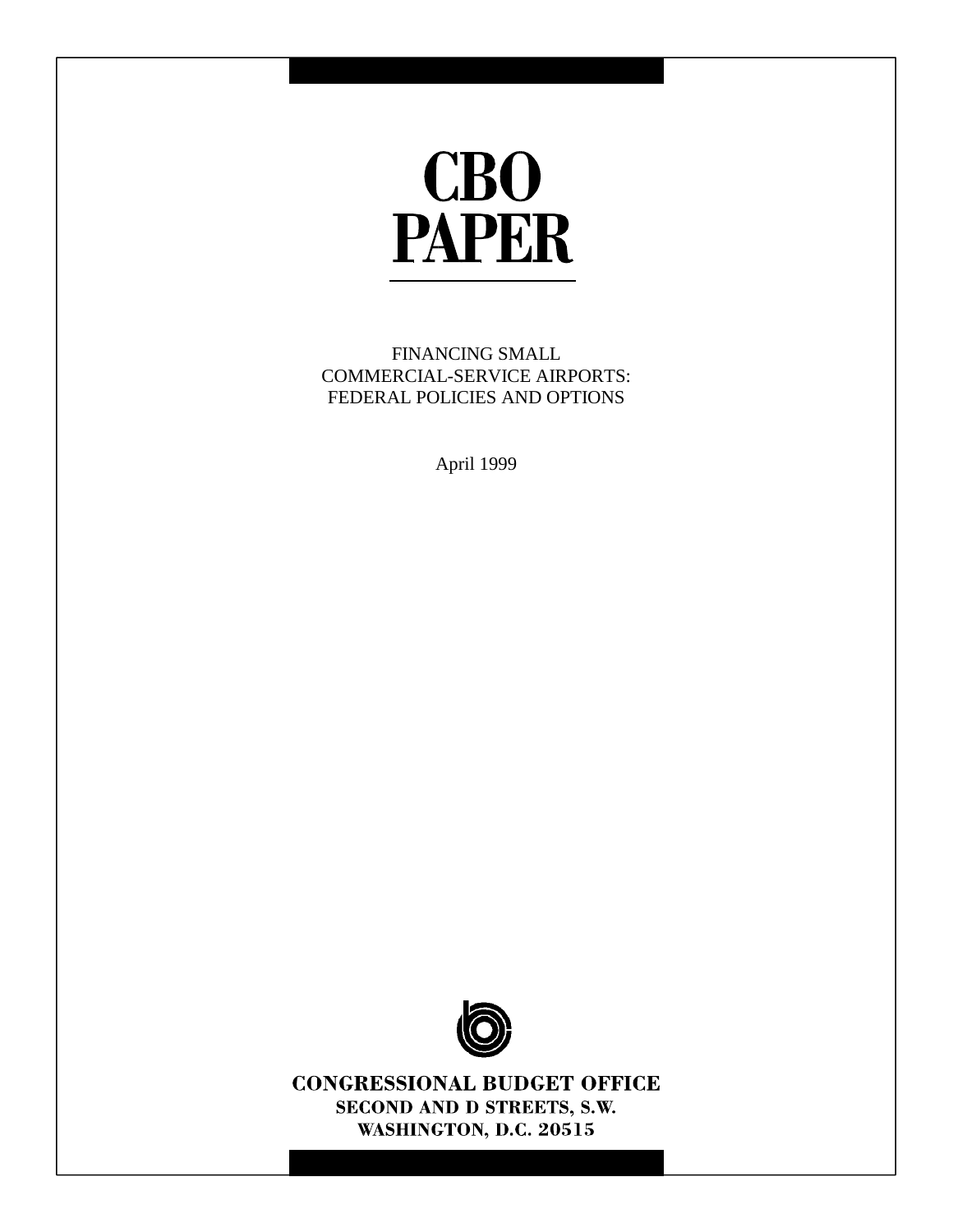# NOTE

Numbers in the text and tables may not add up to totals because of rounding.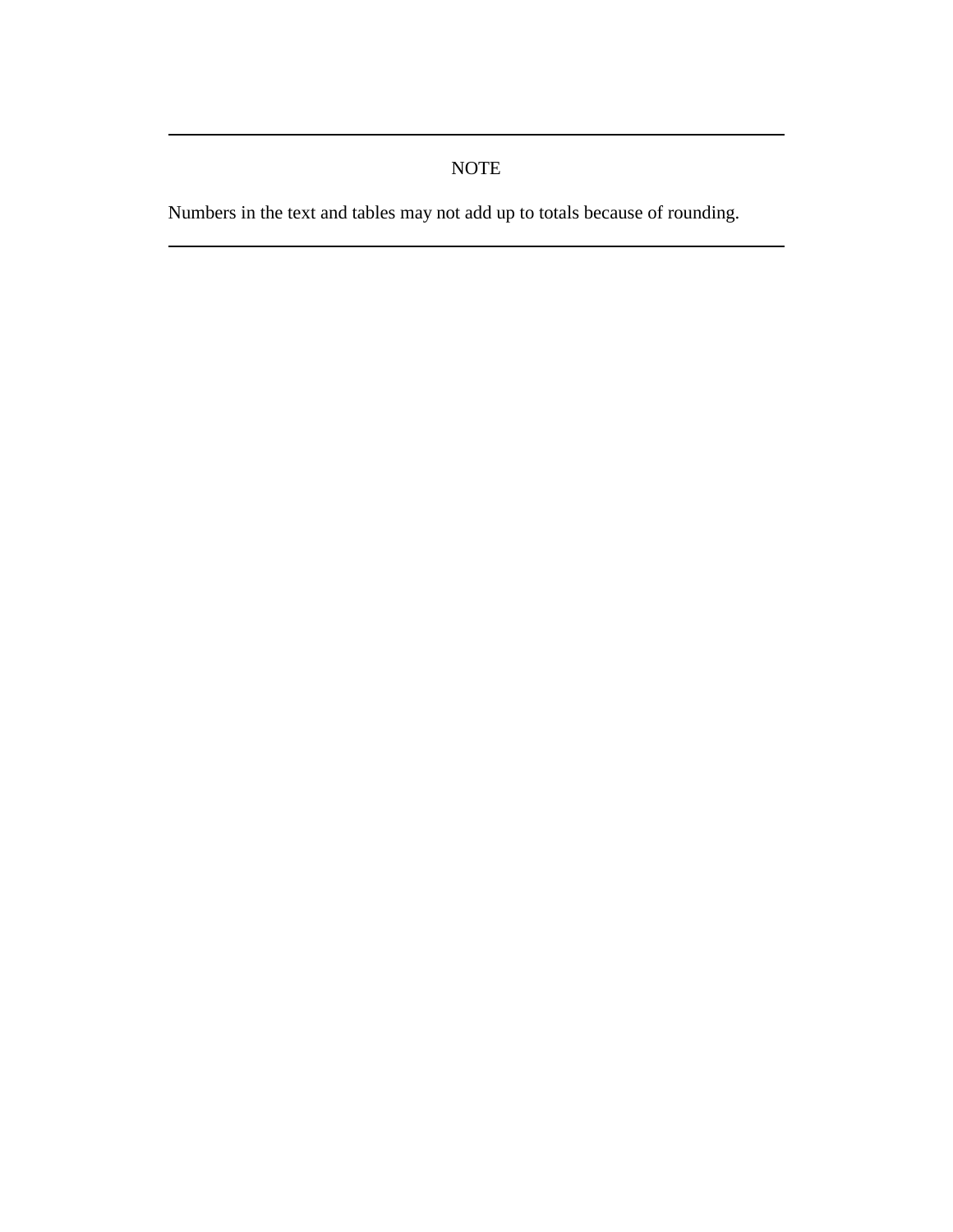#### **PREFACE**

The Congress is considering bills to reauthorize the Federal Aviation Administration (FAA) and its program of grants to airports, known as the Airport Improvement Program (AIP). In March 1999, the Congress passed legislation extending the program through May 1999. The Congressional Budget Office (CBO) prepared this paper, which examines alternative sources of funding for small airports and options for modifying the AIP, at the request of the House Committee on the Budget. In accordance with CBO's mandate to provide objective and impartial analysis, the paper makes no recommendations.

Elizabeth Pinkston of CBO's Natural Resources and Commerce Division wrote the paper under the direction of Jan Paul Acton and Elliot Schwartz, formerly of CBO. Marvin Phaup, of CBO's Special Studies Division, and James Blum, formerly of CBO, provided extensive advice on the financial concepts presented in Chapter II. David Moore, Peter Fontaine, Victoria Heid Hall, and Paul Van de Water, all of CBO, reviewed a draft of the paper, and Eric Guille provided technical advice on the statistical programs used to analyze the data.

Many members of the staff of the FAA provided data and explanations of FAA's policies and procedures. The author is particularly grateful to Jim Borsari, Eric Gabler, Wayne Heibeck, Larry Kiernan, and Catherine Lang.

The author would also like to thank Paul Aussendorf and his colleagues at the General Accounting Office and John Fischer and Robert Kirk of the Congressional Research Service for their valuable advice.

Liz Williams edited the manuscript, and Rae Wiseman prepared it for publication. Laurie Brown prepared the electronic versions for CBO's World Wide Web site (http://www.cbo.gov).

Questions about the paper may be directed to Elizabeth Pinkston.

Dan L. Crippen **Director** 

April 1999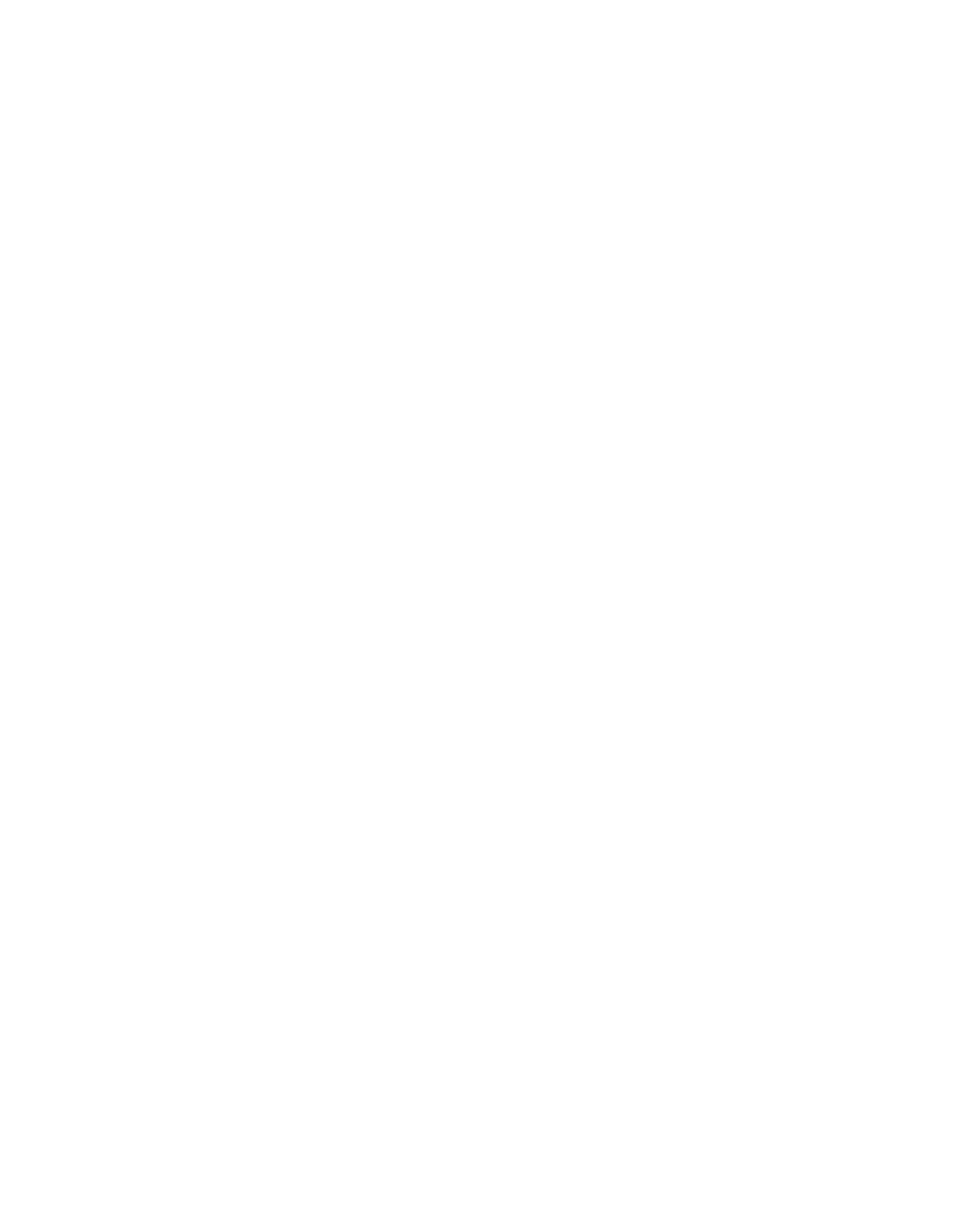# **CONTENTS**

| <b>SUMMARY</b>  |                                                                                                                                                                                                                                                                             | vii          |
|-----------------|-----------------------------------------------------------------------------------------------------------------------------------------------------------------------------------------------------------------------------------------------------------------------------|--------------|
| $\bf{I}$        | <b>INTRODUCTION</b>                                                                                                                                                                                                                                                         | $\mathbf{1}$ |
|                 | Determining the Appropriate Role of Government<br>in Subsidizing Airports 1<br>The Federal Role in Supporting Small Airports 3<br>The Structure of the Airport Improvement Program 6<br>The Amount and Distribution of AIP Funding 12<br>Sources of Funds for AIP Grants 13 |              |
| $\mathbf{I}$    | THE FINANCIAL CONDITION OF AIRPORTS<br>FOR THE 1996-1997 PERIOD                                                                                                                                                                                                             | 19           |
|                 | Data Used for This Analysis 19<br>The Financial Condition of Airports 19<br>Sources of Funds for Investment 20<br>The Role of Grants and Other Sources of Funds<br>in Meeting Capital Needs 26                                                                              |              |
| $\mathbf{I}$    | APPROACHES TO INCREASING FUNDS FOR<br><b>INVESTMENT FOR SMALLER AIRPORTS</b>                                                                                                                                                                                                | 29           |
|                 | <b>Increasing Passenger Facility Charges 29</b><br>Borrowing More Funds for Investment 32<br>Encouraging Private Equity Participation 39<br>Modifying the Federal Grant Program 42<br><b>Obtaining Assistance from State and Local</b><br>Governments 49                    |              |
| <b>APPENDIX</b> | The Data Set and Its Strengths and Weaknesses                                                                                                                                                                                                                               | 51           |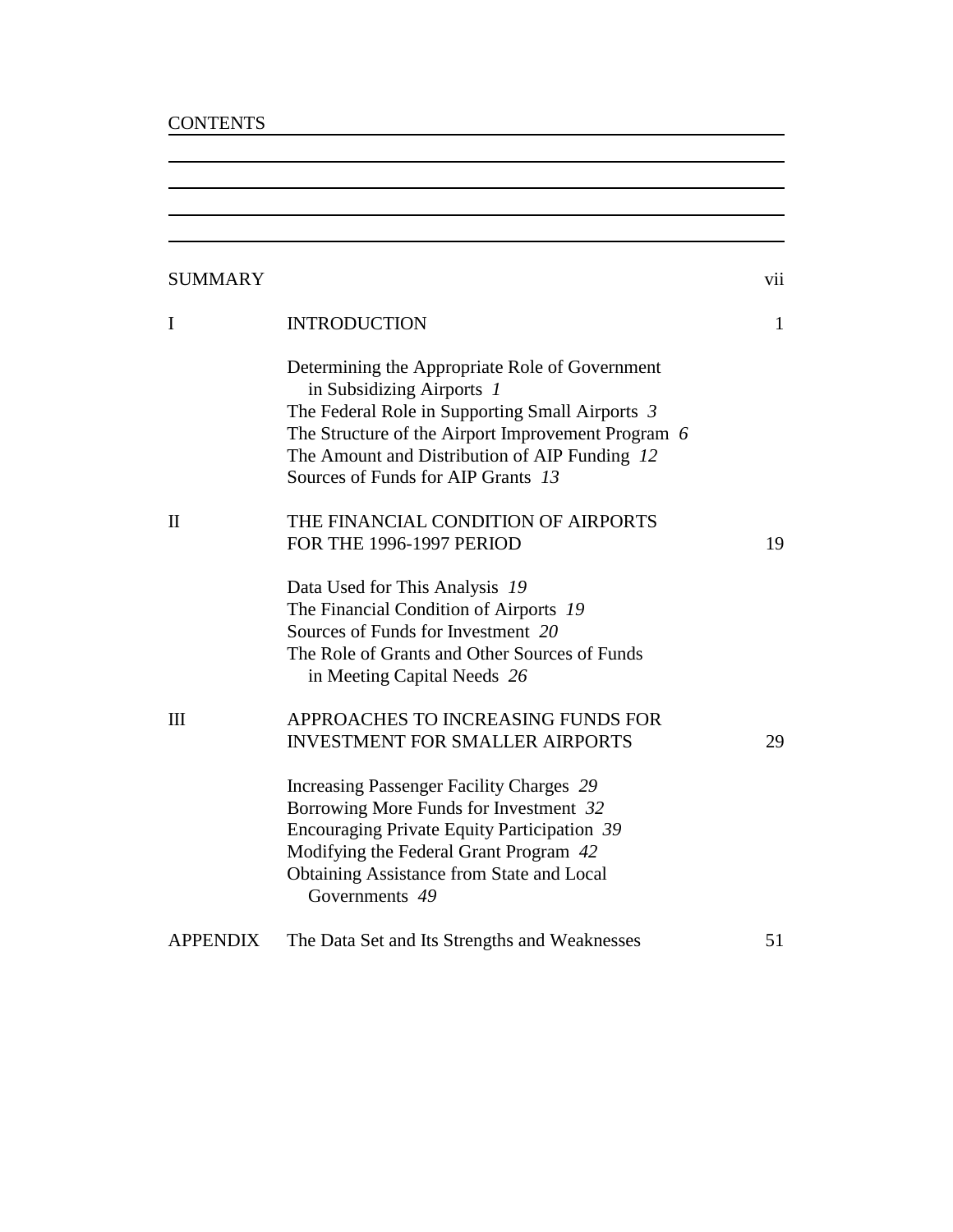# TABLES

| 1.            | Airport Improvement Program Grants by Type of Airport,<br>1982-1997                                | $\overline{4}$ |
|---------------|----------------------------------------------------------------------------------------------------|----------------|
| 2.            | Airport Improvement Program Grants by Funding Category<br>1982-1997                                | 14             |
| 3.            | Airport Improvement Program Grants by Type of Airport, 1997                                        | 15             |
| 4.            | Revenues from Aviation Taxes, 1998                                                                 | 17             |
| 5.            | Operating Surpluses and Ratios by Size of Airport, 1996-1997                                       | 21             |
| 6.            | Sources of Operating Revenue and Categories of Operating<br>Expenses by Size of Airport, 1996-1997 | 22             |
| 7.            | Sources of Funds for Investment by Size of Airport, 1996-1997                                      | 25             |
| 8.            | Contributions of Funding Sources in Meeting Capital Needs                                          | 27             |
| 9.            | Bond Issues by Type of Bond and Airport, 1982-1996                                                 | 33             |
| <b>FIGURE</b> |                                                                                                    |                |
| 1.            | Funding for the Airport Improvement Program                                                        | 13             |
| <b>BOXES</b>  |                                                                                                    |                |
| 1.            | Airport Size and Type                                                                              | 5              |
| 2.            | Evolution of the State Block-Grant Program for Airports                                            | 46             |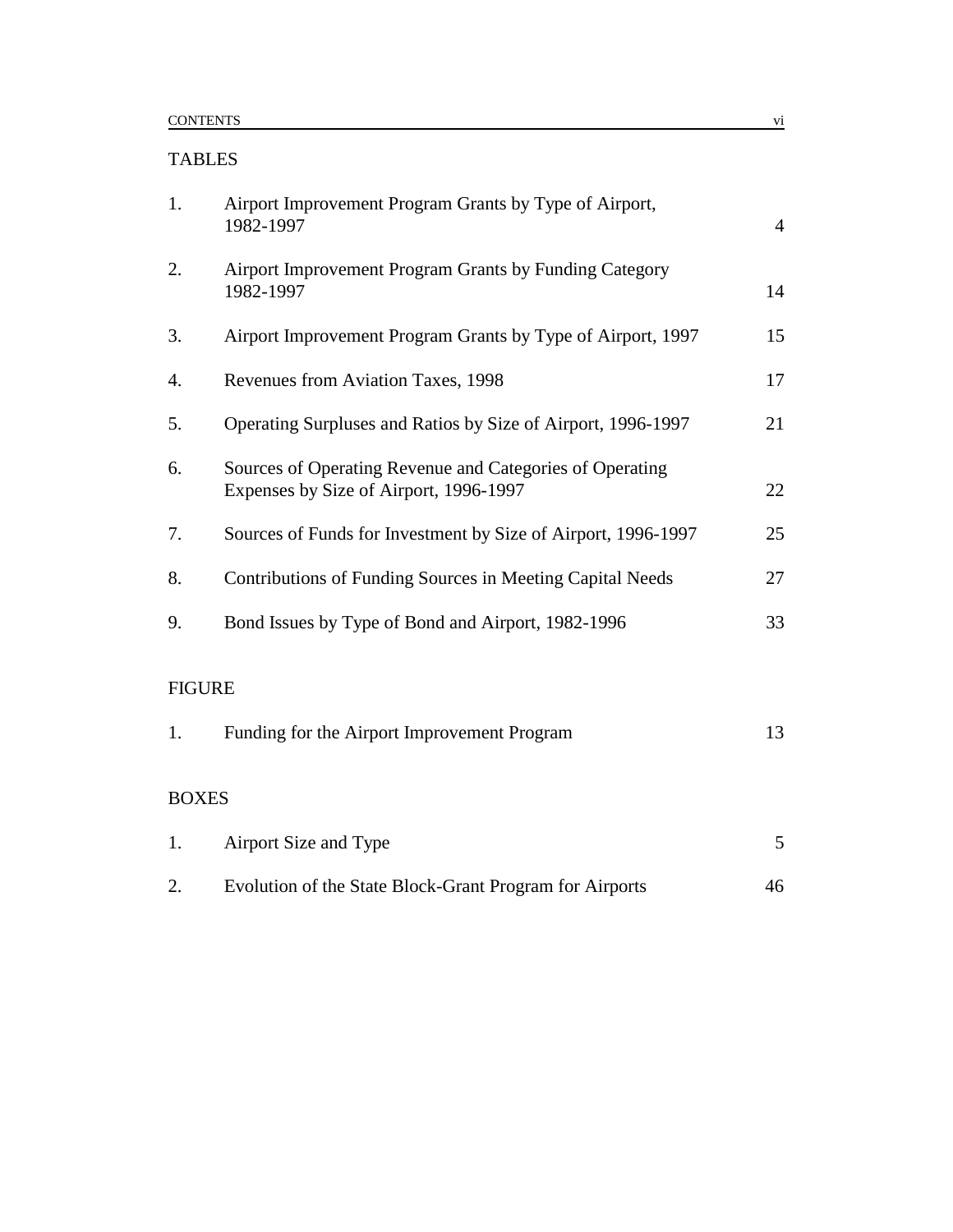The federal government plays a major role in aviation in the United States. The Federal Aviation Administration (FAA) operates the air traffic control system and oversees safety and security through certifications, inspections, and regulations for airlines, airports, pilots, aircraft manufacturers, and other providers of aviation services. In addition, the FAA provides financial aid to airports in the form of grants from the Airport Improvement Program (AIP). The federal government's involvement in aviation stems from the many benefits—safety, security, and mobility throughout the airport and airway system—that accrue to the general public as well as to the providers and users of air transportation.

Since 1982, the FAA and its programs have generally been authorized for periods of two to five years. The last major legislation, in 1996, authorized the FAA through September 1998. In October 1998, the 105th Congress passed legislation to extend the FAA's authorization through March 1999.

In the 106th Congress, the House Committee on Transportation and Infrastructure and the Senate Committee on Commerce, Science, and Transportation have approved bills that would reauthorize the FAA and modify the AIP. Lacking time for consideration by the full House and Senate—and for reconciling substantial differences between the bills as approved—the Congress in March 1999 extended the FAA's authorization through the end of May 1999.

The House bill, the Aviation Investment and Reform Act for the 21st Century (H.R. 1000), would reauthorize the FAA for six years (through September 2004) at substantially higher annual funding levels and would amend several provisions of current law that govern AIP grants. The Senate bill, the Air Transportation Improvement Act (S. 82), would reauthorize the FAA through September 2000. The Administration has also sent a proposal to the Congress; introduced as the Federal Aviation Administration Authorization Act of 1999 (S. 545), it would authorize the FAA through September 2004.

In 1997, federal grants to airports totaled nearly \$1.5 billion, of which about 41 percent went to larger airports and 59 percent to smaller ones. As the Congress considers legislation to reauthorize the AIP, some policymakers have questioned whether the limited amount of federal funding available could be distributed in a way that would enhance the performance of the national aviation system. Many experts believe that large airports could succeed without federal grants if certain constraints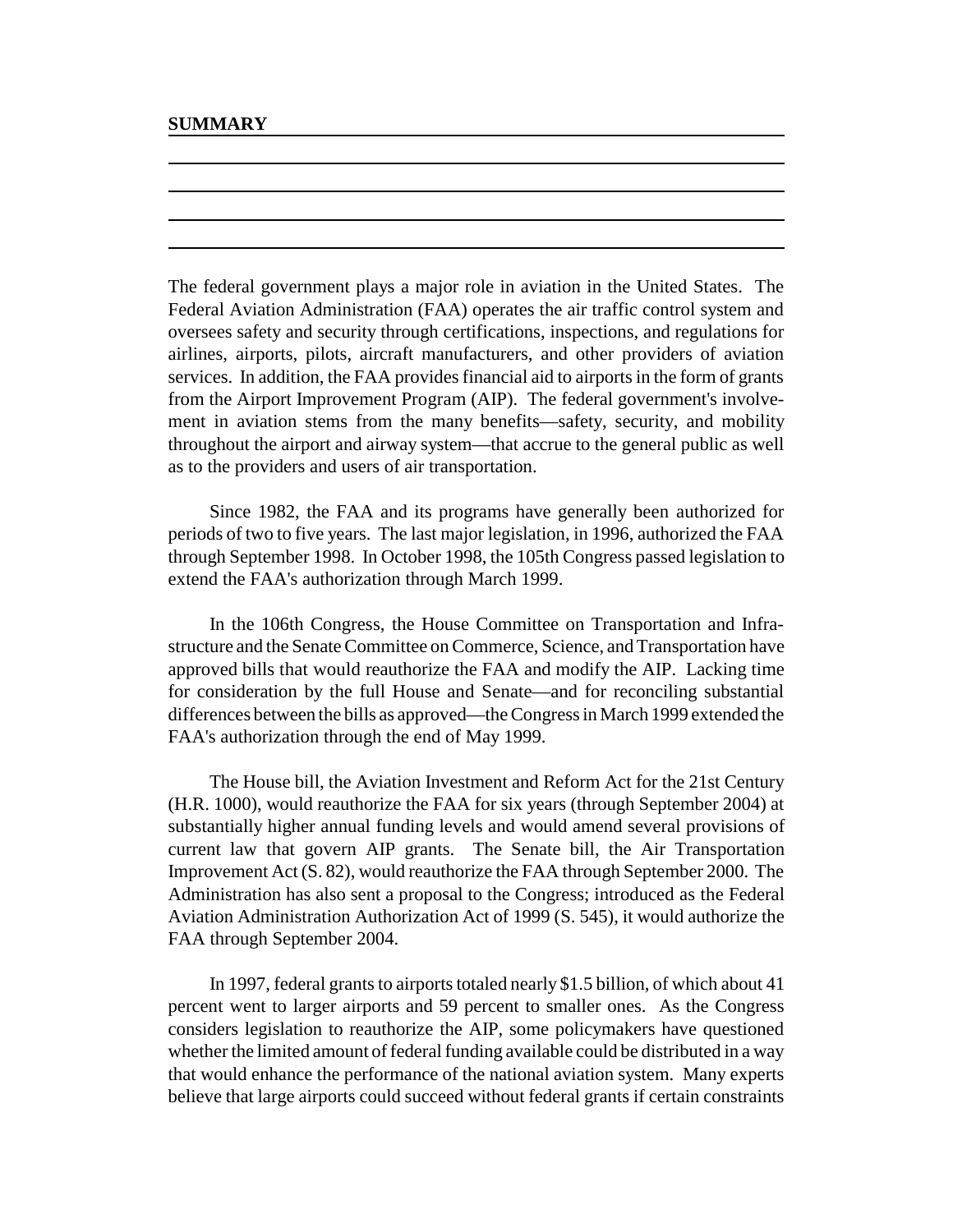—in particular, limits on passenger facility charges (PFCs)—were removed. With the FAA's permission, airports may impose PFCs of up to \$3 per boarding passenger. Smaller airports, however, may have more difficulty financing capital investment than larger airports; therefore, many policymakers are concerned about the effects on smaller airports of changing the grant program.

In this paper, "larger" airports refer to those classified by statute as large and medium hubs, the 68 airports that collectively handled 87.5 percent of passenger boardings in 1995. "Smaller" airports refer to commercial-service airports with fewer than 1.5 million passenger boardings a year. That category comprises small primary hub airports, primary nonhub airports, and nonprimary commercial-service airports. (The analysis in Chapter II excludes nonprimary airports because of a lack of data.) General aviation airports are excluded from the analysis.

A review of financial reports of airports receiving federal grants in 1996 and 1997 indicates that smaller airports have greatly varying financial conditions. Some had strong financial results in 1996 and 1997; others had weak results. About 66 percent of small hub airports and 57 percent of nonhubs with passenger boardings of more than 75,000 a year had operating surpluses, but only 25.5 percent of nonhubs with fewer than 75,000 passenger boardings a year had operating surpluses. The different financial conditions of smaller airports suggest that generalizing about those airports' finances may be unproductive and that broad federal policies should be considered carefully to avoid unintended consequences.

## THE AIRPORT IMPROVEMENT PROGRAM

The FAA has designated about 3,300 airports in the United States (including U.S. possessions) as eligible for AIP grants; they are considered part of the National Plan of Integrated Airport Systems (NPIAS). Both commercial-service and noncommercial general aviation airports are eligible for AIP grants.

The law provides for both formula grants and discretionary grants. From 1982 to 1997, the FAA awarded about \$10.7 billion (51.9 percent of the total) in formula grants and \$9.9 billion (48.1 percent) in discretionary grants. Airports must provide matching funds to federal grants. In general, the federal government's share of each grant is 75 percent for large and medium hubs and 90 percent for smaller airports.

The formula grants, known as apportionments, are based on several factors. For primary airports (those with at least 10,000 passenger boardings a year), the formula is based on the number of passenger boardings at the airport: airports receive \$7.80 for each of the first 50,000, \$5.20 for each of the next 50,000, \$2.60 for each of the next 400,000, \$0.65 for each of the next 500,000, and \$0.50 for each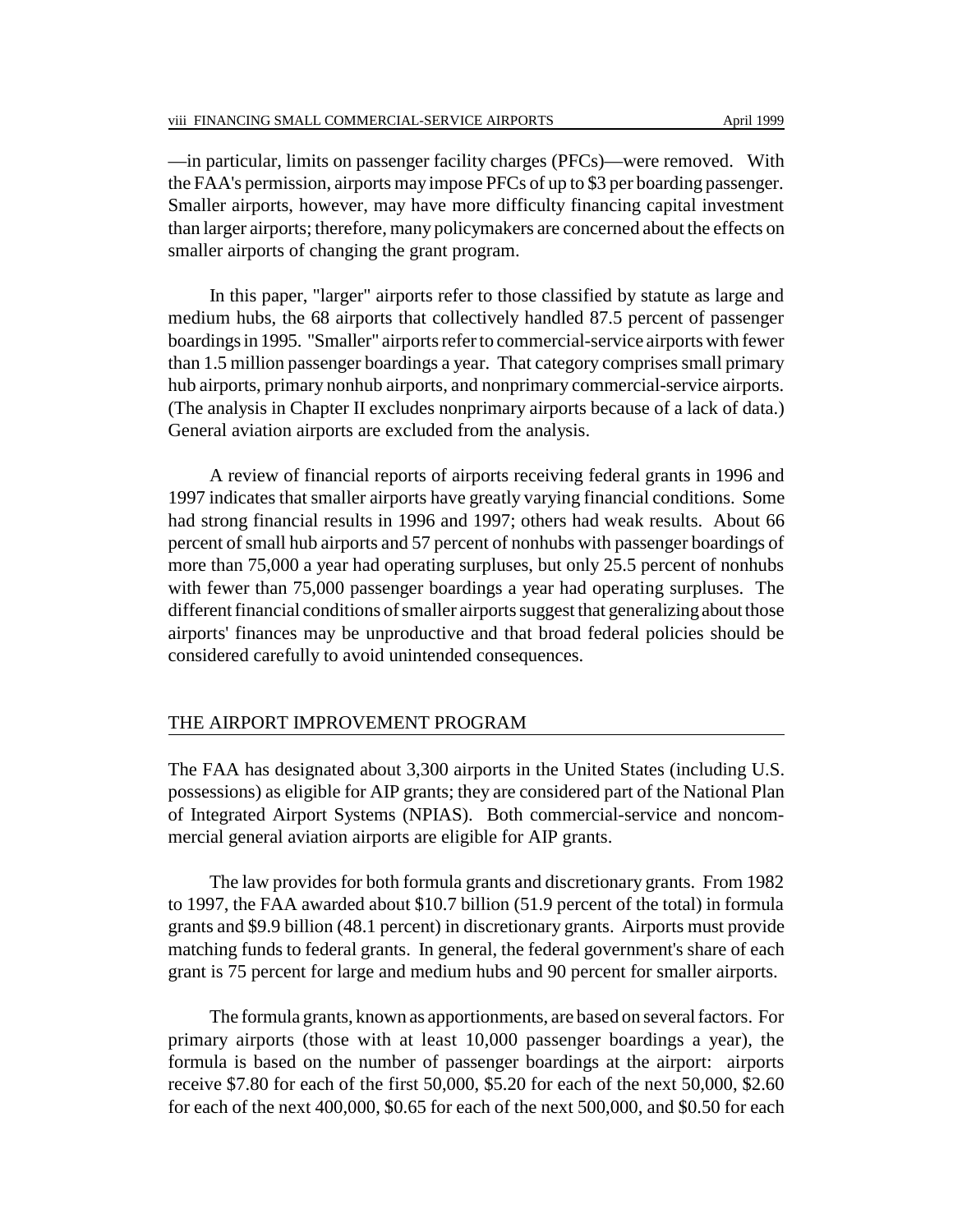additional passenger boarding in excess of 1 million. For cargo airports, formulas are based on the weight of shipments.

For airports with fewer than 10,000 passenger boardings a year, formula funding is apportioned to states, territories, and possessions according to the population and land area of the jurisdiction. Airports in Alaska, however, are entitled to receive at least as much money as they received in 1980.

Funds remaining after the FAA distributes formula grants flow into the discretionary account. Several rules govern the distribution of discretionary funds, including set-asides for noise abatement, for promoting civilian use of former military airports, and for nonprimary commercial-service, general aviation, and reliever airports.

Although the amount of AIP funding authorized for 1998 was \$2.347 billion, the amount available for obligation was limited to \$1.7 billion. (The Congress also rescinded some contract authority from previous years, resulting in actual spending of \$1.51 billion in 1998.) The Congress has generally placed limitations on obligations—in appropriations or other legislation— that have kept actual spending below the amounts set in authorizing legislation. From 1982 to 1997, large and medium hubs together received 43.5 percent of AIP funds. Smaller commercialservice (small hub, primary nonhub, and nonprimary commercial-service) airports collectively received 30.5 percent, and general aviation (including reliever) airports received 22.8 percent.

In 1997, the FAA made a total of 1,066 AIP grants ranging in size from \$750,000 to \$46 million but averaging less than \$1.4 million. For large and medium hubs, the average grant was \$4.05 million, and for smaller airports, about \$1 million.

The Airport and Airway Trust Fund finances AIP grants through taxes on users of the aviation system. Those taxes consist of the airline passenger ticket tax, a flight-segment tax, a tax on international arrivals and departures, a tax on cargo waybills, and an aviation fuel tax. The trust fund also finances capital investments in the air traffic control system and a portion of the system's operations. (The general fund finances the rest of the cost of operating the air traffic control system.)

#### AIRPORT FINANCES FOR THE 1996-1997 PERIOD

In general, financial data for airports in 1996 and 1997 support the conventional wisdom that large airports are better off financially than smaller airports. Larger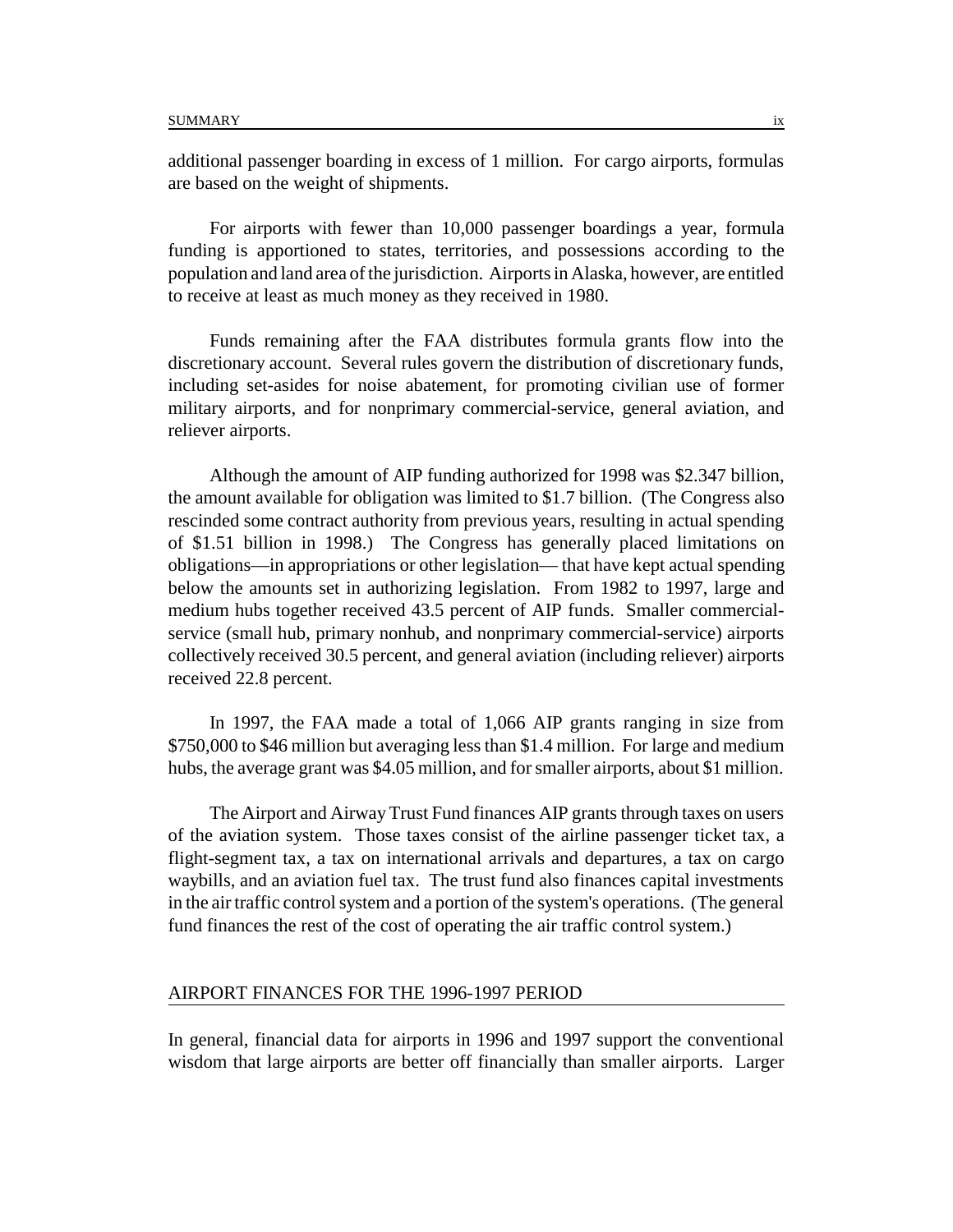airports, which have considerable capacity to generate funds for investment, use revenues from PFCs and bond proceeds as their main sources of investment funds.

Federal grants are by far the largest source of capital for smaller airports. Some of those airports, however, also seem able to raise funds from their own sources to finance capital investments. An increasing number are turning to PFCs to support investment or debt repayment or to provide funds to meet their matching share of federal grants, and some have successfully tapped the bond market.

#### INCREASING INVESTMENT FUNDS FOR SMALLER AIRPORTS

The sources of funding for capital investment that airports are now tapping—PFCs, bond proceeds, and grants from the federal, state, and local governments—represent all the potential providers of funds: users, investors, and taxpayers. To increase revenues, airports will need to raise the amount of funds they receive from some or all of those sources.

### Passenger Facility Charges

In 1990, the Congress authorized the Secretary of Transportation to allow airports to impose PFCs of up to \$3 on each passenger boarding an airliner at an airport. PFC proceeds are to be used for airport-related capital projects.

One way of increasing revenues is for airports not currently charging PFCs to start charging them and for airports charging them to increase them. Of the latter, all but one are already charging the maximum amount permitted under current law.

After the Congress authorized PFCs in 1990, most large and medium hub airports quickly adopted them. The early conventional wisdom was that larger airports would find PFCs especially useful but that smaller airports would not find them as useful. In the past three years, however, many smaller airports have started to impose PFCs. As of September 30, 1997, 59 percent of primary nonhub airports (those with 10,000 to about 282,000 passenger boardings a year) and 9 percent of nonprimary commercial-service airports (those with fewer than 10,000 passenger boardings a year) were collecting PFCs. Many of those airports used PFC revenues as matches for AIP grants. The Administration has proposed raising the cap on PFCs to \$5, and legislation approved by the House Committee on Transportation and Infrastructure would raise the cap to \$6.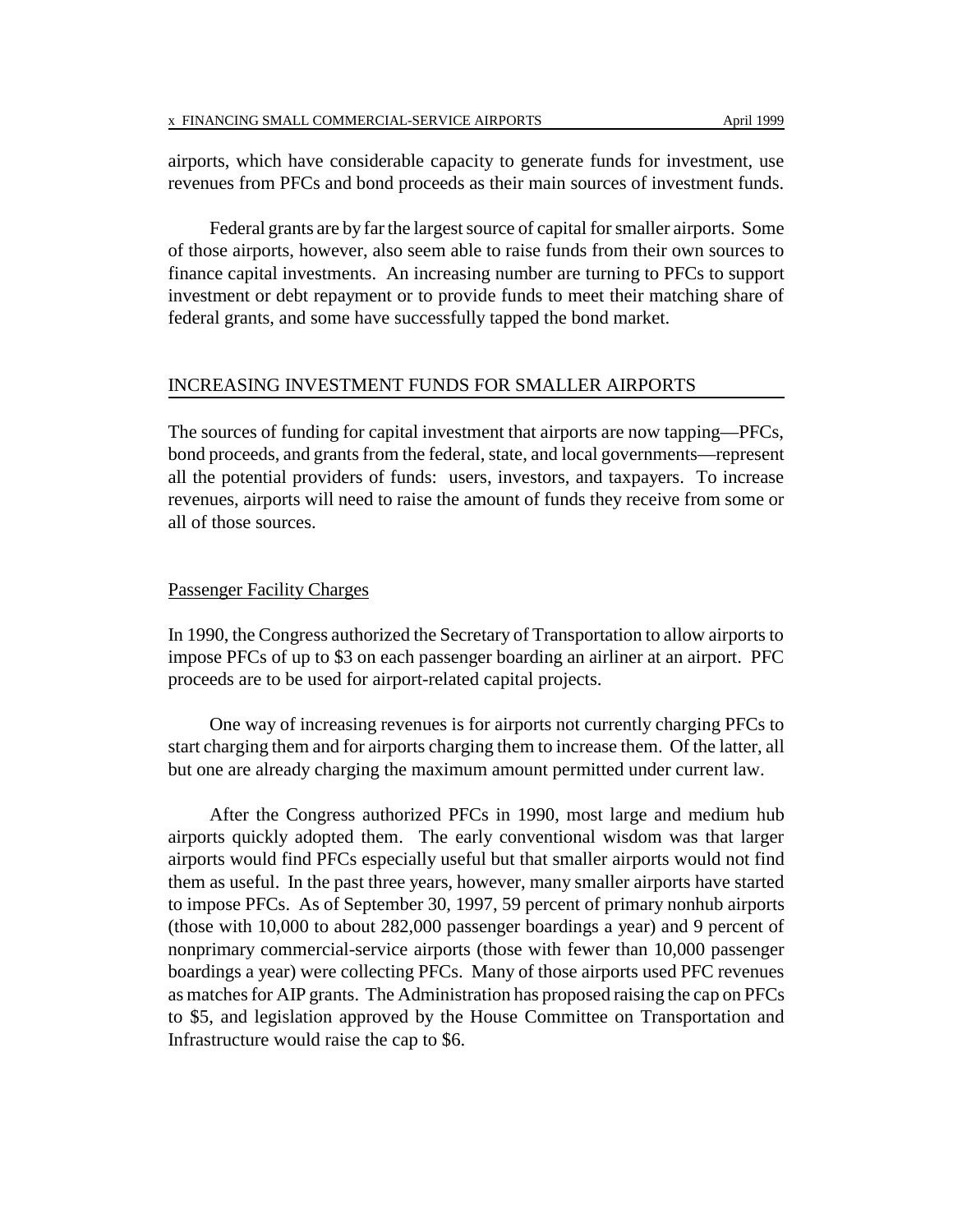#### Bonds

Bond proceeds have been the main source of capital funding for creditworthy airports. Most large and medium hub airports have turned to the bond market to help finance their capital spending. Many smaller commercial airports have also succeeded in issuing bonds. Some of those airports mimic larger airports that issue bonds backed by revenues from user charges such as landing fees. Other smaller airports find that potential lenders insist on additional backing from tax revenues; in those cases, the airports typically ask a local government body with the power to impose taxes to issue general obligation bonds on the airport's behalf.

Despite airports' overall ability to borrow funds for investment, credit assistance might be useful in some cases. If, for example, a lack of complete information led bond-rating agencies to assign a lower credit rating to an airport than it merited, assistance in buying bond insurance or the provision of additional reserve funds could enable the airport to borrow funds for a worthwhile project. Credit-assistance measures would have to be carefully directed, however, to avoid simply substituting federal aid for capital from nonfederal sources. In any event, credit assistance is generally unnecessary. Still, no overriding reasons are apparent for not providing it in the few circumstances where it might expedite a project—assuming it required no additional outlays from the AIP.

## Private Equity Participation

The private sector may also provide funds for airport investments. Regarding airport financing, private investment means different things to different people. For example, airport capital projects and operations already involve a substantial amount of private equity. Airlines invest in terminal and maintenance facilities, and other private businesses operating at airports also make capital investments. In addition, many airports contract out some of their operations to private firms.

A more extreme form of private investment in airports would be ownership of airports. Airports tend to have a local monopoly, and U.S. public policy has generally favored government regulation of public utility monopolies to protect the public interest. So privately owned airports would probably need to be regulated; however, regulation can lead to inefficiencies. Nonetheless, advocates of privatization note that private, for-profit concerns generally have greater incentives to reduce costs and operate efficiently than do government agencies.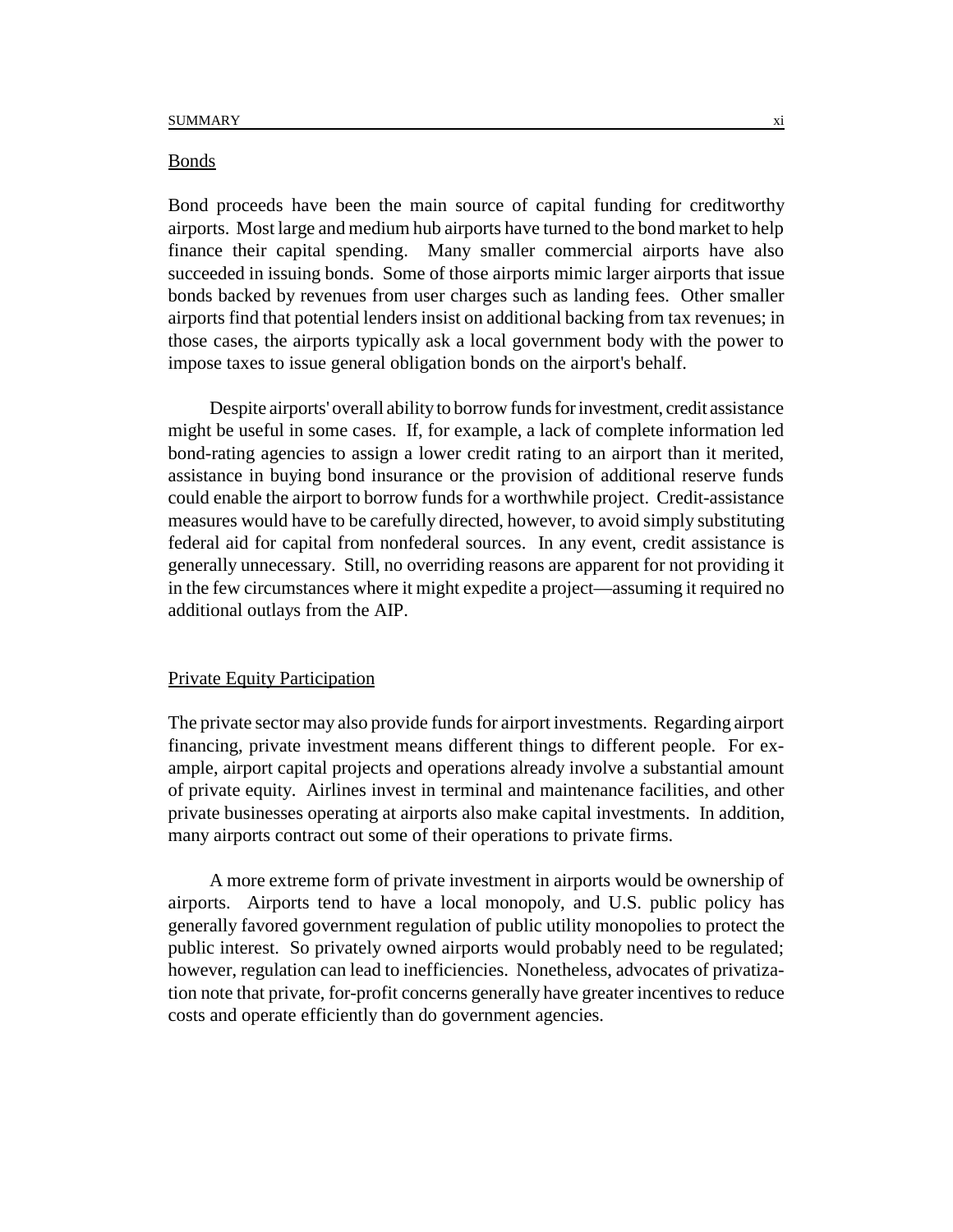#### Modifying the Federal Grant Program

Although the AIP plays a significant role in the financing of smaller airports within the confines of current funding, several options exist for modifying the program in ways to make more total funding available for smaller airports.

Shifting Funds from Large and Medium Hubs to Smaller Airports. One option is to phase out AIP grants to large and medium hubs and to redirect the funds to smaller airports. To mitigate the effect on larger airports, that option would also increase or eliminate the cap on PFCs.

The option would have several distributional consequences mainly because passengers help finance AIP grants through the passenger ticket tax. Since 90 percent of passengers use large and medium hubs, they contribute most of the revenues. For their taxes to go to smaller airports that they do not use may seem unfair. Most of the tax revenues, however, go toward covering the costs of the air traffic control system, which serves all commercial airline passengers.

Phasing in the option might be less disruptive than immediately ending grants to larger airports. It would give airports time to revise (and possibly postpone) capital spending plans, to build up capital reserves by increasing PFCs and other user fees, and to work with participants in the bond market to address any problems associated with the cutoff of one source of airport funding.

Directing Federal Funds to Airports Meeting Certain Criteria. Although similar to the first option, the second option would try to target airports, regardless of size, that need assistance in meeting federal requirements and goals. Compared with the first option, it would help larger airports that qualified for federal aid but would provide less funding for smaller airports with strong financial conditions.

Unless carefully crafted, the second option could create undesirable incentives by rewarding airports that did little to improve their financial condition. To qualify for aid, the federal government might require that an airport show that it was trying to increase revenues (for example, by imposing PFCs, increasing other user fees, or trying to attract more users) and reduce costs. In addition, the funding criteria could favor investments serving the national interest and discourage those aimed solely at local economic development.

Converting the Grant Program to a Loan Program. Another option is to convert all or part of the grant program to a loan program. A loan program could lend money at a market rate or a subsidized rate, and the rate could vary according to the federal government's assessment of the airport's needs, the importance of the project to the national aviation system, and other factors.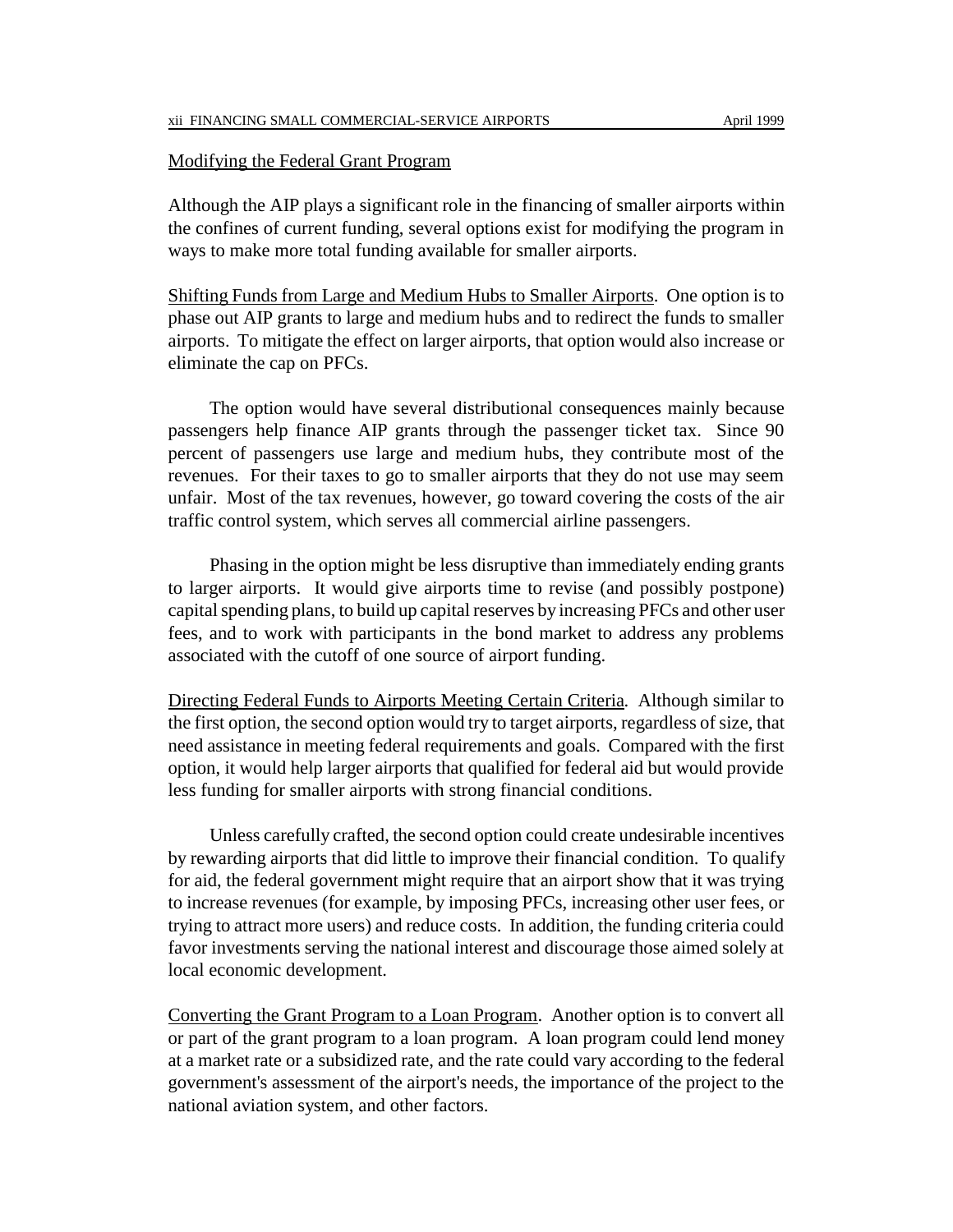Converting the AIP to a State Block-Grant Program. Still another option would convert the AIP to a block-grant program in which federal aid flowed to the states instead of directly to individual airports. This option would enable states to set their own priorities in distributing funds to individual airports. Current law authorizes a nine-state program of block grants to states for nonprimary airports (commercialservice airports with fewer than 10,000 passenger boardings annually and general aviation airports).

Revising Requirements for Federal Aid. Airports receiving federal aid must meet several requirements. Although the requirements are generally intended to protect the national interest and ensure the prudent use of federal funds, they can also impose burdens on aid recipients and make it more difficult or costly for airports to carry out development projects. The following options could make federal aid more useful to airports:

- o One option would relax requirements for matching shares. Grant programs generally impose such requirements on the grounds that if recipients have to bear part of the cost of a project or program, they will be more costconscious than if they receive "free" money. Evidence about the validity of that idea is inconclusive. Nonetheless, the law specifies the federal government's share of the costs of projects funded with AIP grants—in general, 75 percent for projects at large or medium hubs and 90 percent for projects at smaller airports.
- o Another option—an offshoot of the state block-grant program—would allow grants to be used for state credit-enhancement programs. It would permit states to use AIP funds to capitalize revolving funds that would make loans or provide other credit enhancements for airport projects. The funds would be similar to those created to make loans for wastewater treatment and to state infrastructure banks created to finance highway projects.

Finally, other options could provide additional flexibility. Reducing regulations for airport design and construction standards could reduce costs and effectively provide more aid to airports. So could relaxing other restrictions on airports' use of federal aid. But doing that might enable recipients of aid—airports, cities, and states—to use the funds to further local interests at the expense of enhancing the national aviation system. If the Congress allowed airports to increase PFCs and other fees and to use the revenues as they wished, some aid recipients might use their local monopoly power to finance nonaviation activities or to lower local taxes.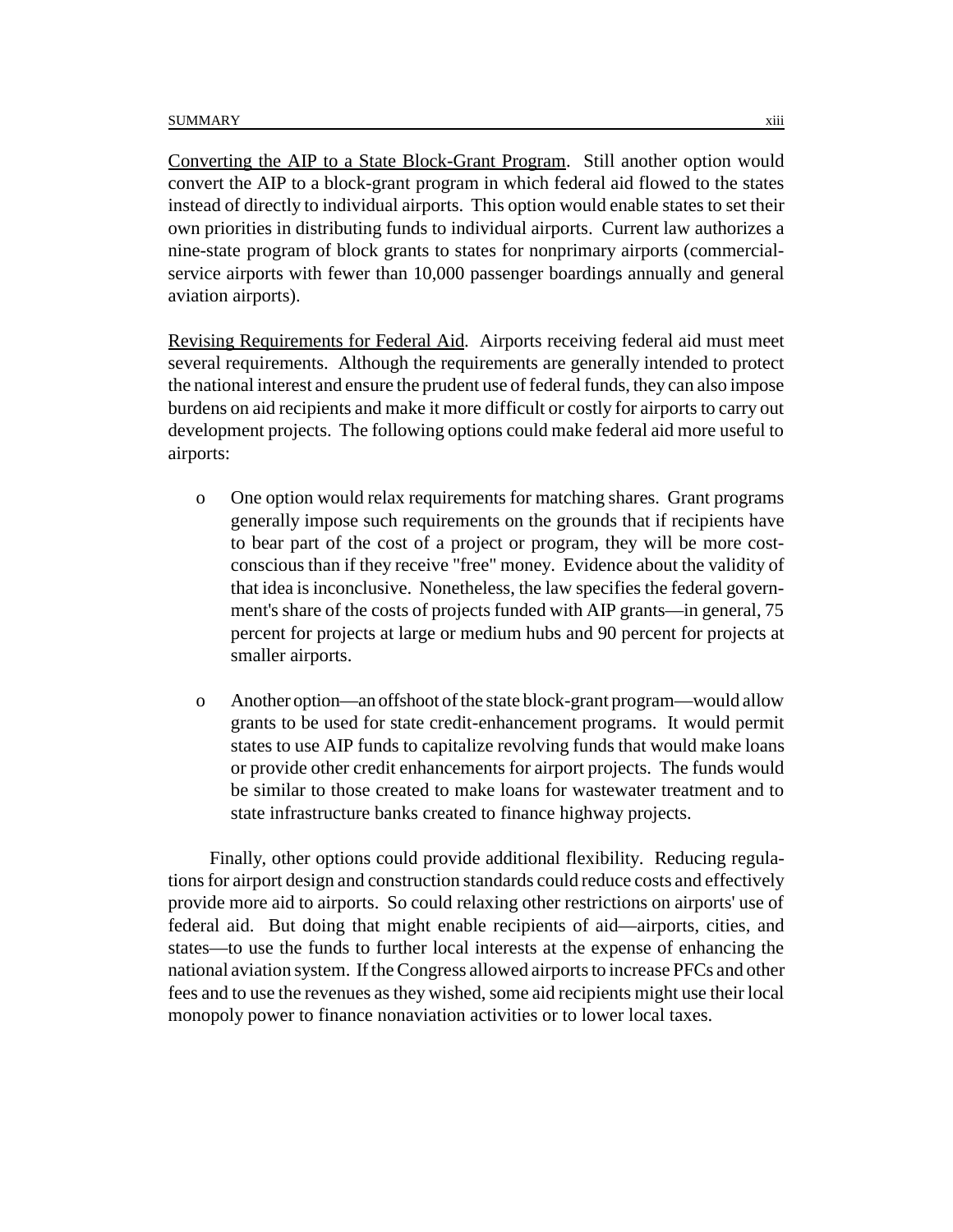#### Assistance from State and Local Governments

In addition to the funding sources already discussed, airports could look to state and local governments for greater financial assistance. Such assistance could especially appeal to state and local governments wanting to further economic development because air transportation is often an important criterion used by companies in choosing sites for new facilities.

Some state and local governments assist airports by issuing general obligation bonds on airports' behalf. Those bonds tend to get more favorable interest rates and enjoy better access to bond markets than otherwise similar revenue bonds because general obligations are backed by the jurisdiction's power to impose and increase taxes. But in turning to state and local governments for aid, airports compete with a wide range of other projects such as school buildings, prisons, parks, and sports stadiums. That makes obtaining money for airports from state and local governments difficult and uncertain.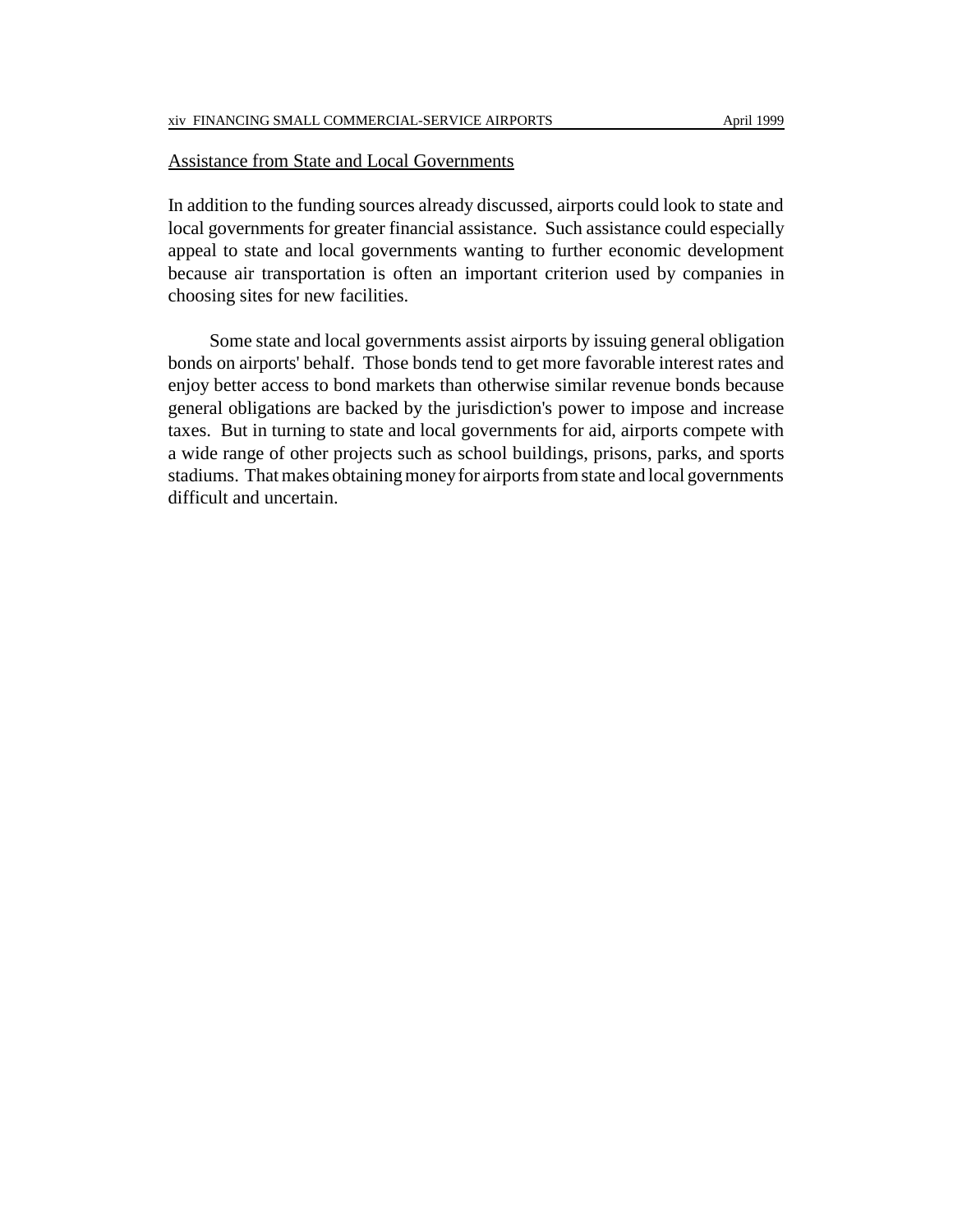# CHAPTER I

# INTRODUCTION

The federal government has long played a major role in aviation in the United States. In fact, the government has been involved in promoting aviation since before the Wright brothers' successful flight in  $1903$ .<sup>1</sup> Initially, the main motivation for the government's involvement was for military purposes. In 1908, the Army contracted with the Wright brothers for a demonstration aircraft for the Signal Corps. Later, the federal government promoted aviation for delivering the mail. Increased aviation activity by civilians after World War I prompted concerns about safety and eventually led to passage of the Air Commerce Act of 1926, the first example of the government's intervention in civil aviation. Federal grants for airports began after World War II with the passage of the Federal Airport Act of 1946, which established the Federal-Aid Airport Program.

Today, the Federal Aviation Administration (FAA) operates the air traffic control system and oversees safety and security through inspections, certifications, and regulations for airlines, airports, pilots, aircraft manufacturers, and other providers of aviation services. In addition, the FAA provides financial aid to airports in the form of grants from the Airport Improvement Program (AIP). The federal government's involvement in aviation stems from the many benefits—safety, security, and mobility throughout the airport and airway system—that accrue to the general public as well as to the providers and users of air transportation.

Some people question the appropriateness of a large federal role in aviation, particularly regarding financial aid to airports, which could be considered a local or regional concern. That question is beyond the scope of this paper; however, some discussion of the appropriate role of government in providing or subsidizing a service provides a context for discussing the financing of smaller airports.

# DETERMINING THE APPROPRIATE ROLE OF GOVERNMENT IN SUBSIDIZING AIRPORTS

This paper assumes that the relationships among governments and airports are given and does not assess the appropriateness of the federal role. Nonetheless, the AIP

<sup>1.</sup> The federal government provided financial backing for one of the Wright brothers' competitors, Samuel Pierpont Langley, head of the Smithsonian Institution. See Roger E. Bilstein, *Flight in America, 1900- 1983: From the Wrights to the Astronauts* (Baltimore: Johns Hopkins University Press, 1984), pp. 9-10.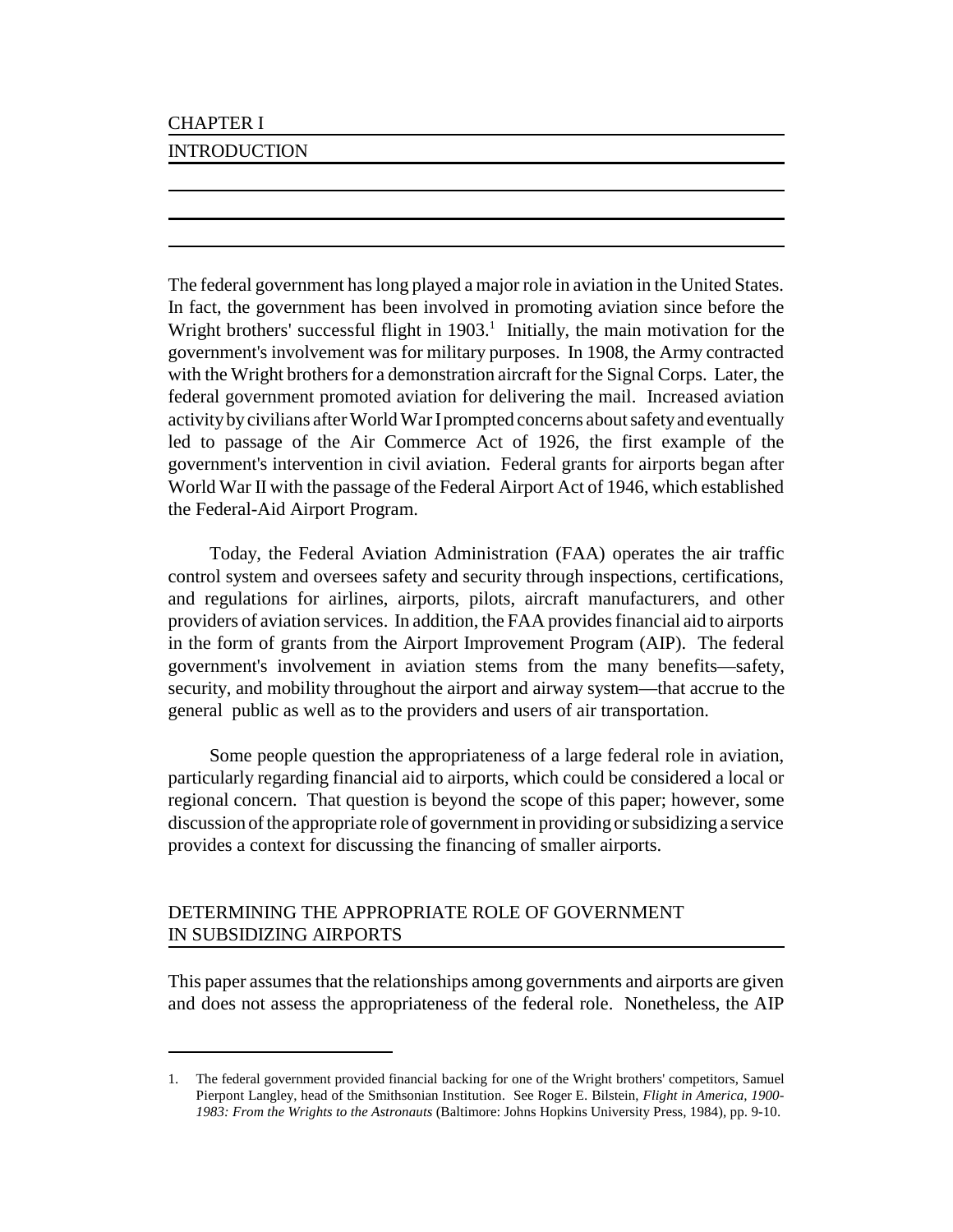should be considered in the context of the FAA's long-standing mission to formulate and carry out aviation policies that serve the national interest.

In considering the appropriate role of government in providing or subsidizing a service, asking who gets the benefits and who pays the costs is useful. Do some activities provide benefits that accrue to people beyond those directly involved in a transaction? Such benefits (called "external benefits" or "externalities" as compared with "internal" benefits—those accruing to people directly involved) may justify government's involvement under certain circumstances. For example, if the people benefiting from the externality were willing to pay for it but charging them was infeasible or impracticable, it might be appropriate for government to step in. The appropriate roles for each level of government and for the private sector depend largely on the relative size of external and internal benefits and costs.

Aviation has several externalities. One that looms large is network externality—the notion that as a network expands, its value to users grows disproportionately faster than the actual network. Network externalities play an important role in communications; telephones, for example, became more valuable to their owners as the number of people owning telephones increased. A nationwide system of airports also has network externalities—a traveler wants an airport near both the origin and the destination of a trip. That situation could justify government subsidies to keep at least some small commercial-service airports operating. To determine the most efficient use of resources for building a national system of airports, one would calculate the benefits and costs (to the entire system, not just to the users of a certain airport) of each additional airport and continue to build as long as the marginal benefits exceeded the marginal costs.

Congestion is another externality to consider. At busy airports, an additional aircraft taking off or landing imposes delay costs on the aircraft (and passengers) behind it in the queue. One way of relieving congestion is to impose higher fees for takeoffs and landings at peak hours. Another way—more closely related to the subject of this paper—is to expand capacity, either at the congested airports or at airports designated as "relievers," where aircraft could be diverted to reduce the congestion at other airports. A calculation of the respective costs and benefits of relieving airport congestion would help determine the appropriate level of government involvement.

In addition, safety and security are externalities that support federal involvement in aviation. Protecting the public from threats such as terrorism involves ensuring essentially the same standards of security at small and large airports because they are all linked to the same system.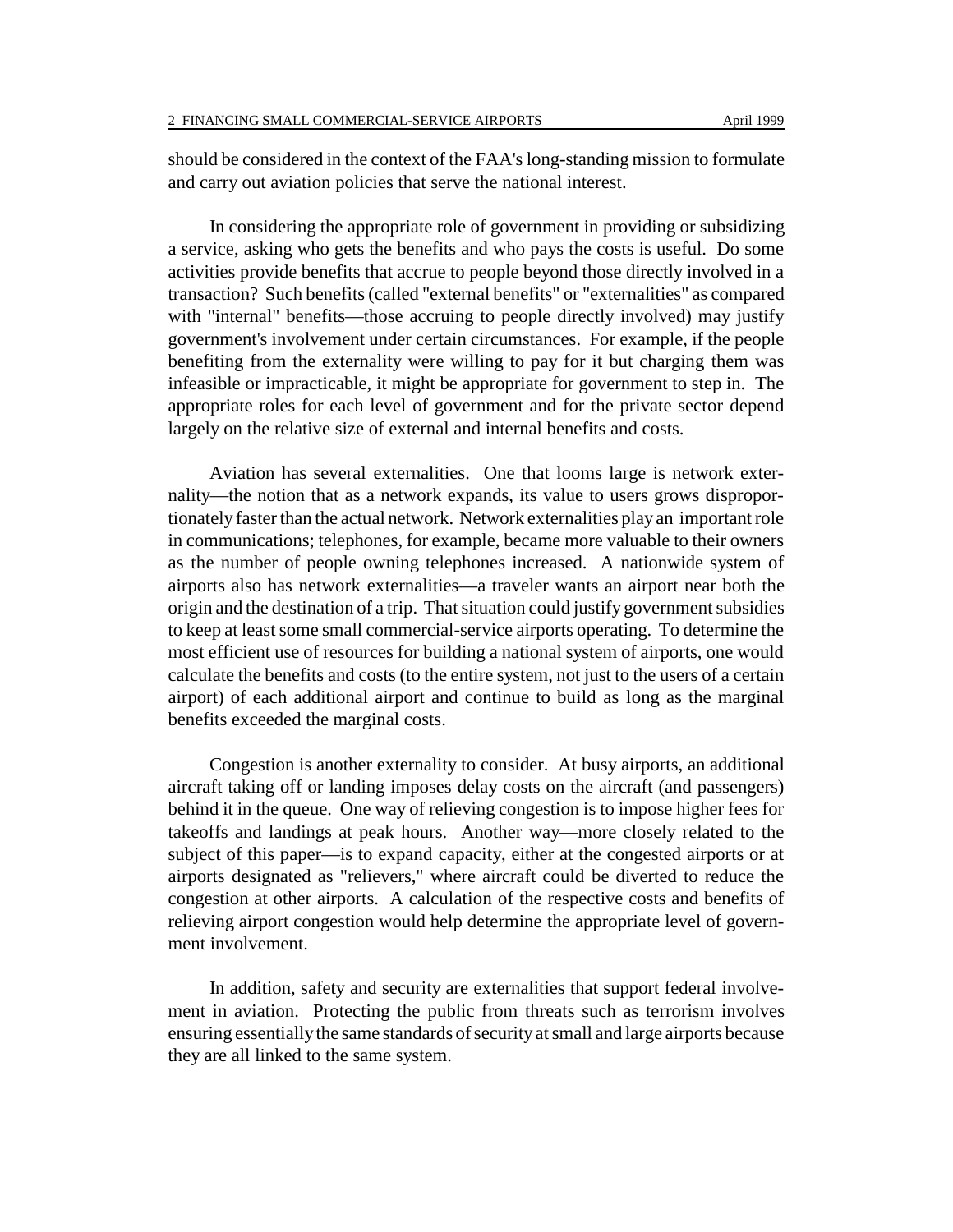Noise is an externality but one in which costs, rather than benefits, accrue to people not directly involved in aviation activity. The large airplanes used for most air cargo and passenger traffic produce noise that bothers people living and working near airports. The FAA has tried to balance the competing interests of facilitating interstate commerce and mitigating the negative effects of noise by regulating aircraft engine noise and by granting funds for airports to purchase surrounding land as a buffer zone.

Another externality is the benefits derived by communities served by airports. For example, airports spur local economic development. Some people would argue, however, that in contrast to projects that benefit the nation as a whole, projects that benefit local areas should be paid for by state and local governments, not the federal government.

#### THE FEDERAL ROLE IN SUPPORTING SMALL AIRPORTS

Grants from the federal government play an important role in helping to finance small airports. From 1982, when the current AIP began, through 1997, the FAA awarded grants totaling \$20.5 billion for airports large and small, commercial and general aviation.<sup>2</sup> Of that total, 43.5 percent went to the approximately 70 large and medium hub airports that account for about 90 percent of passenger travel (see Table 1). Most of the remaining amount was distributed among smaller commercial airports—those classified as small hubs, primary nonhub airports, and nonprimary commercial-service airports—and those serving private aircraft. (In this paper, "smaller" airports refer to small primary hub airports, primary nonhub airports, and nonprimary commercial-service airports; "larger" airports refer to large and medium primary hubs.<sup>3</sup> General aviation airports are excluded from most of the analysis. Box 1 details the size and type of the airports as classified by the FAA.<sup>4</sup>) In 1997, grants totaled nearly \$1.5 billion, of which 40.7 percent went to larger airports and 58.7 percent to smaller ones.<sup>5</sup>

<sup>2.</sup> Federal Aviation Administration, *Report to Congress: Sixteenth Annual Report of Accomplishments Under the Airport Improvement Program, Fiscal Year 1997* (preliminary draft, December 1998), Figure B-2, p. 57.

<sup>3.</sup> In Chapter II, "smaller" refers only to small hubs and primary nonhub airports because of a lack of data for nonprimary commercial-service airports (which have fewer than 10,000 passenger boardings a year).

<sup>4.</sup> The descriptions are from Federal Aviation Administration, *National Plan of Integrated Airport Systems (NPIAS) 1993-1997* (April 1995), pp. 2-5.

<sup>5.</sup> Federal Aviation Administration, *Sixteenth Annual Report*, Table F-1, p. vi. The remaining 0.6 percent went to states and planning agencies.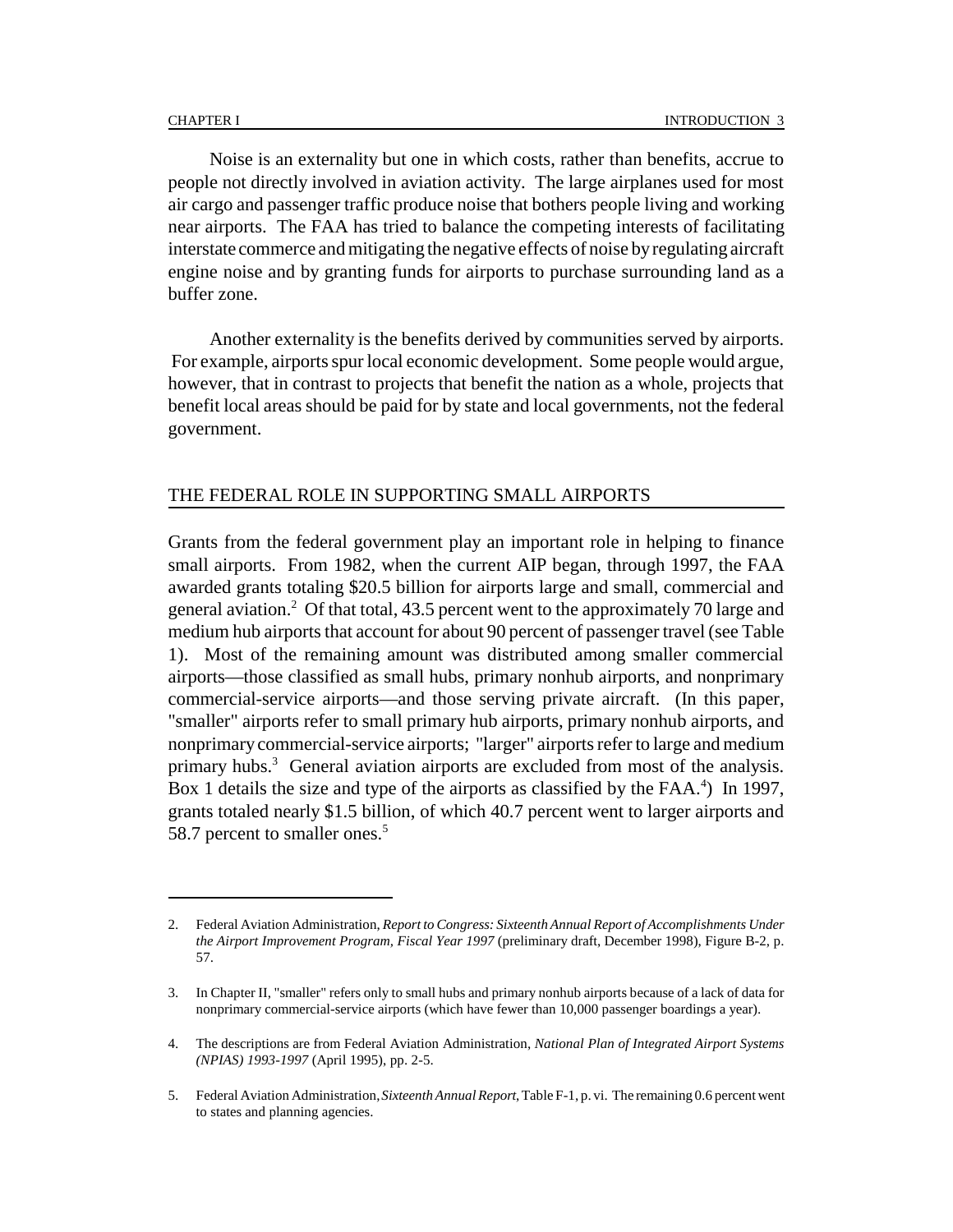|                                     | 1982-1997                                       |                                | 1997                                            |                                |  |  |
|-------------------------------------|-------------------------------------------------|--------------------------------|-------------------------------------------------|--------------------------------|--|--|
| Type of Airport                     | <b>Total Amount</b><br>(Millions of<br>dollars) | Share of<br>Total<br>(Percent) | <b>Total Amount</b><br>(Millions of<br>dollars) | Share of<br>Total<br>(Percent) |  |  |
| <b>Larger Airports</b>              |                                                 |                                |                                                 |                                |  |  |
| Large primary hubs                  | 5,426.9                                         | 26.4                           | 352.0                                           | 23.8                           |  |  |
| Medium primary hubs                 | 3,517.8                                         | <u>17.1</u>                    | 248.1                                           | 16.8                           |  |  |
| Subtotal                            | 8,944.7                                         | 43.5                           | 600.1                                           | 40.7                           |  |  |
| <b>Smaller Airports</b>             |                                                 |                                |                                                 |                                |  |  |
| Small primary hubs                  | 2,933.3                                         | 14.3                           | 224.1                                           | 15.2                           |  |  |
| Primary nonhubs                     | 2,519.2                                         | 12.3                           | 258.6                                           | 17.5                           |  |  |
| Nonprimary commercial service       | 806.3                                           | 3.9                            | 71.1                                            | 4.8                            |  |  |
| General aviation                    |                                                 |                                |                                                 |                                |  |  |
| Relievers                           | 2,021.7                                         | 9.8                            | 100.6                                           | 6.8                            |  |  |
| Others                              | 2,674.0                                         | 13.0                           | 139.5                                           | 9.5                            |  |  |
| State block grants                  | 504.4                                           | 2.5                            | 72.4                                            | 4.9                            |  |  |
| Subtotal                            | 11,458.9                                        | 55.8                           | 866.4                                           | 58.7                           |  |  |
| <b>States and Planning Agencies</b> | 135.7                                           | 0.7                            | 9.4                                             | 0.6                            |  |  |
| Total                               | 20,539.3                                        | 100.0                          | 1,475.9                                         | 100.0                          |  |  |
|                                     |                                                 |                                |                                                 |                                |  |  |

#### TABLE 1. AIRPORT IMPROVEMENT PROGRAM GRANTS BY TYPE OF AIRPORT, 1982-1997

SOURCE: Congressional Budget Office using data from Federal Aviation Administration, *Report to Congress: Sixteenth Annual Report of Accomplishments Under the Airport Improvement Program, Fiscal Year 1997* (preliminary draft, December 1998), Figure B-2, p. 57.

As the Congress considers legislation to reauthorize the AIP, some policymakers want to reexamine the program to determine whether the limited amount of federal funding available could be redistributed to enhance the performance of the national aviation system.<sup>6</sup> Many experts believe that the larger airports could succeed without federal grants if certain constraints—in particular, limits on the passenger facility charges (PFCs)—were removed. But can smaller airports finance their capital requirements? What policies could help small airports while reducing federal spending?

<sup>6.</sup> In October 1998, the Congress extended the AIP through March 1999 and postponed making major changes to the program. In March 1999, the program was extended through May 1999.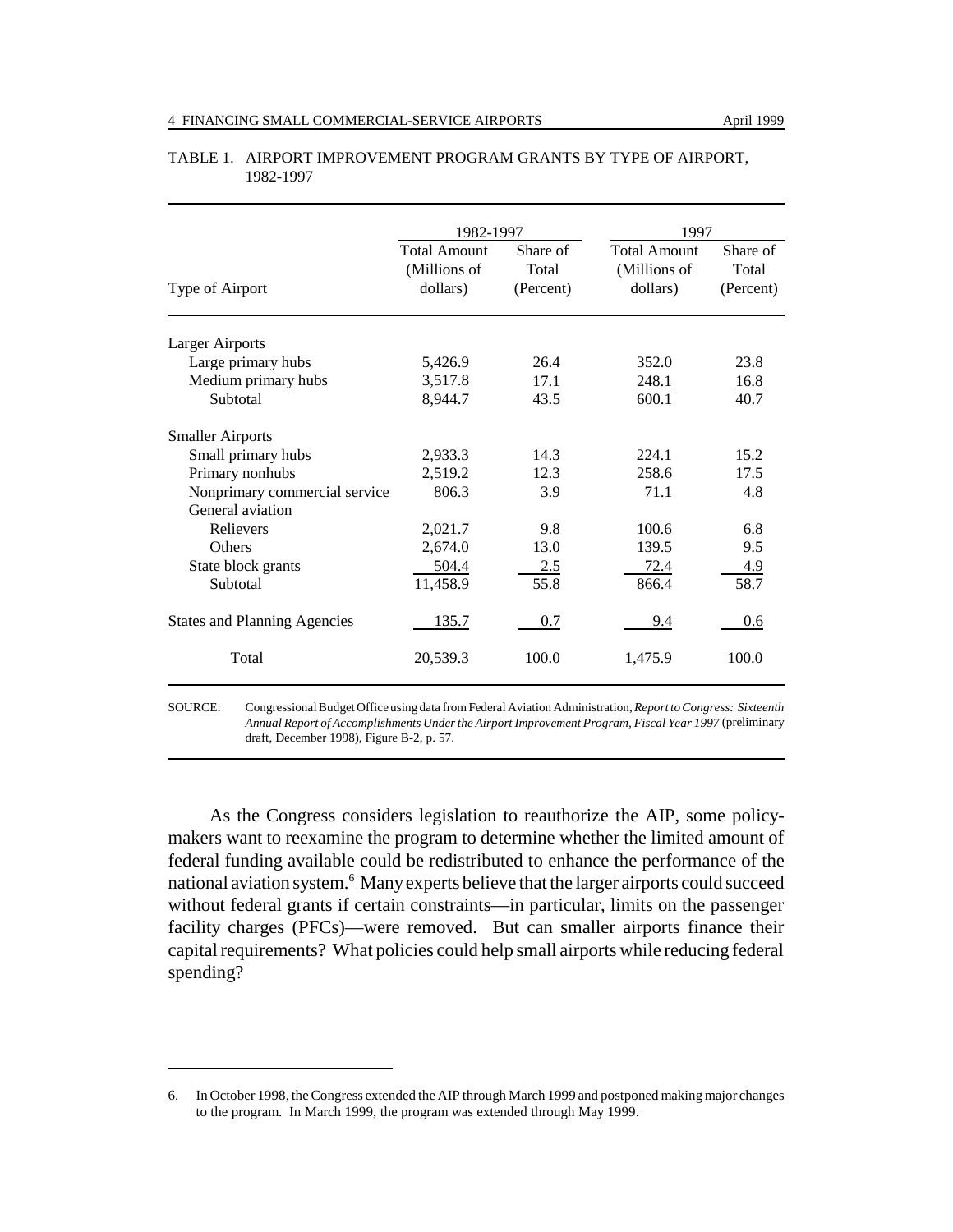#### BOX 1. AIRPORT SIZE AND TYPE

#### **COMMERCIAL-SERVICE AIRPORTS**

Federal law classifies commercial-service airports as airports with scheduled passenger service that have at least 2,500 passenger boardings a year and are owned by nonfederal public entities. Commercial-service airports consist of primary and nonprimary airports.

**Primary Airports**. The law classifies commercial airports with more than 10,000 passenger boardings per year as primary airports. Those airports are eligible for Airport Improvement Program funds provided by formula. The FAA divides primary airports into two major categories: *hubs*, which provide at least 0.05 percent of annual passenger boardings, and *nonhubs*, which provide less than 0.05 percent of that total. (That use of "hub" is broader than the common use of the term to refer to an airport at which many passengers transfer from one airplane to another to continue their trips.) The law further classifies hubs as large, medium, and small.

- o *Large hubs*. Large hubs are airports that account for at least 1 percent of total passenger boardings (at least 5.8 million boardings in 1995). In 1995, the 29 large hubs accounted for 66.3 percent of all passenger boardings. Examples are O'Hare International, Los Angeles International, La Guardia, and John F. Kennedy International.
- o *Medium hubs*. Medium hubs are airports that account for between 0.25 percent and 1 percent of total passenger boardings (about 1.5 million to 5.8 million boardings). In 1995, the 39 medium hubs accounted for 21.2 percent of all passenger boardings. Examples are Albuquerque International, Chicago Midway, Port Columbus International, and Anchorage International.
- o *Small hubs*. Small hubs are airports that account for between 0.05 percent and 0.25 percent of total passenger boardings (about 300,000 to 1.5 million boardings). In 1995, the 79 small hubs had 8.6 percent of all passenger boardings. Airline operations use less than 25 percent of runway capacity at small hubs; general aviation accounts for the balance of activity at those airports. Examples are Palm Springs Regional, City of Colorado Springs Municipal, Dayton International, Fairbanks International, and Atlantic City International.
- o *Nonhubs*. Commercial-service airports that have less than 0.05 percent of total passenger boardings (fewer than about 300,000 boardings) but at least 10,000 boardings annually are classified as nonhubs. In 1995, the 268 airports in the category, on which general aviation heavily relies, accounted for 2.9 percent of all passenger boardings. Examples are Santa Barbara Municipal, Tweed-New Haven, Hilton Head, Purdue University, and Santa Fe County Municipal.

**Nonprimary Airports**. Airports that have 2,500 to 10,000 passenger boardings a year are classified as nonprimary. The 139 airports in the category are used mainly by general aviation; the airports account for only 1 percent of total passenger boardings. Examples are Merced Municipal (California) and Alamogordo-White Sands Regional (New Mexico).

(Continued)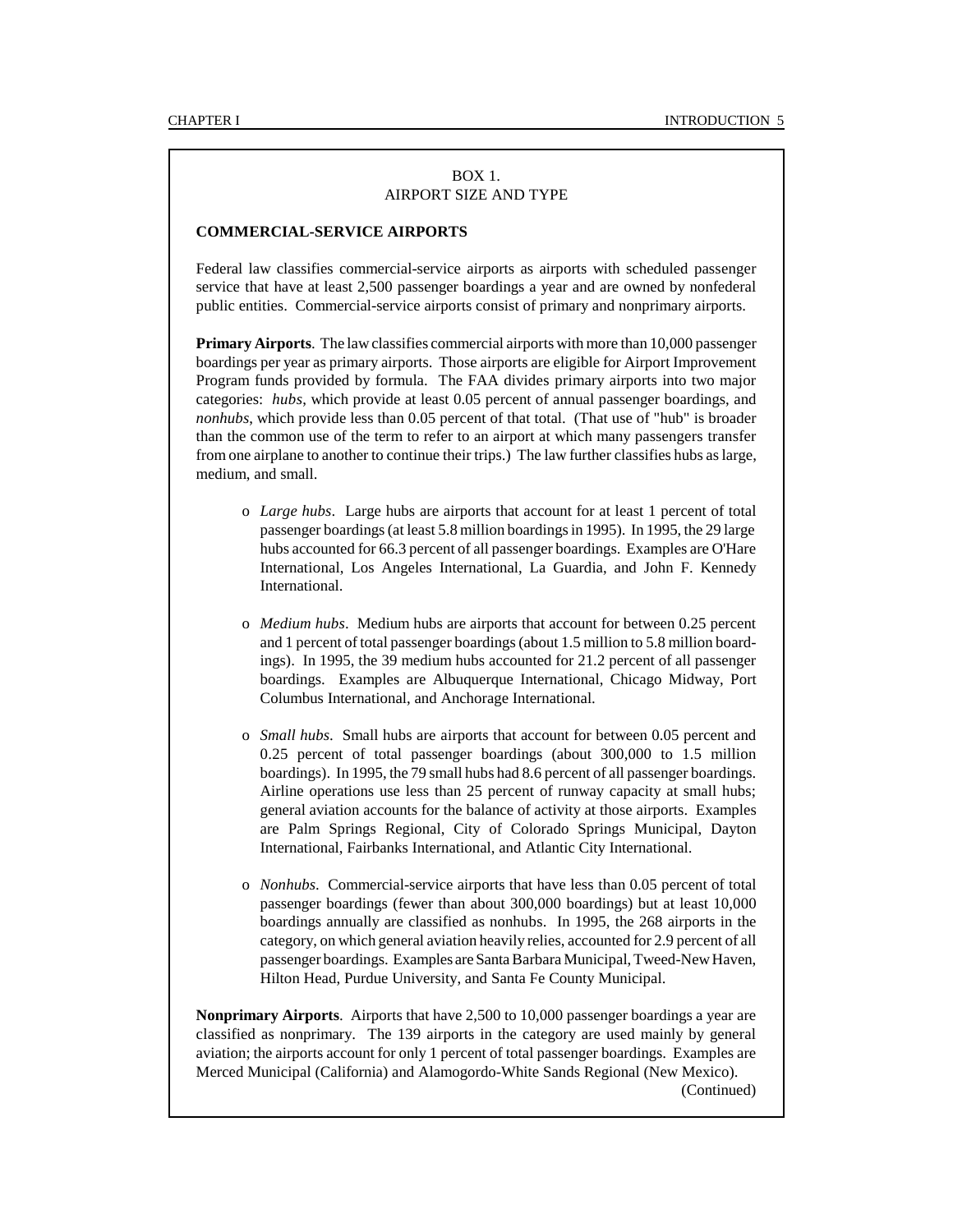#### BOX 1. CONTINUED

#### **NONCOMMERCIAL AIRPORTS**

The FAA classifies noncommercial airports as reliever airports, other general aviation airports, and general aviation airports that do not belong to the National Plan of Integrated Airport Systems (NPIAS).

**Relievers**. To discourage general aviation from further congesting many large and medium hubs, the FAA has designated certain noncommercial airports in metropolitan areas as reliever airports. The FAA has encouraged the development of such airports to divert general aviation from the hubs. In 1995, the United States had 290 reliever airports.

**Other General Aviation**. In 1995, the FAA included 2,450 general aviation airports (in addition to relievers) in the NPIAS. In general, airports in this category house at least 10 locally owned aircraft and are at least 30 minutes by ground transportation from the nearest NPIAS airport.

**Non-NPIAS General Aviation**. Not included in the NPIAS because they do not meet the criteria are more than 1,000 publicly owned, public-use landing areas; more than 1,200 privately owned, public-use airports; and almost 12,000 civil landing areas not open to the general public.

A review of financial reports of airports receiving federal grants in 1996 and 1997 indicates that small airports have greatly varying financial conditions. Some had strong finances in the two-year period; others had weak results. In some cases, an airport's reported finances differed considerably between the two years. Whether that accurately portrays the situation or whether it reflects an aberration or reporting error is unclear. The different financial conditions of small airports suggest that generalizing about those airports' finances may lead to erroneous conclusions and that federal policies should be considered carefully to avoid unintended consequences.

#### THE STRUCTURE OF THE AIRPORT IMPROVEMENT PROGRAM

The FAA, which administers the AIP, has designated about 3,300 airports in the United States (including U.S. possessions) as eligible for grants; they are considered part of the National Plan of Integrated Airport Systems (NPIAS). Both commercialservice and noncommercial general aviation airports are eligible for AIP grants.

The law provides for both formula grants—based mainly on the number of passenger boardings at an airport (but also, to a lesser extent, on other criteria such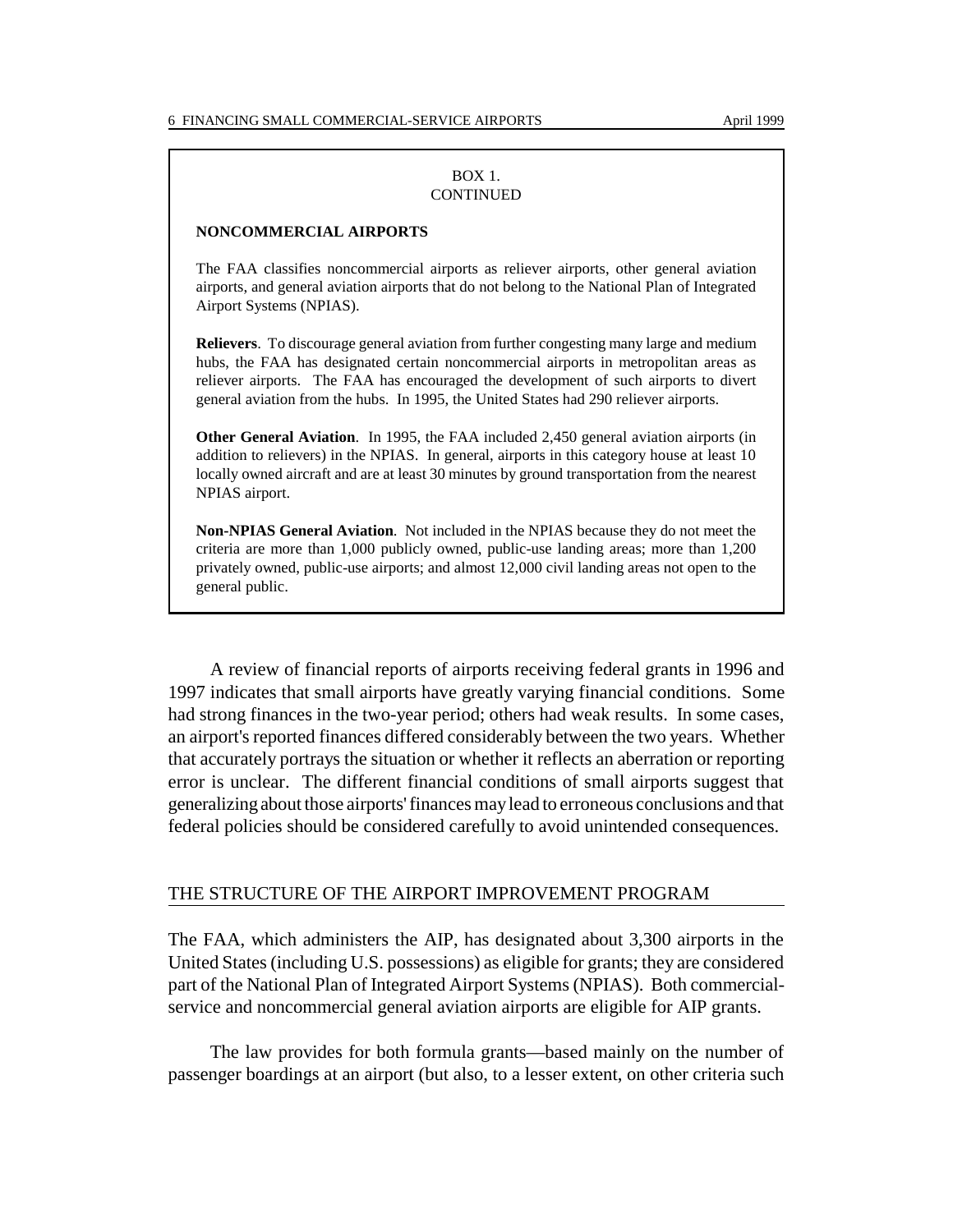as population and land area)—and discretionary grants. From 1982 to 1997, formula grants accounted for \$10.7 billion (about 52 percent of the total), and discretionary grants accounted for \$9.9 billion (about 48 percent). The FAA makes most of the grants directly to airports but a few to states, which distribute the funds among their qualifying airports.

### Formula Grants

The formula grants, known as apportionments, are divided into four funding categories: primary airports, cargo airports, states, and airports in Alaska.<sup>7</sup>

Primary airports (those with at least 10,000 passenger boardings annually) receive funds according to the following formula:

- o \$7.80 for each of the first 50,000 passenger boardings in the previous calendar year,
- o \$5.20 for each of the next 50,000 passenger boardings,
- o \$2.60 for each of the next 400,000 passenger boardings,
- o \$0.65 for each of the next 500,000 passenger boardings, and
- o \$0.50 for each additional passenger boarding in excess of 1 million.

Regardless of the number of passenger boardings, the most funding a primary airport is entitled to annually is \$22 million, and the least is \$500,000. Large and medium hub airports that impose PFCs—usually \$3 per passenger boarding a flight at the airport—forgo up to half of their annual apportionment.

Cargo airports—airports that serve aircraft carrying only cargo with a total weight of more than 100 million pounds a year—are entitled collectively to 2.5 percent of total AIP funds. The amount each airport receives is based on the ratio between the total weight of cargo aircraft landing there and the total weight of cargo aircraft landing at all such airports. No airport may receive more than 8 percent of funds in the cargo category.

States, territories, and possessions are entitled to share 18.5 percent of AIP funds; they distribute the funds to commercial airports with fewer than 10,000

<sup>7.</sup> The formulas are specified in the Federal Aviation Reauthorization Act of 1996, 49 U.S.C. 47114, 110 Stat. 3217.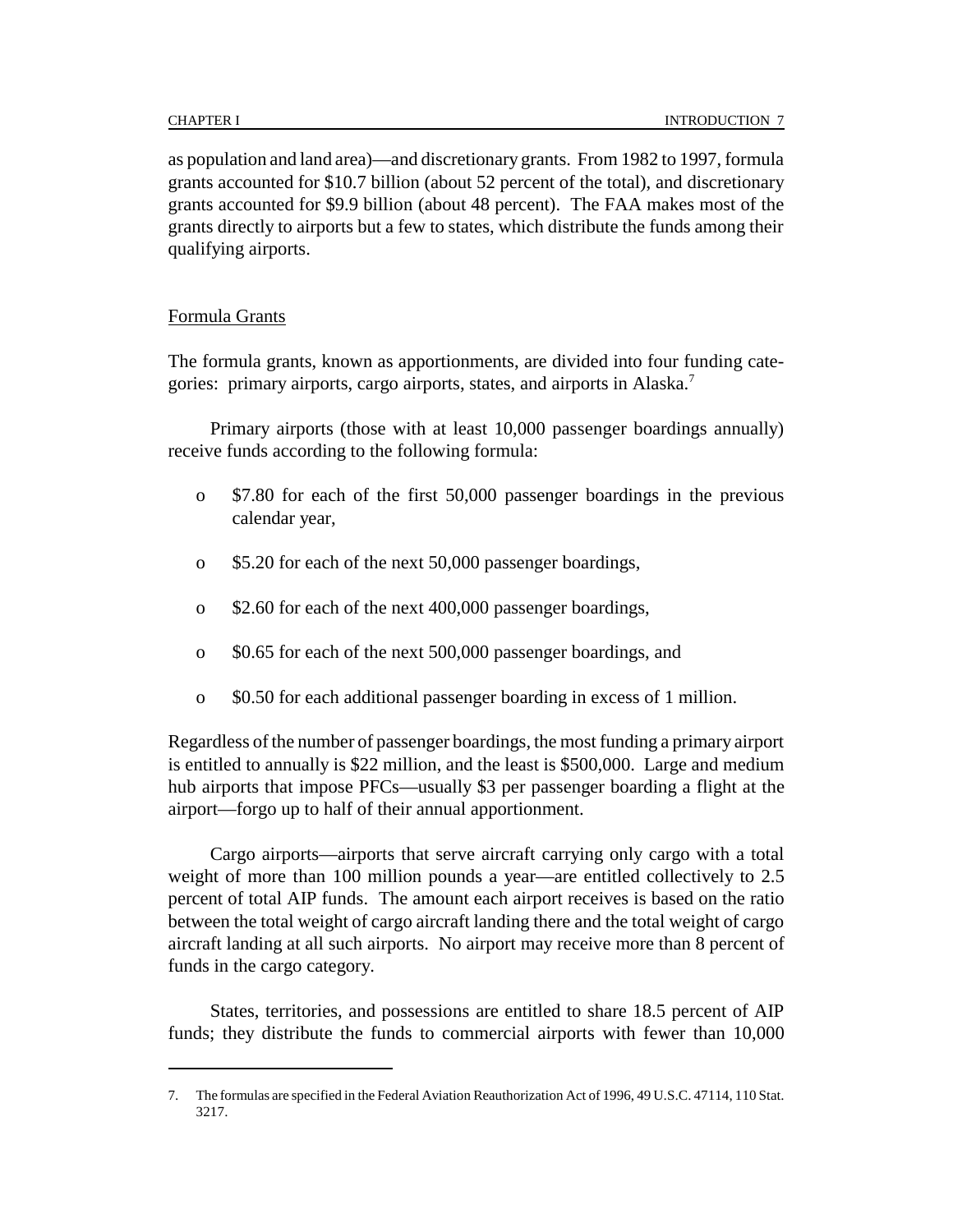passenger boardings per year and to general aviation airports. The states' shares are based on population and land area.<sup>8</sup> In most states, eligible airports apply directly to the FAA for project funding, but some states require airports to apply through a state aviation agency. In addition, nine states participate in the state block-grant program, under which the FAA makes grants to the states and lets the states allocate the funds.

Airports in Alaska are entitled to receive at least as much money as they received in 1980 in addition to their apportionments in the primary, cargo, and state funding categories. That provision is referred to as the Alaska supplemental.

Under the formulas, large and medium hub airports that impose PFCs may have their apportionments reduced up to 50 percent. $9$  Three-quarters of the funds not allocated to airports because of that provision is set aside for a small-airport fund; the remaining one-quarter goes to the discretionary account.<sup>10</sup> The small-airport fund distributes two-thirds of its balance to small commercial airports and one-third to general aviation airports. Finally, to ensure that the discretionary fund has enough money to cover previous commitments made to airports in letters of intent, the Congress directed that if discretionary funds fall short of a specified amount, all apportionment categories, except for the Alaska supplemental and set-asides, be reduced by the same percentage to provide sufficient reserves.<sup>11</sup> That provision took effect in 1997, but no reductions were necessary until fiscal year 1999, when the Congress provided funding for only six months (until March 31, 1999). That halfyear amount was sufficiently low to trigger a reduction of 27.2 percent among the applicable categories of apportionment funding. The FAA anticipates that once AIP

<sup>8.</sup> Section 121 of the Federal Aviation Reauthorization Act of 1996, 49 U.S.C. 47114(d)(2), 110 Stat. 3217-3218, sets aside 0.66 percent of the states' apportionment for Guam, American Samoa, the Northern Mariana Islands, the Trust Territory of the Pacific Islands, and the Virgin Islands. Half of the remaining funds are allocated among the 50 states, the District of Columbia, and Puerto Rico according to their population; the other half is allocated according to their land area.

<sup>9.</sup> The airports subject to reductions are those that have at least 0.25 percent of total yearly passenger boardings. Such airports are classified as large or medium hubs. The apportionment for a fiscal year is reduced by 50 percent of the PFC revenues forecast for that year but not by more than 50 percent of the amount of AIP funds calculated under the formula. See the Omnibus Budget Reconciliation Act of 1990, 49 U.S.C. 47114(f), 104 Stat. 1388-362. In 1997, 56 of the 71 large and medium hub airports had their apportionments reduced.

<sup>10.</sup> The Omnibus Budget Reconciliation Act of 1990, 49 U.S.C. 47116 and 47115(a)(2), 104 Stat. 1388-362.

<sup>11.</sup> For a limited set of airport projects, the FAA is authorized to issue letters of intent (LOIs), which essentially commit the agency to granting AIP funds for a project in the future. The provision requires that not less than \$148 million plus an amount equal to payments from the discretionary funds for LOIs issued before January 1, 1996, remain in discretionary funds after all apportionments and set-asides are made. If less than that amount remains, all apportionments except for the Alaska supplemental and all set-asides are reduced proportionately to meet that requirement. See Federal Aviation Administration, *Sixteenth Annual Report*, p. 15.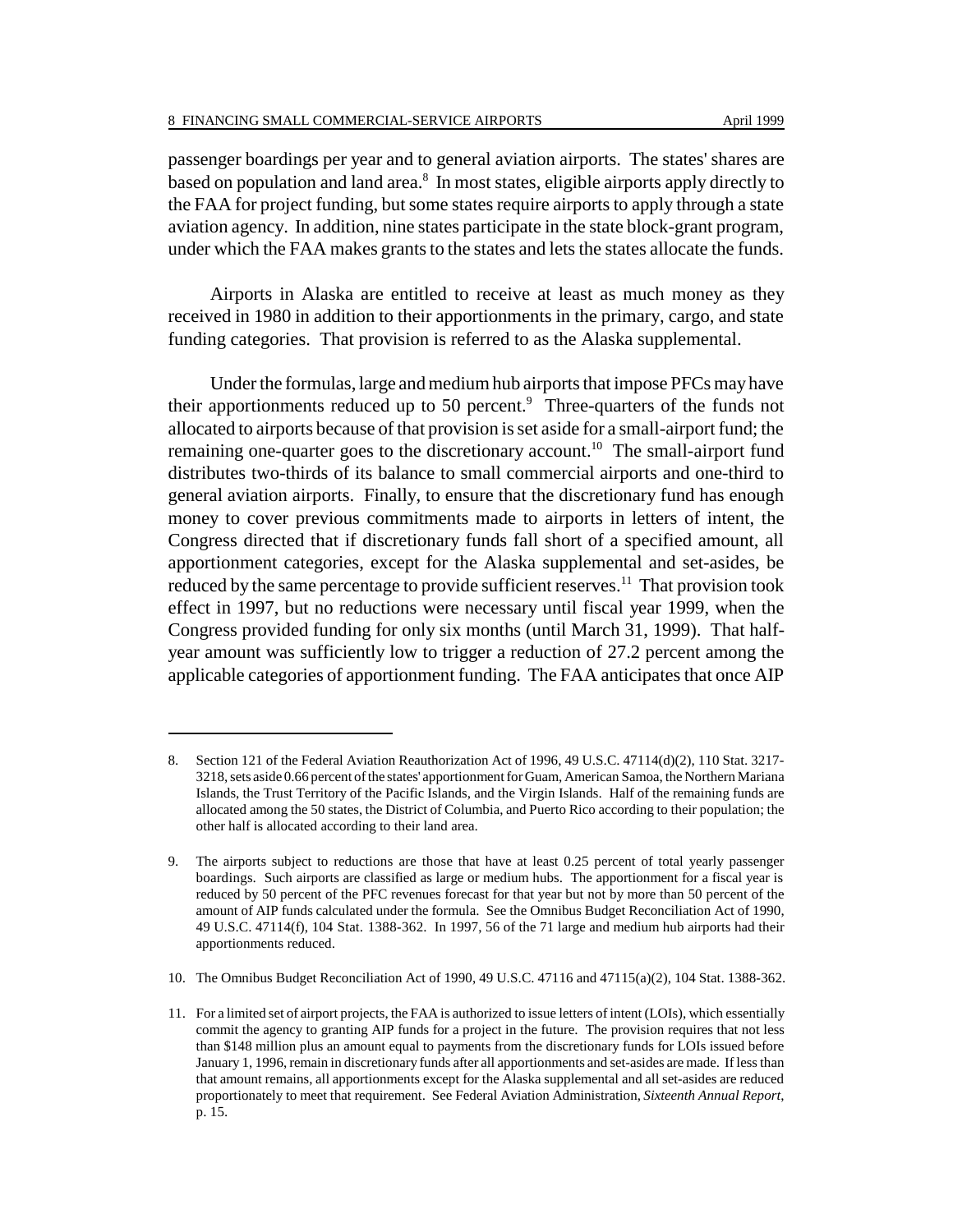funding is authorized for the entire year, such reductions will no longer be necessary, and apportionments will return to their fully funded level.

Changes to the AIP funding formulas have been proposed by both Houses of the Congress and by the Administration.<sup>12</sup> The Aviation Investment and Reform Act for the 21st Century (AIR-21), as approved by the House Committee on Transportation and Infrastructure, would triple the amount of funding for primary airports, set the minimum amount for those airports at \$1.5 million, and remove the upper limit on funding.13 Cargo airports would receive 3 percent of apportionment funding, and the percentage apportioned to states for nonprimary commercial-service and general aviation airports would rise to 20 percent. Each airport in that category would receive the lesser of \$200,000 or one-fifth of the NPIAS estimate for five-year development costs. Airports in Alaska would be guaranteed at least three times the amount they were apportioned in 1980.

The bill reported by the Senate Committee on Commerce, Science, and Transportation—the Air Transportation Improvement Act—would set the minimum amount for primary airports at \$650,000, increase the share for cargo airports to 3 percent of apportionment funding, and eliminate the 8 percent cap on cargo funds that a single airport may receive. $^{14}$ 

In addition, both bills approved by committees, as well as the Administration's proposal, would change the percentages of funding set aside for the small-airport fund to 87.5 percent (from 75 percent) and for the discretionary fund to 12.5 percent (from 25 percent).<sup>15</sup> One-seventh of the small-airport fund would be reserved for small hub airports.

<sup>12.</sup> For a side-by-side comparison of the bills, see Robert S. Kirk, *Airport Improvement Program Reauthorization Legislation in the 106th Congress*, CRS Report for Congress RL30096 (Congressional Research Service, March 16, 1999).

<sup>13.</sup> Aviation Investment and Reform Act for the 21st Century, H.R. 1000, 106th Cong., 1st sess. (1999).

<sup>14.</sup> Air Transportation Improvement Act, S. 82, 106th Cong., 1st sess. (1999).

<sup>15.</sup> The Administration's proposal is the Federal Aviation Administration Authorization Act of 1999, S. 545, 106th Cong., 1st sess. (1999).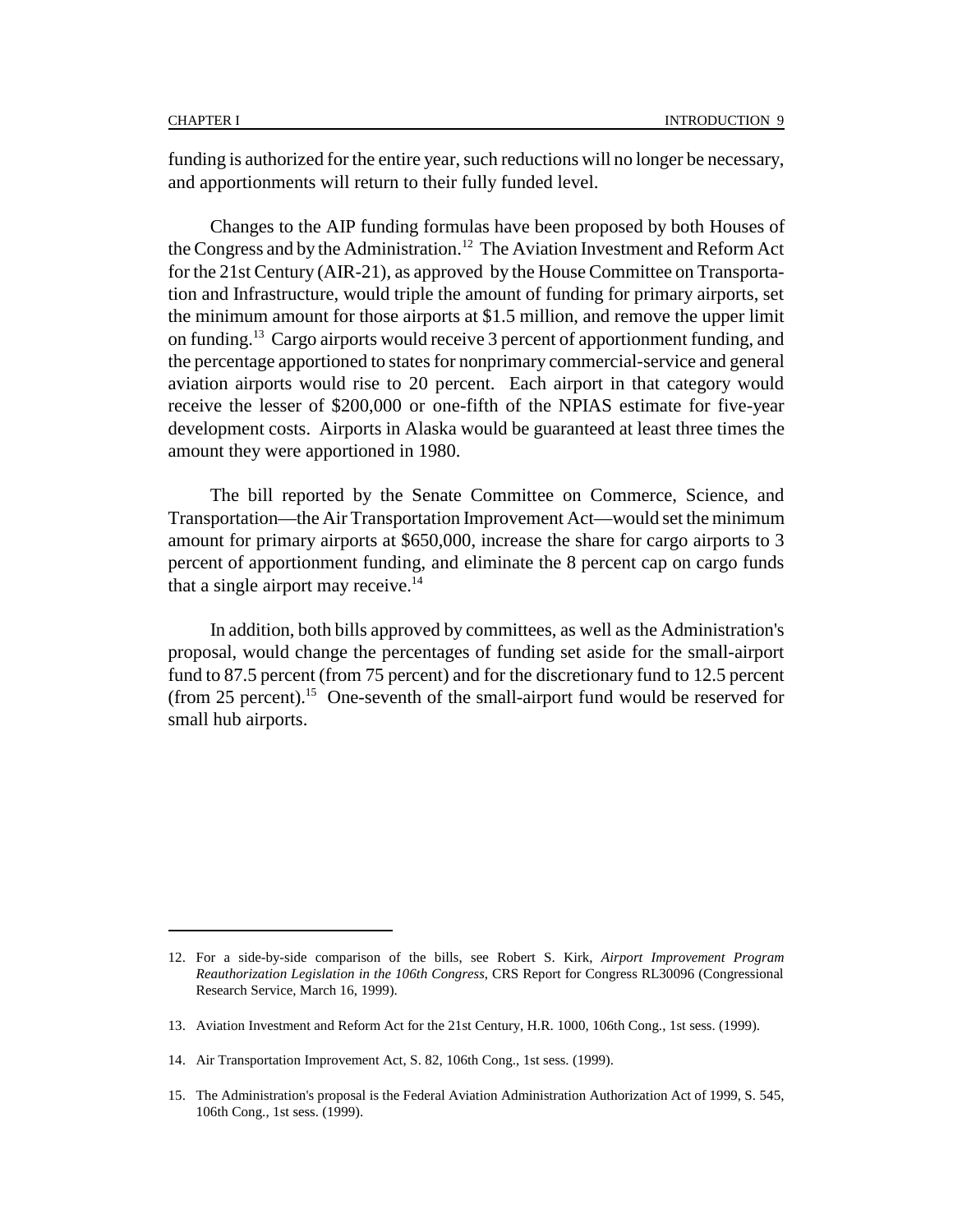#### Discretionary Grants

Any funds remaining after the distribution of apportionments flow into the discretionary account.<sup>16</sup> Funds from the discretionary account are subject to two setasides: 31 percent of the funds is reserved for noise-abatement projects, including buying property to serve as a noise buffer and sound-proofing buildings, and 4 percent is to promote civilian use of current or former military airports.<sup>17</sup> The remaining discretionary funds are then combined with 12.5 percent of the formula funding for primary airports that the airports had to forgo because they collected PFCs. Of that money, 75 percent is designated for projects at primary and reliever airports that will enhance capacity, safety, or security or reduce noise. The rest of the funding may be used for any eligible project at any eligible airport. If more than \$300 million remains in the discretionary fund after the set-aside funding for noiseabatement projects and the military airport program is distributed, the amount in excess of \$300 million is divided equally among the noise set-aside, the military airport set-aside, and a set-aside for nonprimary commercial-service, general aviation, and reliever airports.

Both reauthorization bills approved by Congressional committees would change the amount of set-aside funding. AIR-21 would set aside 34 percent of discretionary funds for noise mitigation, and the Air Transportation Improvement Act would set aside 35 percent. AIR-21 would allow 20 airports to participate in the military airport program, three of which must be general aviation airports. In addition, both AIR-21 and the Air Transportation Improvement Act would remove the \$300 million cap on the discretionary fund.

#### Application Requirements

To receive AIP funds for a project, an airport must apply to the FAA and submit information showing that the project meets the criteria for aid. The law and regulations specify detailed requirements that even apply to funds that an airport is entitled to under the formulas. The FAA has less control, however, over the selection of projects funded by apportionments than by discretionary funds. Nonetheless, the agency has at least two ways to influence which projects are built with apportionment funds. First, many projects use a combination of formula and discretionary funds, and the FAA controls which projects receive discretionary funds. Second, the FAA

<sup>16.</sup> The distribution of money from the discretionary fund is specified in the Omnibus Budget Reconciliation Act of 1990, 49 U.S.C. 47115-47117, 104 Stat. 1388-362.

<sup>17.</sup> The set-asides are provided under the Federal Aviation Reauthorization Act of 1996, 49 U.S.C 47117(e), 110 Stat. 3219.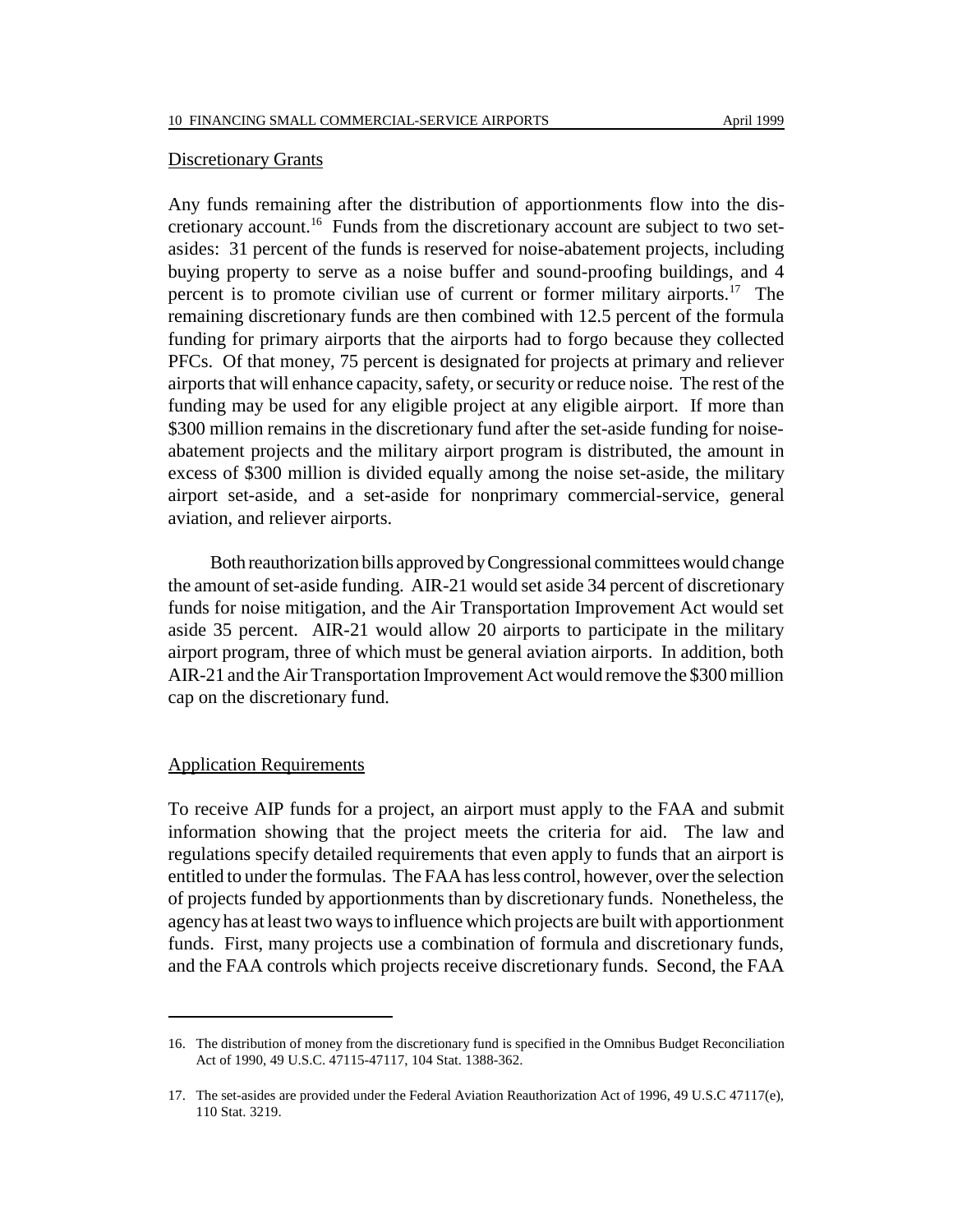may take into account the way apportionments are used when distributing discretionary funds.<sup>18</sup> An airport that applies for apportionment funds for projects that the FAA deems to be of low priority risks not receiving discretionary funds. Consequently, in practice, the FAA has some leverage over virtually all airport projects that receive federal aid.

Projects eligible for AIP funds include runways, navigational aids, lighting, terminals, and noise-abatement projects.<sup>19</sup> From 1982 through 1997, about 53 percent of AIP grant money—more than \$10 billion—went for paving projects such as rehabilitating or constructing runways, taxiways, and aprons.<sup>20</sup> About half of that amount was for runways.

The amount of discretionary funding available is typically insufficient to meet all requests. To evaluate proposed projects and set priorities, the FAA uses a multistep process. The FAA's regional and field offices play an important role in screening airports' proposals and sending recommendations to headquarters, which then tries to choose projects that best advance the national aviation interest within funding levels.

The FAA has increasingly scrutinized projects because funding has not kept pace with development needs. In 1998, the FAA revised its process for choosing projects for discretionary funding using the National Priority System  $(NPS)$ <sup>21</sup>

#### Requirements for Matching Shares

In general, the federal government's share of a project's cost is 75 percent for medium and large hubs (airports with at least 0.25 percent of all passenger boardings) and 90

<sup>18.</sup> Section 207 of the Air Transportation Improvement Act would require the FAA to reduce the priority ranking of discretionary projects applied for by airports that have used apportionment funds for projects with a lower priority than those for which the discretionary funds are being requested.

<sup>19.</sup> At hub airports, projects that produce revenues, such as concessions and ticket counters, are generally ineligible for AIP funding. At airports of all sizes, nonpublic areas are ineligible for AIP funding.

<sup>20.</sup> Federal Aviation Administration, *Sixteenth Annual Report*, Table B-1, p. 59. For a detailed discussion of issues involving runways, see General Accounting Office, *Airfield Pavement: Keeping Nation's Runways in Good Condition Could Require Substantially Higher Spending*, GAO/RCED-98-226 (July 1998), p. 18.

<sup>21.</sup> The FAA uses the NPS to assist in developing the Airports Capital Improvement Plan as well as to provide a basis for distributing AIP funding according to statutory formulas and set-asides. On August 25, 1997, the FAA issued a *Federal Register* notice, "Revisions to the Airports Capital Improvement Plan (ACIP) National Priority System." On September 30, 1998, the agency issued a Program Guidance Letter that serves as official guidance for applying the concepts of the NPS. The FAA's Office of Airport Planning and Programming provides copies of the guidance to interested parties.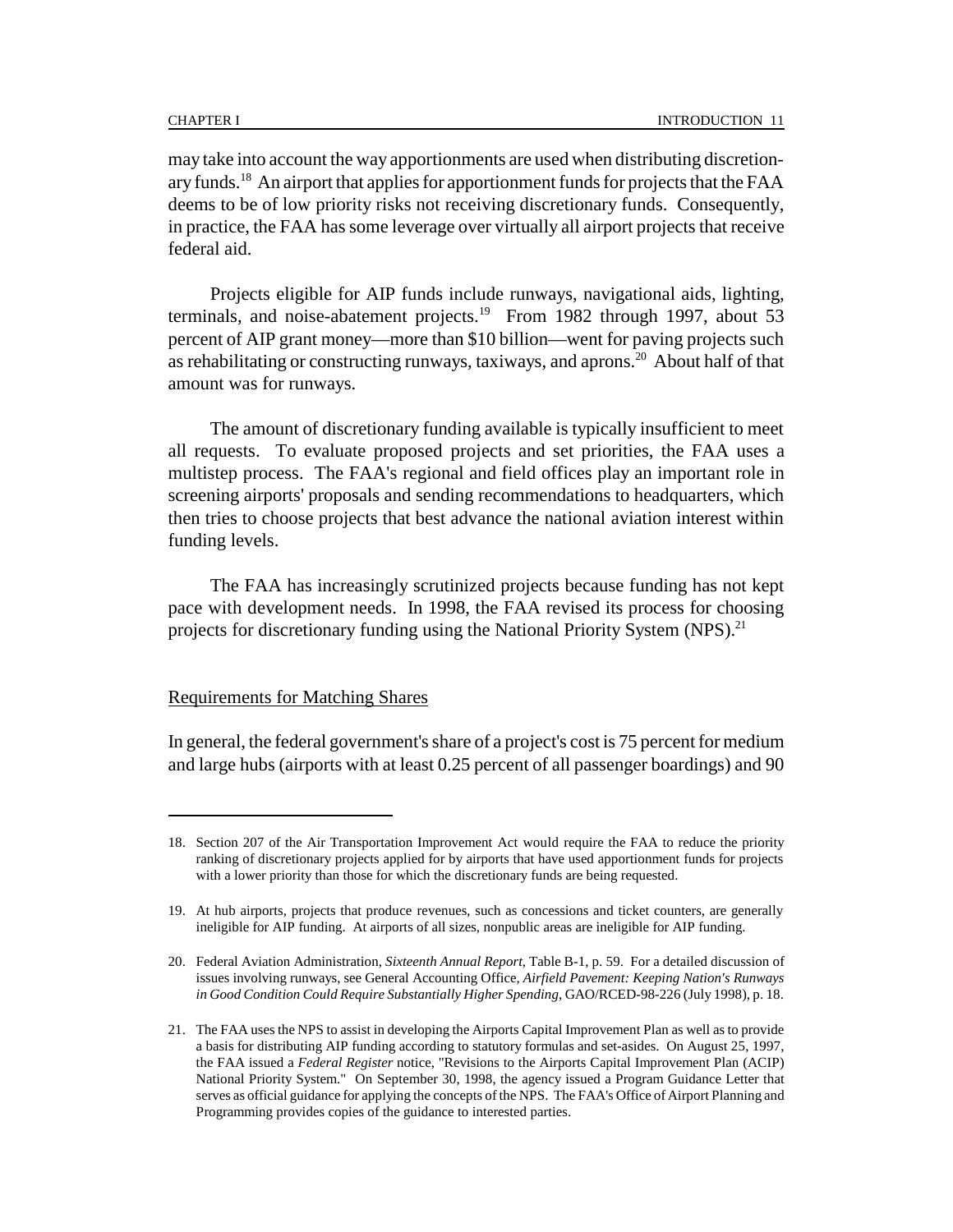percent for smaller airports.<sup>22</sup> The federal share may be greater for airports in states with large amounts of public and Indian lands.

The proposals under consideration by the Congress would change the federal share of the cost of airport projects. AIR-21 would apply "not more than 90 percent" to the state block-grant program and would increase the federal share to 100 percent for nonprimary airports and primary nonhubs as of 2000. The Air Transportation Improvement Act would change the provision to "not more than 90 percent" for airports smaller than medium hubs. The Administration's proposal would change the federal share for block grants to states to "not more than 90 percent."

#### THE AMOUNT AND DISTRIBUTION OF AIP FUNDING

Although the amount of AIP funding authorized for 1998 was \$2.347 billion, the amount available for obligation was limited to \$1.7 billion.<sup>23</sup> For the first six months of fiscal year 1999, the Congress authorized \$1.205 billion but set a limit on obligations of \$975 million. As shown in Figure 1, the Congress has generally placed limitations on obligations—through appropriations or other legislation—that have kept actual spending below the amounts set in authorizing legislation.

As noted, primary airports received most of the AIP funds (70.1 percent of the total) from 1982 to 1997. They received nearly three-quarters of the apportionment funding, which is made available through formulas, and 65.5 percent of the discretionary funding (see Table 2). Together, large and medium hubs received 44.3 percent of formula funding and 42.7 percent of discretionary funding; small hubs and primary nonhubs received 30.0 percent and 22.7 percent, respectively. Nonprimary commercial-service airports received 1.2 percent of formula funding and 6.9 percent of discretionary funding.

Another way to view the distribution of funding is to consider the relative importance of formula and discretionary funding by size of airport. Between 50 percent and 60 percent of AIP funding for primary airports came from apportionments (see Table 2). Those funds accounted for 80.9 percent of AIP grants to general aviation airports (except relievers) but only 9.2 percent for relievers. Relievers got

<sup>22.</sup> The Federal Aviation Reauthorization Act of 1996, 49 U.S.C. 47109, 110 Stat. 3227. The federal share for terminal projects at smaller airports is 75 percent. For noise-mitigation projects at large and medium hubs, the federal share is 80 percent. The federal share for projects at airports covered by the pilot program on private ownership is 40 percent.

<sup>23.</sup> The Congress also rescinded some contract authority from previous years, resulting in actual spending of \$1.62 billion in 1998.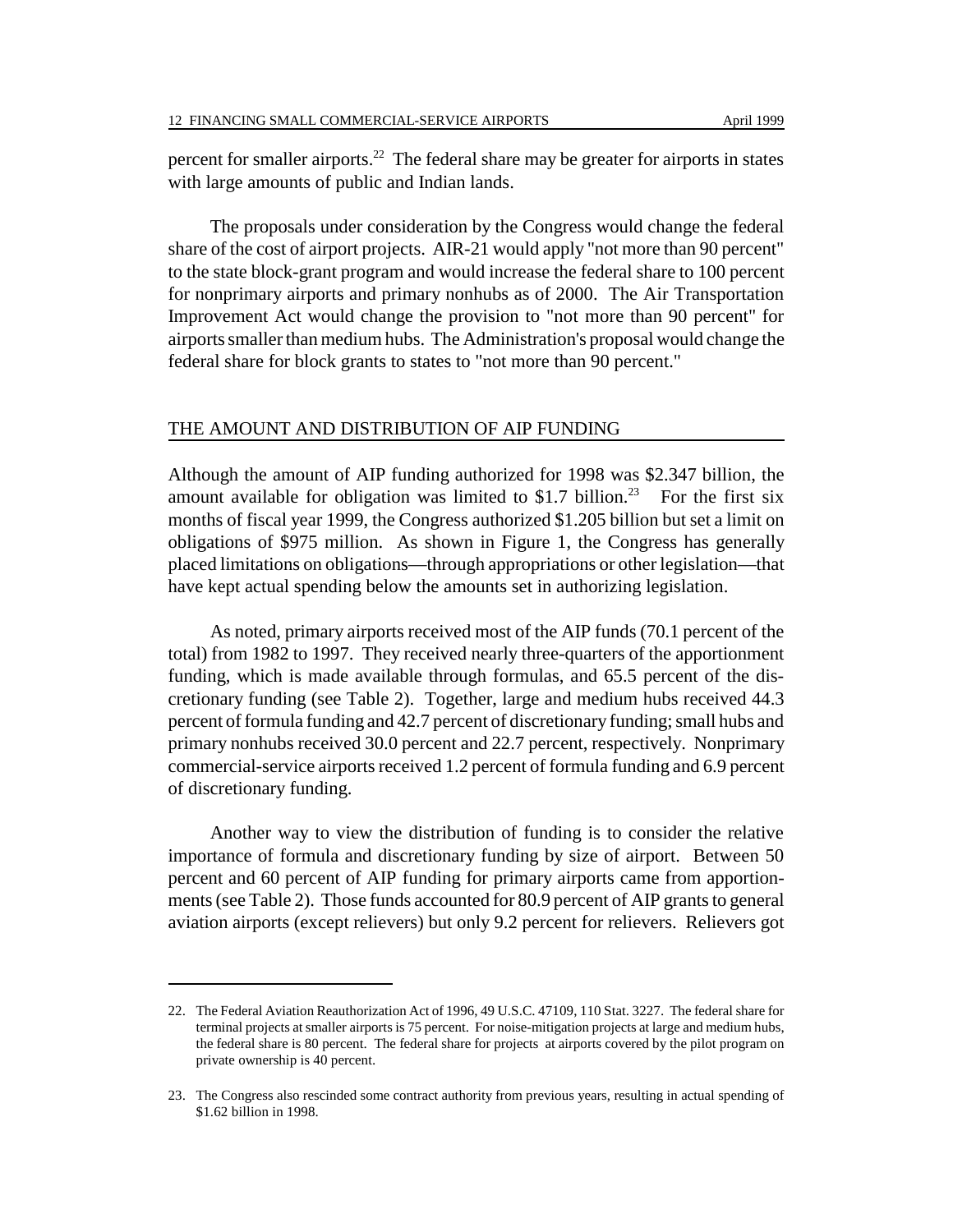90.8 percent of their funds from discretionary grants, reflecting the fact that they had their own discretionary set-aside from 1982 to 1996.

In 1997, the FAA made 1,066 AIP grants; the average grant for all airports was less than \$1.4 million (see Table 3). For large and medium hubs, the average grant was \$4.1 million. Grants to smaller airports averaged about \$1 million apiece.

#### SOURCES OF FUNDS FOR AIP GRANTS

AIP grants are financed through the Airport and Airway Trust Fund by taxes on users of the aviation system. Those taxes consist of the airline passenger ticket tax, flightsegment tax, frequent-flyer tax, a tax on international arrivals and departures, cargo waybill tax, and an aviation fuel tax.

The airline passenger ticket tax is 8 percent of the value of the ticket in fiscal year 1999. The Taxpayer Relief Act of 1997 provides for a phased reduction of that tax to 7.5 percent in fiscal year 2000 (dropping from 10 percent in 1997). For

#### FIGURE 1. FUNDING FOR THE AIRPORT IMPROVEMENT PROGRAM (By calendar year, in billions of dollars)



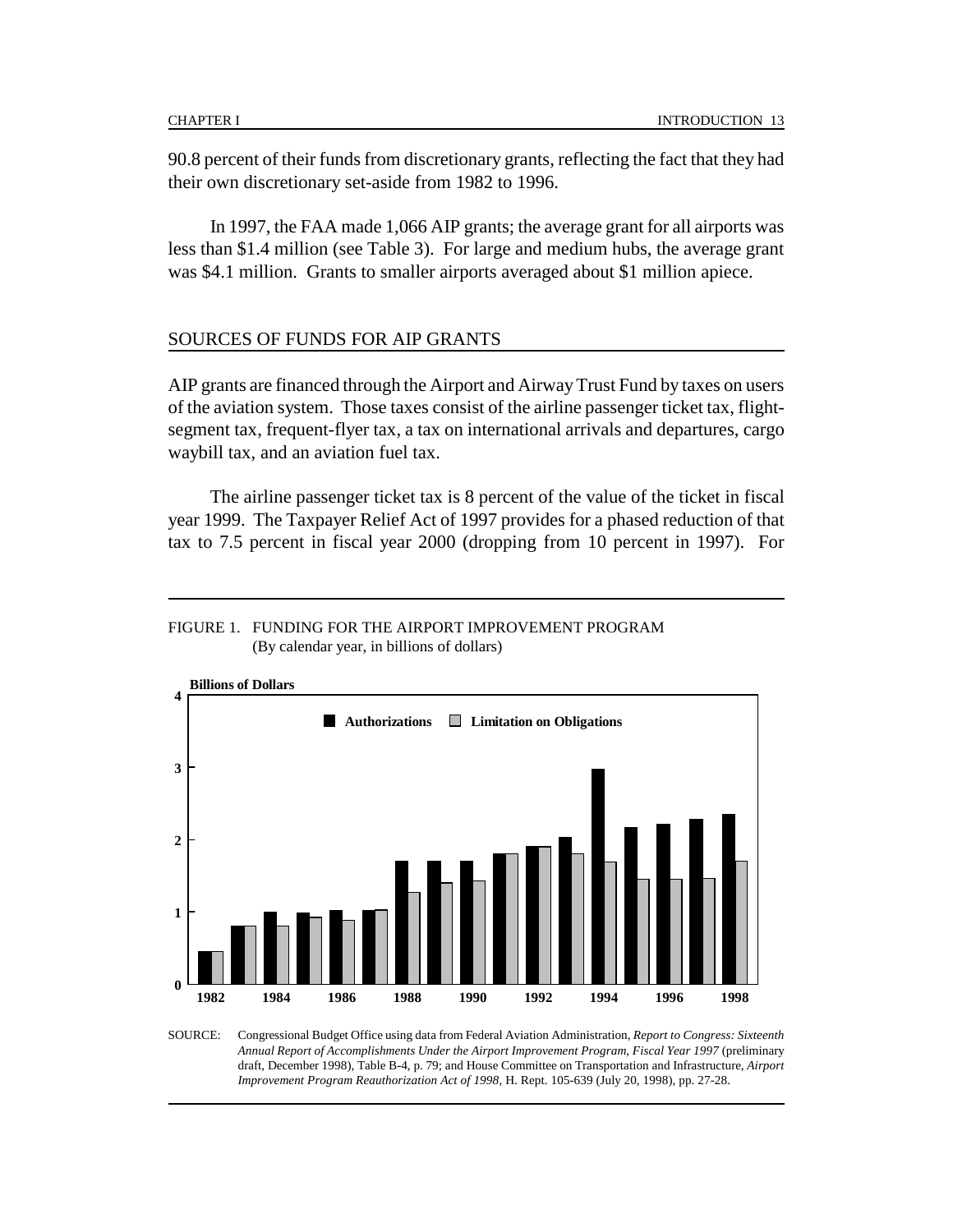|                           |                        | Apportioned<br>Amount               |                               | Discretionary<br>Amount                       |                        | Total<br>Amount        | Share from                      |
|---------------------------|------------------------|-------------------------------------|-------------------------------|-----------------------------------------------|------------------------|------------------------|---------------------------------|
| <b>Funding Category</b>   | Millions<br>of Dollars | Percentage<br>of Appor-<br>tionment | <b>Millions</b><br>of Dollars | Percentage<br>of Discre-<br>tionary<br>Amount | Millions<br>of Dollars | Percentage<br>of Total | Appor-<br>tionment<br>(Percent) |
| Commercial Service        |                        |                                     |                               |                                               |                        |                        |                                 |
| Primary hubs<br>Large     | 2,910.8                | 27.3                                | 2,516.1                       | 25.5                                          | 5,426.9                | 26.4                   | 53.6                            |
| Medium                    | 1,815.0                | 17.0                                | 1,702.8                       | 17.2                                          | 3,517.8                | 17.1                   | 51.6                            |
| Small                     | 1.719.5                | 16.1                                | 1,213.8                       | 12.3                                          | 2.933.3                | 14.3                   | 58.6                            |
| Primary nonhubs           | 1,487.4                | 13.9                                | 1,031.8                       | 10.4                                          | 2,519.2                | 12.3                   | 59.0                            |
| Subtotal                  | 7,932.7                | 74.4                                | 6,464.5                       | 65.5                                          | 14,397.2               | 70.1                   | 55.1                            |
| Nonprimary                | 127.2                  | 1.2                                 | 679.1                         | 6.9                                           | 806.3                  | 3.9                    | 15.8                            |
| General Aviation          |                        |                                     |                               |                                               |                        |                        |                                 |
| Relievers                 | 187.0                  | 1.8                                 | 1,834.7                       | 18.6                                          | 2,021.7                | 9.8                    | 9.2                             |
| Others                    | 2,164.2                | 20.3                                | 509.8                         | 5.2                                           | 2.674.0                | 13.0                   | 80.9                            |
| <b>State Block Grants</b> | 247.5                  | 2.3                                 | 256.9                         | 2.6                                           | 504.4                  | 2.5                    | 49.1                            |
| <b>System Planning</b>    | 5.2                    | 0.0                                 | 130.5                         | 1.3                                           | 135.7                  | 0.7                    | 3.8                             |
| All Types                 | 10,663.8               | 100.0                               | 9,875.5                       | 100.0                                         | 20,539.3               | 100.0                  | 51.9                            |

#### TABLE 2. AIRPORT IMPROVEMENT PROGRAM GRANTS BY FUNDING CATEGORY, 1982-1997

SOURCE: Congressional Budget Office using data from Federal Aviation Administration, *Report to Congress: Sixteenth Annual Report of Accomplishments Under the Airport Improvement Program, Fiscal Year 1997* (preliminary draft, December 1998), Figure B-2, p. 57.

passengers boarding at rural airports, the 7.5 percent rate applies immediately.<sup>24</sup> In addition, a 7.5 percent frequent-flyer tax is imposed on amounts paid to an air carrier for the right to offer mileage awards (for example, as a promotional activity by a hotel chain, car rental agency, or credit card company) for airline transportation. Revenues from the passenger ticket tax are estimated to be \$5.5 billion for 1998 (see Table 4). The newly imposed frequent-flyer tax added \$141 million, and revenues from ticket taxes at the special rate for passengers boarding at rural airports contributed \$48 million. Together, those taxes accounted for nearly 70 percent of revenues from aviation taxes.

<sup>24.</sup> For passengers on multiple-segment domestic flights including one segment that does not begin or end at a rural airport, the ticket tax is set at a rate proportional to the number of miles traveled in each segment.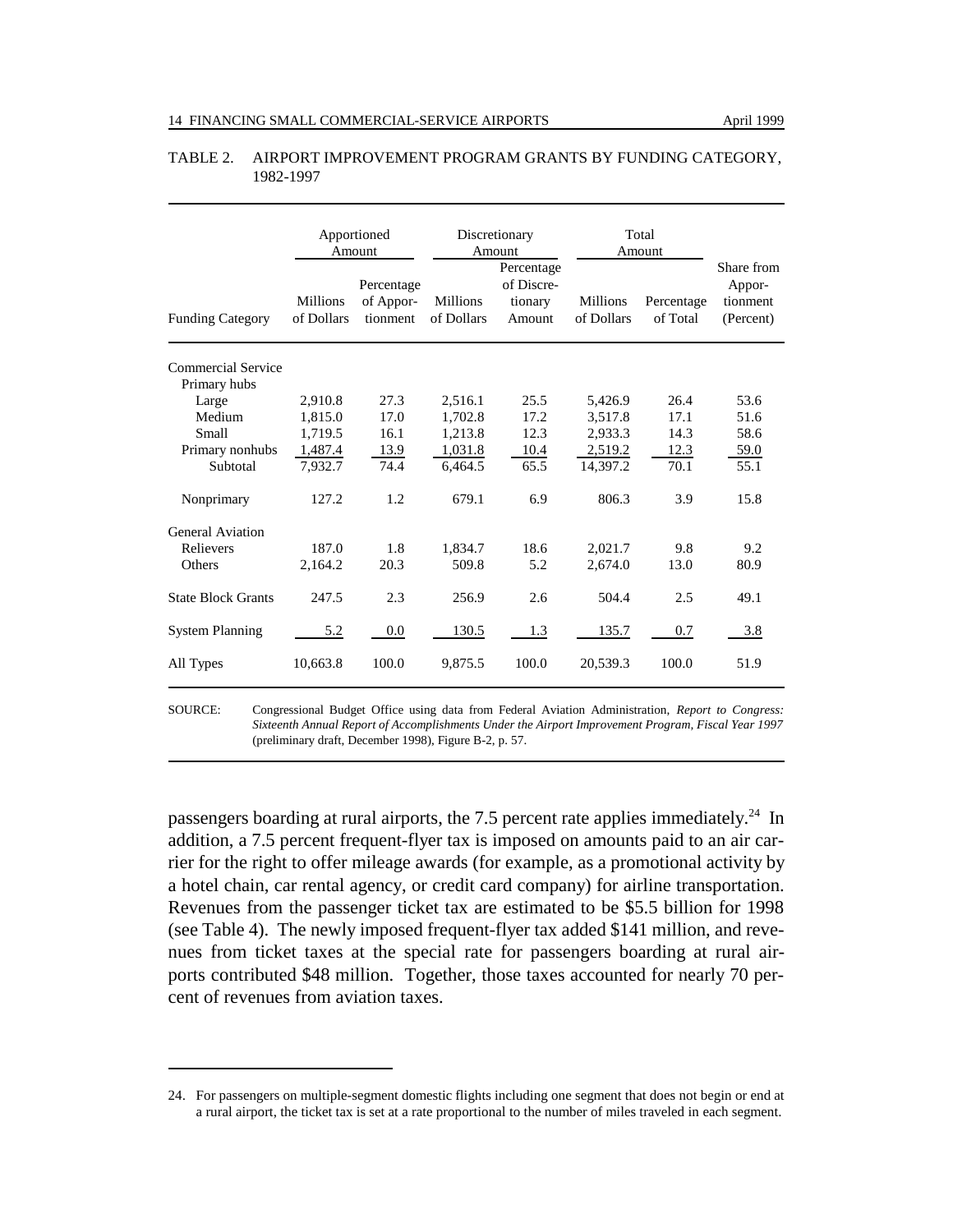| Type of Airport                     | Amount<br>(Millions of<br>dollars) | Number of<br>Grants | Share of To-<br>tal Number<br>(Percent) | Average<br>Grant<br>(Millions)<br>of dollars) |
|-------------------------------------|------------------------------------|---------------------|-----------------------------------------|-----------------------------------------------|
| <b>Larger Airports</b>              |                                    |                     |                                         |                                               |
| Large primary hubs                  | 352.0                              | 70                  | 6.6                                     | 5.0                                           |
| Medium primary hubs                 | 248.1                              | 78                  | 7.3                                     | 3.2                                           |
| Subtotal                            | 600.1                              | 148                 | 13.9                                    | 4.1                                           |
| <b>Smaller Airports</b>             |                                    |                     |                                         |                                               |
| Small primary hubs                  | 224.1                              | 115                 | 10.8                                    | 2.0                                           |
| Primary nonhubs                     | 258.6                              | 298                 | 28.0                                    | 0.9                                           |
| Nonprimary commercial service       | 71.1                               | 66                  | 6.2                                     | 1.1                                           |
| General aviation                    |                                    |                     |                                         |                                               |
| Relievers                           | 100.6                              | 124                 | 11.6                                    | 0.8                                           |
| Others                              | 139.5                              | 251                 | 23.5                                    | 0.6                                           |
| State block grants                  | 72.4                               | 16                  | 1.5                                     | 4.5                                           |
| Subtotal                            | 866.4                              | 870                 | 81.6                                    | 1.0                                           |
| <b>States and Planning Agencies</b> | 9.4                                | 48                  | 4.5                                     | 0.2                                           |
| Total                               | 1,475.9                            | 1,066               | 100.0                                   | 1.4                                           |
|                                     |                                    |                     |                                         |                                               |

#### TABLE 3. AIRPORT IMPROVEMENT PROGRAM GRANTS BY TYPE OF AIRPORT, 1997

SOURCE: Congressional Budget Office using data from Federal Aviation Administration, *Report to Congress: Sixteenth Annual Report of Accomplishments Under the Airport Improvement Program, Fiscal Year 1997* (preliminary draft, December 1998), Table F-1, p. vi.

NOTE: The total dollar amount shown exceeds the amount appropriated for 1997 because it includes amounts recovered from grants awarded in previous years for projects that cost less than expected.

The flight-segment tax is \$2 per segment in 1999. The Taxpayer Relief Act calls for phasing in the tax, beginning at \$1 in 1998 and raising it to \$3 in 2002 and beyond. Passengers using rural airports are exempt from the flight-segment tax, which raised \$547 million (6.7 percent of revenues from aviation taxes) in 1998, the first year it was in effect.

Each international arrival and departure has a tax of  $$12.<sup>25</sup>$  Those taxes produced \$948 million in revenues (11.7 percent of the total) in 1998, the first year that the tax was applied to arrivals as well as departures and after it increased from \$6 to \$12.

<sup>25.</sup> For Alaska and Hawaii, the tax is \$6 and applies only to departures.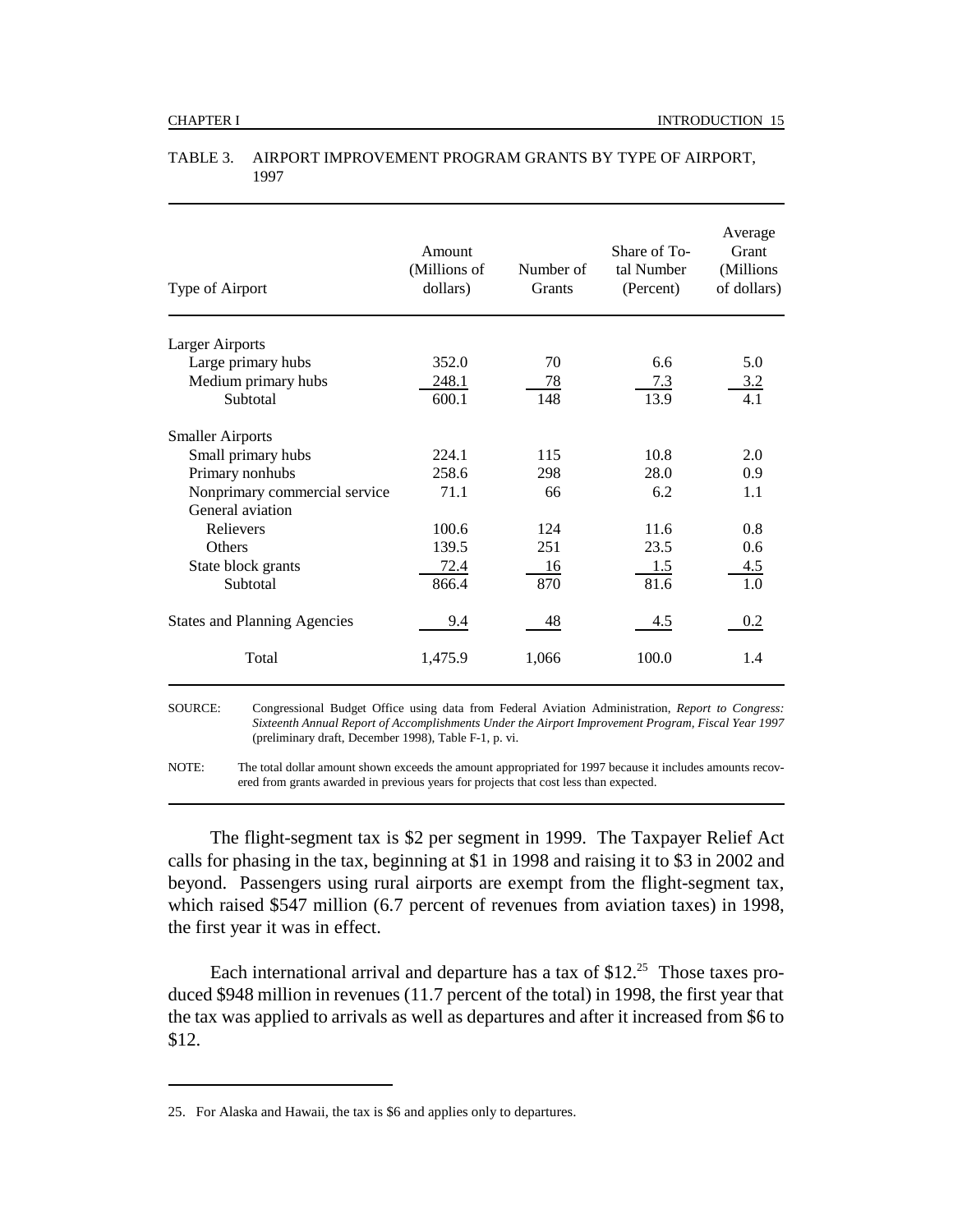Cargo waybills have a 6.25 percent tax. In 1998, the tax provided revenues of \$313 million, 3.9 percent of the total.

General aviation gasoline has a tax of 19.3 cents per gallon, general aviation jet fuel has a tax of 21.8 cents per gallon, and fuel used in commercial airline service has a tax of 4.3 cents per gallon. The taxes on general aviation fuel produced \$158 million in 1998, 1.9 percent of total revenues. The fuel tax on commercial airlines yielded \$501 million, 6.2 percent of revenues from aviation taxes.

Most of the revenues from aviation taxes are used to pay for the operation, maintenance, and capital needs of the air traffic control (ATC) system. In 1998, \$1.9 billion was appropriated from the trust fund for facilities and equipment; \$199 million for research, engineering, and development; and \$1.902 billion for operations of the ATC system (compared with \$1.7 billion for the AIP).<sup>26</sup> The FAA also uses money from the general fund of the U.S. Treasury to finance the remaining costs of operating the ATC system and the rest of the agency.

<sup>26.</sup> House Committee on Transportation and Infrastructure, *Airport Improvement Program Reauthorization Act of 1998*, H. Rept. 105-639 (July 20, 1998), p. 26.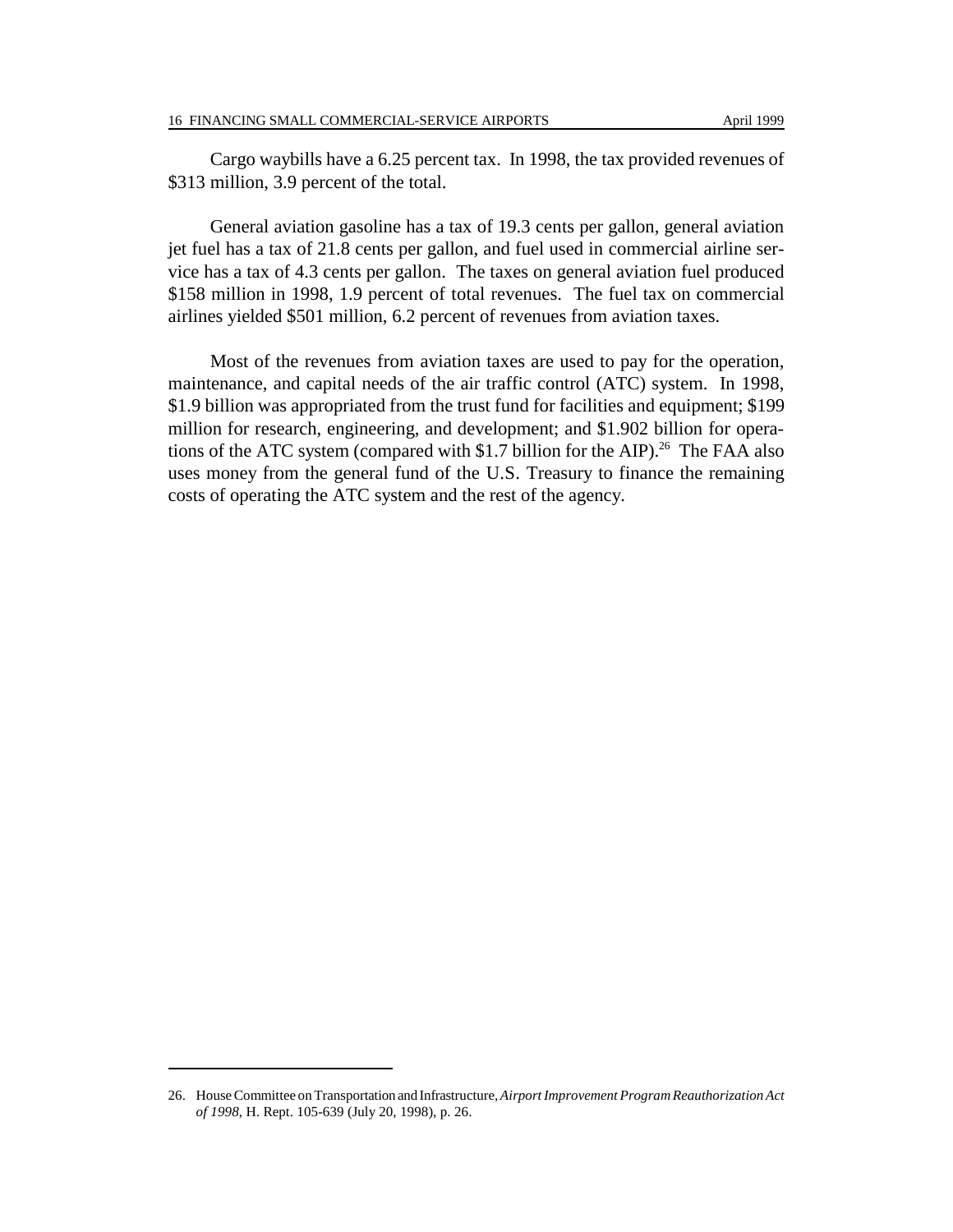| Tax                                        | Amount<br>(Millions of dollars) | <b>Share</b><br>(Percent) |
|--------------------------------------------|---------------------------------|---------------------------|
| Passenger Ticket                           | 5,455                           | 67.3                      |
| <b>Flight Segment</b>                      | 547                             | 6.7                       |
| <b>Rural Airports</b>                      | 48                              | 0.6                       |
| <b>Frequent Flyer</b>                      | 141                             | 1.7                       |
| <b>International Departure and Arrival</b> | 948                             | 11.7                      |
| Freight Waybill                            | 313                             | 3.9                       |
| <b>General Aviation Fuel</b>               | 158                             | 1.9                       |
| Commercial Fuel                            | 501                             | 6.2                       |
| Total                                      | 8,111                           | 100.0                     |

# TABLE 4. REVENUES FROM AVIATION TAXES, 1998

SOURCE: Congressional Budget Office using data from *Budget of the United States Government, Fiscal Year 2000: Appendix*, p. 745.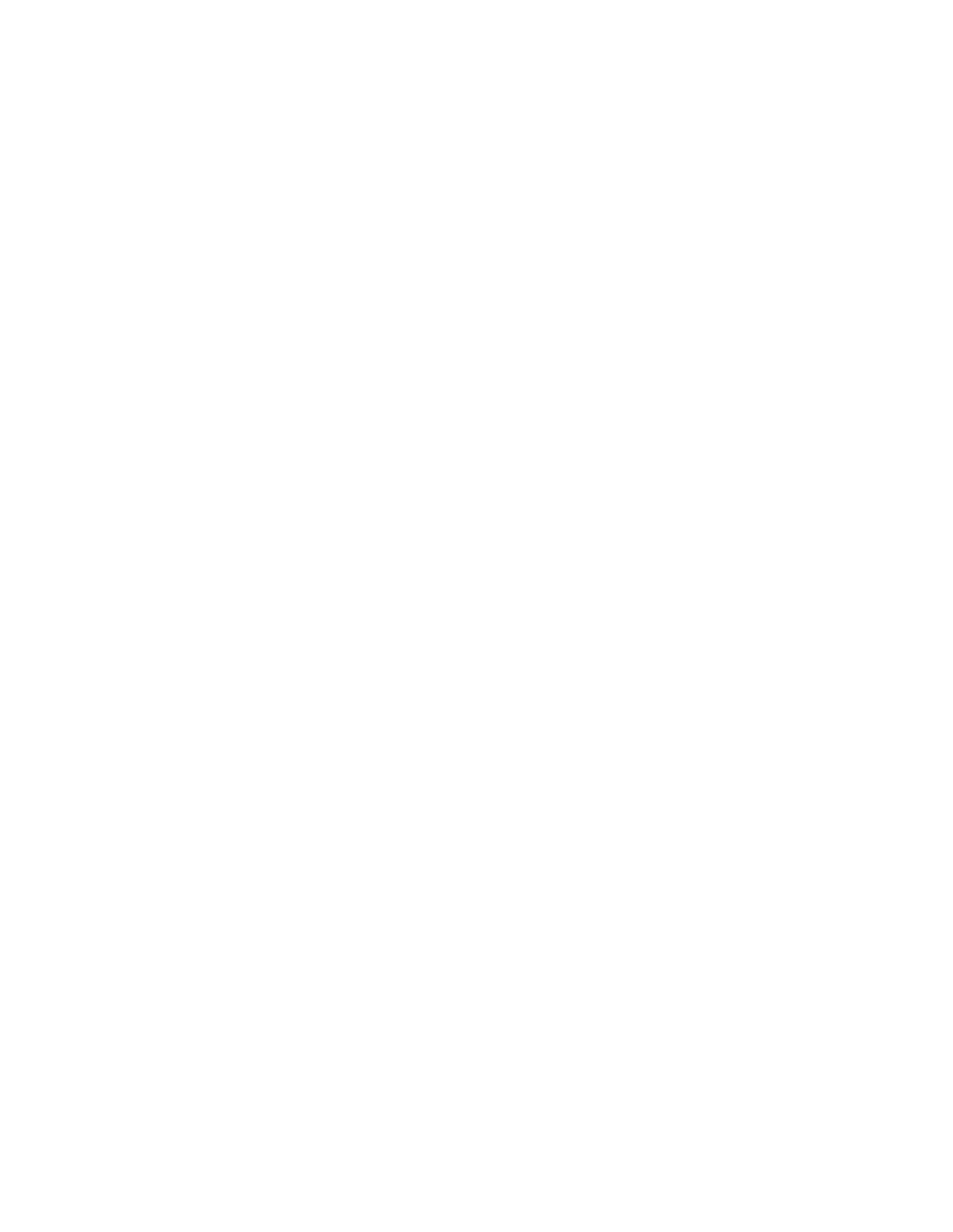# CHAPTER II

# THE FINANCIAL CONDITION OF AIRPORTS

# FOR THE 1996-1997 PERIOD

In general, financial data for primary commercial-service airports for 1996 and 1997 support the conventional wisdom that larger airports have a better financial condition and a better ability to finance additional investment than smaller airports. Although all airports have several potential sources of funds for investment, only large and medium hub airports as a group have enough funding, on average, to cover their capital needs as estimated by the Federal Aviation Administration. Therefore, government grants play a lesser role in financing larger airports than they do in financing smaller ones.

# DATA USED FOR THIS ANALYSIS

The data used for this analysis derive from the FAA's compilation of filings of Form 5100-125, "Operating and Financial Summary," for 1996 and 1997 by about 400 airports that receive Airport Improvement Program grants.<sup>1</sup> Although the data set contains detailed and comprehensive information about airport finances, it has several limitations as an indicator of the financial condition of airports. (See the appendix for a discussion of the data set and its strengths and weaknesses.) It provides a partial—and useful—picture of airports' operating statistics for two years, but two years' data may not adequately reflect an airport's true financial condition. This paper generally uses an average of the financial statistics for 1996 and 1997; averaging data for a larger number of years would better indicate the financial condition of airports, but those data are unavailable. The analysis in this chapter covers airports in the 50 states. It does not cover airports in Puerto Rico, the Virgin Islands, Guam, American Samoa, and the Northern Mariana Islands, although data on those airports are available.

# THE FINANCIAL CONDITION OF AIRPORTS

In general, larger airports are better off financially than smaller ones, although the financial conditions vary widely even among airports of the same type. Some smaller airports manage to run operating surpluses and generate additional cash for investment. For the years 1996 and 1997, large and medium hub airports together

<sup>1.</sup> Although the FAA's data set includes data for some nonprimary commercial-service airports and general aviation airports, the data were insufficient to serve as a representative sample for this analysis.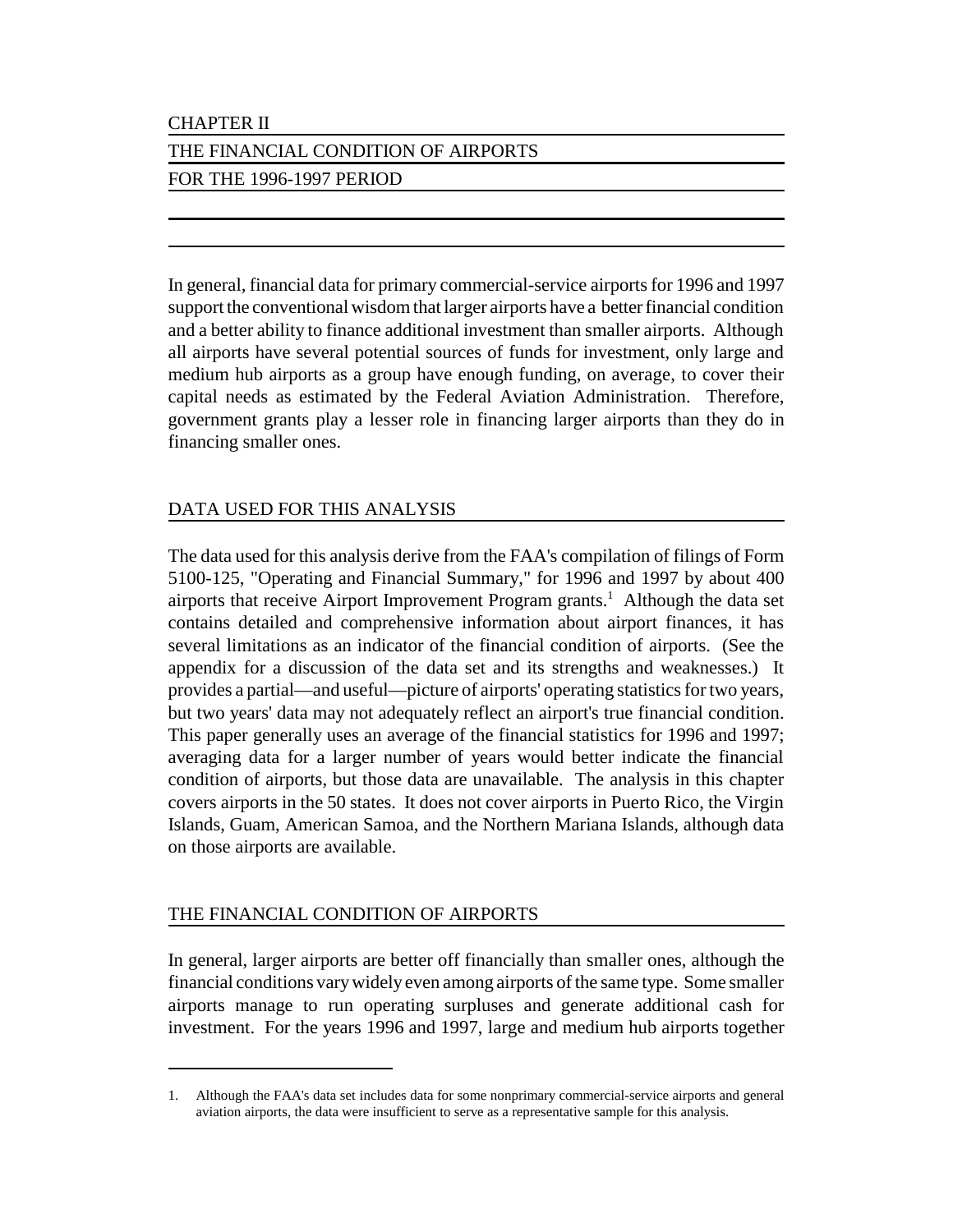(also referred to as "larger" airports in this paper) had an average (mean) operating surplus of \$2.6 million, compared with average deficits of \$429,000 for small hubs and \$110,500 for primary nonhub airports.<sup>2</sup> The operating surpluses or deficits of the 67 large airports ranged from an operating deficit of \$82.6 million to an operating surplus of \$106.5 million (see Table 5). The operating surpluses or deficits of the 62 small hubs ranged from a deficit of \$31.4 million to a surplus of \$5.8 million. For the 251 nonhubs, the operating surpluses or deficits ranged from a deficit of \$2.9 million to an operating surplus of \$3.3 million. Although the means are sensitive to outliers, the medians tell essentially the same story, except in the case of small hubs. The median operating surplus for small hubs was \$567,000, which indicates a better financial condition for those hubs than does the mean operating deficit of \$429,000.

Forty-two (62.7 percent) of the 67 larger airports in the data set reported an operating surplus in 1996 and 1997. Of the 62 small hub airports, 66.1 percent had an operating surplus; the percentage for all nonhubs was 36.3 percent. Of the 86 larger nonhubs—those with more than 75,000 passenger boardings a year—49, or 57.0 percent, had an operating surplus. Of the 165 smaller nonhubs—those with 75,000 or fewer passenger boardings a year—42, or 25.5 percent, had an operating surplus.

Airport finance specialists generally use the operating ratio—the ratio of operating expenses to operating revenues—as an indicator of an airport's ability to cover its costs and service debt. The operating ratio also enables a comparison of airports of different sizes because, in effect, it measures the operating surplus or deficit relative to revenue.<sup>3</sup> Table 5 shows operating ratios by airport size. An operating ratio of less than one indicates an operating surplus because operating revenues exceed operating expenses. The range of operating ratios widens as airport size decreases: the range is 0.54 to 1.45 for large and medium hubs, 0.52 to 2.10 for small hubs, and a huge 0.38 to 80.53 for nonhubs.

#### SOURCES OF FUNDS FOR INVESTMENT

Like most enterprises, airports have several potential sources of funds for investment. They include operating surpluses; bond sales; passenger facility charges; grants from the federal, state, and local governments; and property sales.

<sup>2.</sup> The FAA's data set excludes debt-service payments from operating expenses and, therefore, from the measure of operating surplus. This paper takes a more traditional approach, which includes debt service in operating expenses. That approach makes operating expenses larger and operating surpluses smaller than they would be if debt-service payments were excluded.

<sup>3.</sup> Operating surplus/operating revenue = (operating revenue - operating expense)/operating revenue = 1 - (operating expense/operating revenue)  $= 1$  - operating ratio.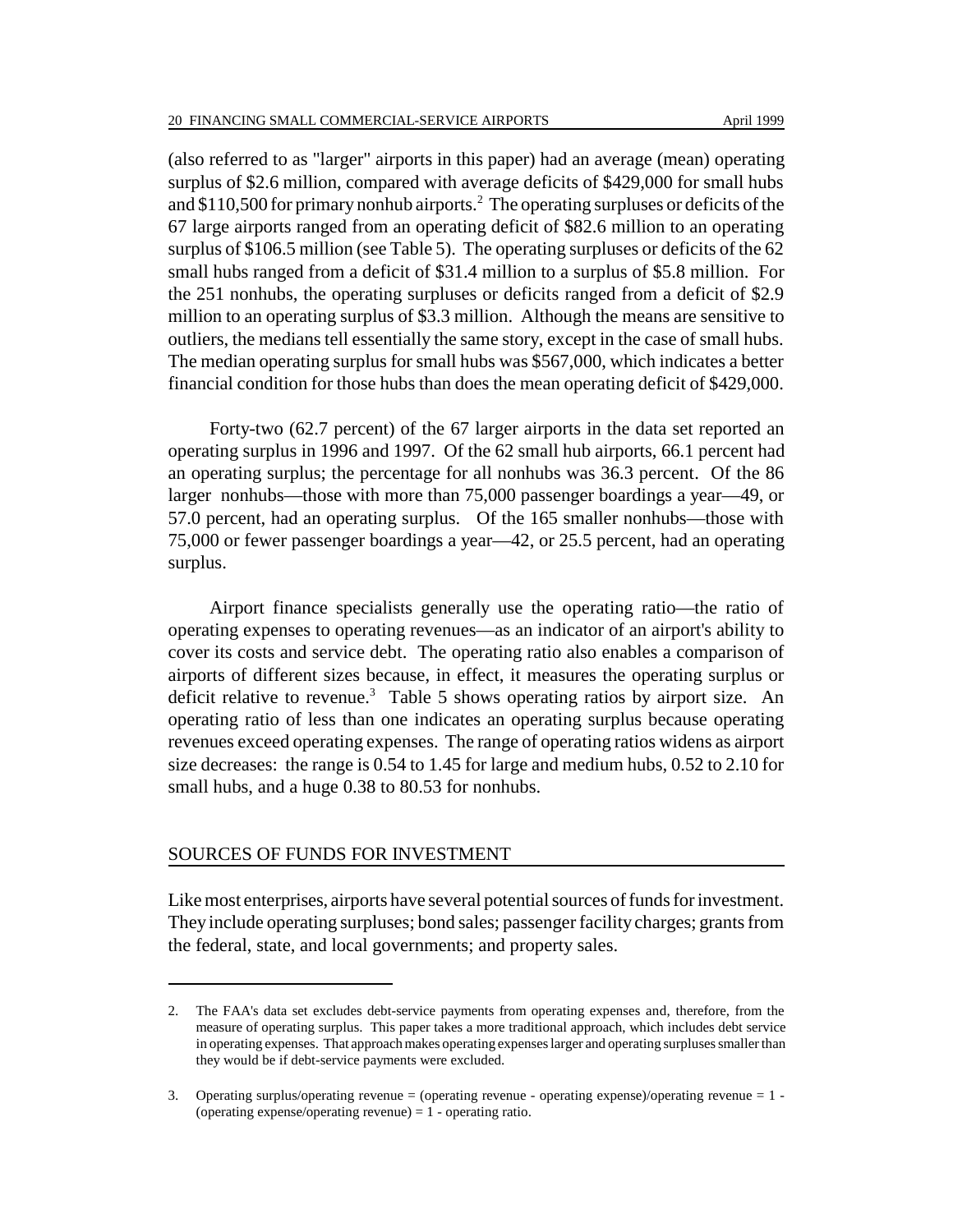|                               |                     | Hubs                                    |            | Nonhubs            |                    |
|-------------------------------|---------------------|-----------------------------------------|------------|--------------------|--------------------|
|                               | Large and<br>Medium | Small                                   | All        | Large <sup>a</sup> | Small <sup>b</sup> |
| Number of Airports            | 67                  | 62                                      | 251        | 86                 | 165                |
| Number with Operating Surplus | 42                  | 41                                      | 91         | 49                 | 42                 |
| Percentage with Operating     |                     |                                         |            |                    |                    |
| Surplus                       | 62.7                | 66.1                                    | 36.3       | 57.0               | 25.5               |
|                               |                     | <b>Operating Surplus or Deficit (-)</b> |            |                    |                    |
|                               |                     | (Thousands of dollars)                  |            |                    |                    |
| Mean                          | 2,630.3             | $-429.0$                                | $-110.5$   | 50.7               | $-194.5$           |
| Median                        | 3,132.0             | 566.6                                   | $-97.5$    | 36.9               | $-133.0$           |
| Smallest                      | $-82,609.0$         | $-31,362.3$                             | $-2,886.3$ | $-2,886.3$         | $-2,659.2$         |
| Largest                       | 106,485.8           | 5,832.4                                 | 3,266.7    | 3,266.7            | 417.6              |
|                               |                     | <b>Operating Ratio<sup>c</sup></b>      |            |                    |                    |
| Mean                          | 0.98                | 1.04                                    | 1.09       | 0.98               | 1.32               |
| Median                        | 0.95                | 0.93                                    | 1.12       | 0.98               | 1.27               |
| <b>Smallest</b>               | 0.54                | 0.52                                    | 0.38       | 0.47               | 0.38               |
| Largest                       | 1.45                | 2.10                                    | 80.53      | 6.14               | 80.53              |

#### TABLE 5. OPERATING SURPLUSES AND RATIOS BY SIZE OF AIRPORT, 1996-1997

SOURCE: Congressional Budget Office analysis of data from the Federal Aviation Administration's Form 5100-125.

a. Nonhubs with 75,001 to 282,000 passenger boardings per year.

b. Nonhubs with 10,000 to 75,000 passenger boardings per year.

c. Ratio of operating expenses to operating revenues.

### Operating Surpluses

Operating surpluses are a traditional source of funds for investment in many industries. As the data show, however, many airports have no money left over after paying their operating expenses.

The sources of operating revenues differ widely among airports of different sizes. At larger airports, terminal area rental charges, landing fees, parking fees, and concessions are the main sources of operating revenues, accounting collectively for nearly 70 percent of those revenues (see Table 6). Small hub airports derive most of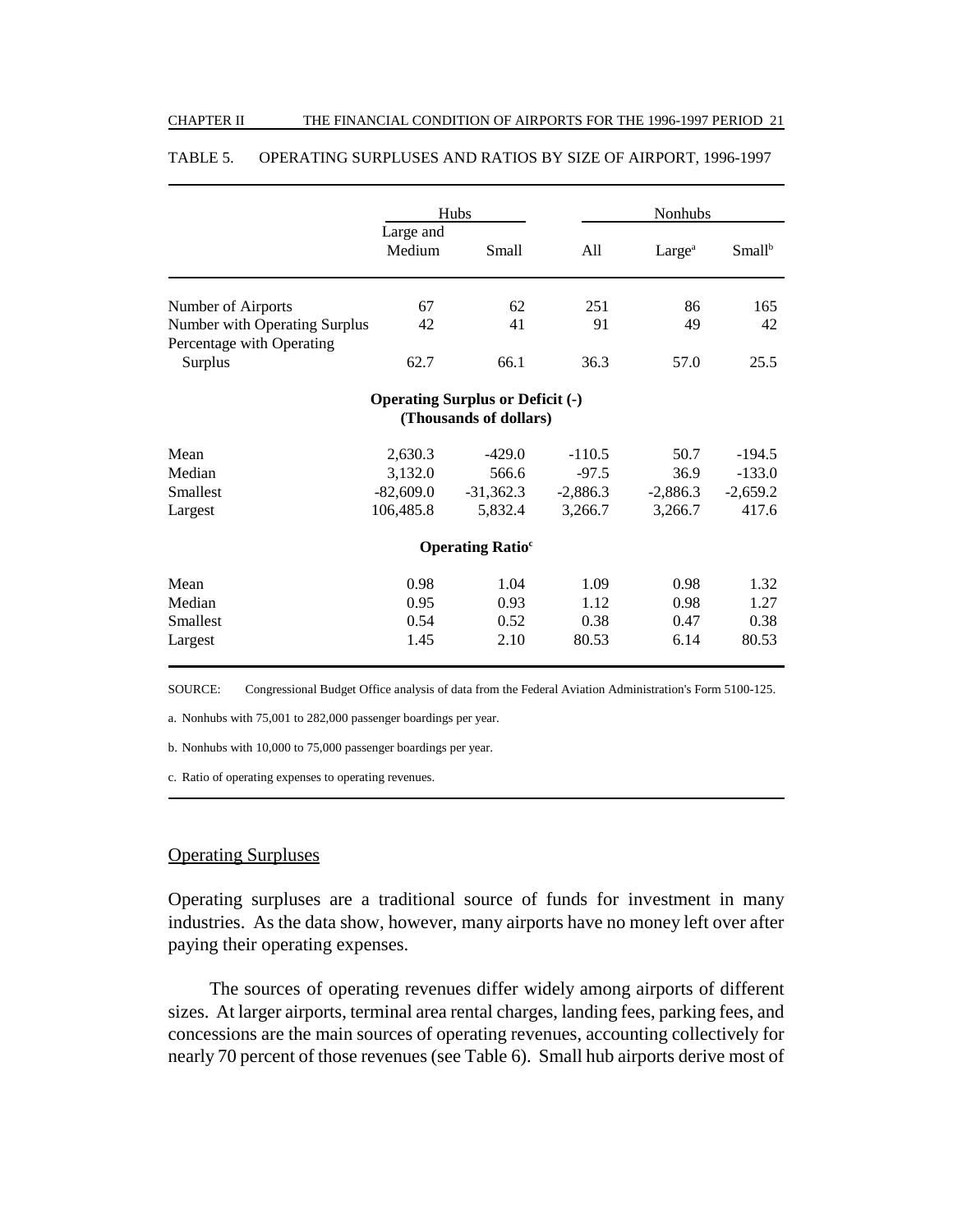|                                    | Hubs                                    |                                     |       | Nonhubs            |                    |  |
|------------------------------------|-----------------------------------------|-------------------------------------|-------|--------------------|--------------------|--|
|                                    | Large and<br>Medium                     | Small                               | A11   | Large <sup>a</sup> | Small <sup>b</sup> |  |
|                                    |                                         | <b>Sources of Operating Revenue</b> |       |                    |                    |  |
| <b>Terminal Area Rental</b>        | 21.6                                    | 16.7                                | 10.9  | 12.5               | 7.6                |  |
| <b>Landing Fees</b>                | 20.1                                    | 14.9                                | 10.7  | 12.6               | 6.7                |  |
| <b>Parking Fees</b>                | 16.1                                    | 20.4                                | 12.6  | 16.5               | 4.4                |  |
| Concessions                        | 11.3                                    | 6.2                                 | 2.8   | 3.2                | 2.0                |  |
| <b>Rental Car Companies</b>        | 7.7                                     | 14.2                                | 13.3  | 15.8               | 8.3                |  |
| Interest Income                    | 5.4                                     | 6.3                                 | 4.1   | 4.7                | 2.7                |  |
| <b>Land Rental</b>                 | 4.2                                     | 6.3                                 | 13.2  | 10.7               | 18.3               |  |
| Cargo and Hangar Rental            | 3.1                                     | 3.2                                 | 6.0   | 3.8                | 10.6               |  |
| <b>Fuel-Flowage Fees</b>           | 1.1                                     | 1.6                                 | 4.0   | 2.4                | 7.2                |  |
| <b>Fixed-Base Operators</b>        | 0.5                                     | 3.1                                 | 8.9   | 7.2                | 12.5               |  |
| Other                              | 8.9                                     | 7.1                                 | 13.5  | 10.6               | 19.7               |  |
| All Sources                        | 100.0                                   | 100.0                               | 100.0 | 100.0              | 100.0              |  |
|                                    | <b>Categories of Operating Expenses</b> |                                     |       |                    |                    |  |
| Debt Service                       | 33.5                                    | 27.1                                | 9.8   | 11.4               | 7.4                |  |
| Personnel Compensation             | 21.2                                    | 29.8                                | 39.3  | 38.5               | 40.7               |  |
| Services                           | 10.4                                    | 9.8                                 | 9.2   | 10.0               | 8.0                |  |
| Supplies, Materials, Repairs,      |                                         |                                     |       |                    |                    |  |
| Maintenance                        | 8.8                                     | 9.4                                 | 16.0  | 15.7               | 16.3               |  |
| <b>Reserves Transfers</b>          | 7.7                                     | 4.7                                 | 2.6   | 2.0                | 3.6                |  |
| <b>Communication and Utilities</b> | 5.5                                     | 6.8                                 | 8.5   | 8.1                | 9.1                |  |
| Insurance                          | 0.9                                     | 1.3                                 | 2.6   | 2.4                | 2.9                |  |
| Other                              | 12.0                                    | 10.9                                | 12.0  | 11.9               | 12.0               |  |
| All Categories                     | 100.0                                   | 100.0                               | 100.0 | 100.0              | 100.0              |  |

#### TABLE 6. SOURCES OF OPERATING REVENUE AND CATEGORIES OF OPERATING EXPENSES BY SIZE OF AIRPORT, 1996-1997 (In percent)

SOURCE: Congressional Budget Office analysis of data from the Federal Aviation Administration's Form 5100-125.

a. Nonhubs with 75,001 to 282,000 passenger boardings per year.

b. Nonhubs with 10,000 to 75,000 passenger boardings per year.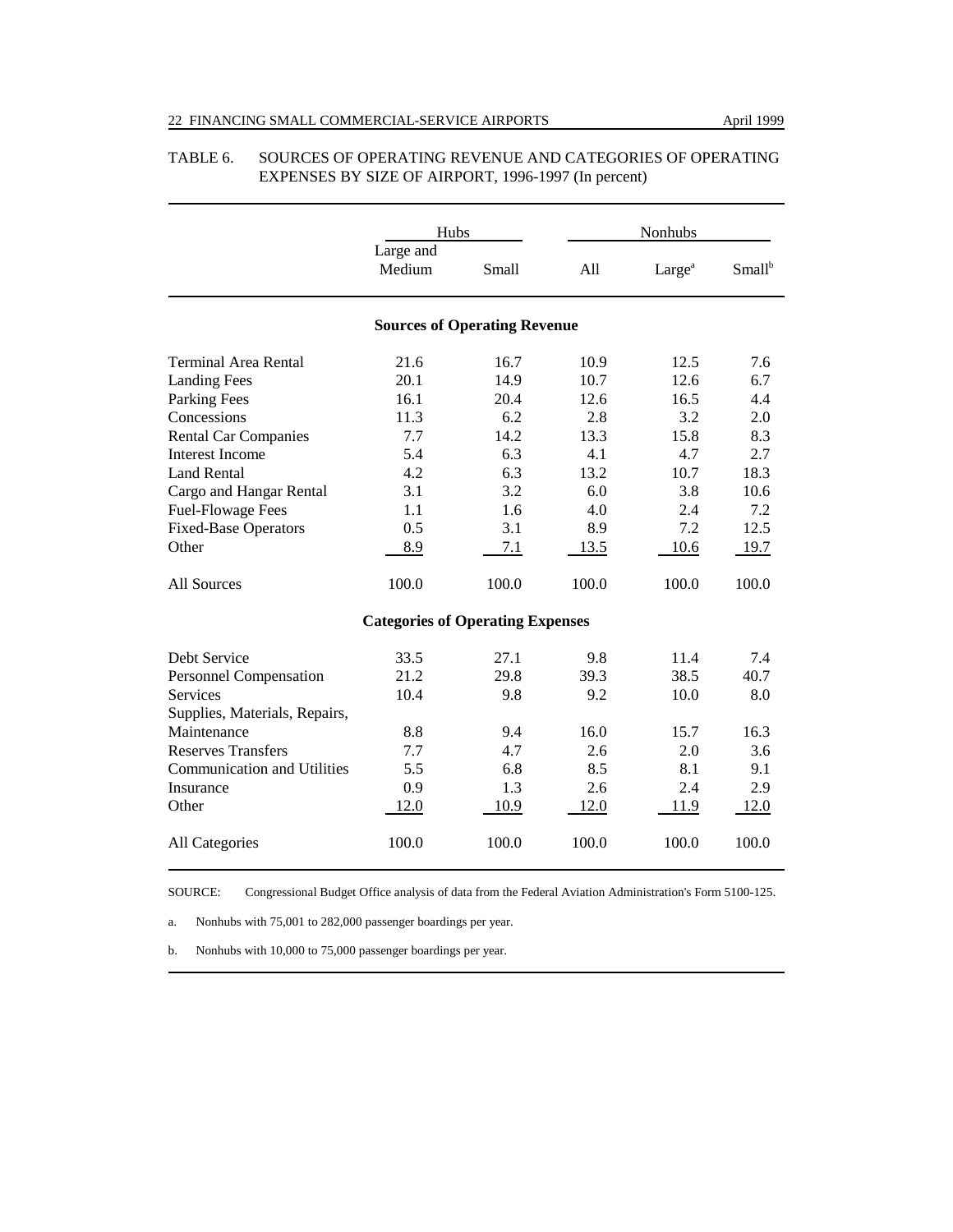their operating revenues from those same sources, although revenues from rental car companies displace concessions as the fourth largest source of operating revenue. Revenues for nonhubs (which have 10,000 to about 282,000 passenger boardings a year, or from 27 to 773 a day) are less concentrated by source, and fees from land rentals provide more of the operating revenues for nonhubs than they do for larger airports.4 The sources of operating revenues for small nonhubs—airports with 10,000 to 75,000 passenger boardings per year (or 27 to 205 a day)—differ greatly from those of larger nonhubs. For small nonhubs, revenues from general aviation—such as from fixed-base operators and rentals of land, cargo, and hangars—provide more of the operating revenues. Those airports receive much less revenue from activities associated with serving airlines and passengers such as landing fees (which usually are based on the weight of the aircraft), terminal area rental, and parking fees.

Some airports may be able to increase operating revenues by raising the fees they charge users of airports. In many instances, however, airports have a limited ability to raise fees because of long-term agreements they have with the airlines using them.5 Nevertheless, long-term agreements benefit airports by demonstrating to the bond market that an airport has revenue commitments for a long time period. Those commitments ensure support for bonds that help finance a variety of capital investments.

Determining whether airports could cut their operating expenses would take a much more detailed analysis than simply reviewing the financial data set. Nevertheless, it is noteworthy that debt service makes up 33.5 percent of the operating expenses for large and medium hubs and 27.1 percent for small hubs (see Table 6). All but two of the large and medium hubs with operating deficits would have had surpluses without their debt-service payments. In addition, excluding debt service from operating expenses would have given 14 small hubs and 30 nonhubs an operating surplus rather than a deficit.

For some purposes, it may be appropriate to exclude some debt service from operating expenses. (In fact, all debt-service data are recorded on Form 5100-125 as a nonoperating expense.) For example, the part of debt service that consists of

<sup>4.</sup> Although a primary nonhub airport under the FAA's definition could have as many as 300,000 passenger boardings per year, the largest such airport in the data set the Congressional Budget Office used had about 282,000 passenger boardings per year.

<sup>5.</sup> Airports and airlines have two main types of agreements: compensatory and residual. Under a compensatory system, the airport charges the airlines the cost of serving them; under a residual agreement, the airlines make up the difference between an airport's costs and the amounts it receives from concessionaires, rental car companies, and other users. Airports bear more financial risk under compensatory agreements; airlines bear more risk under residual agreements. Many airports now operate with a combination of compensatory and residual agreements.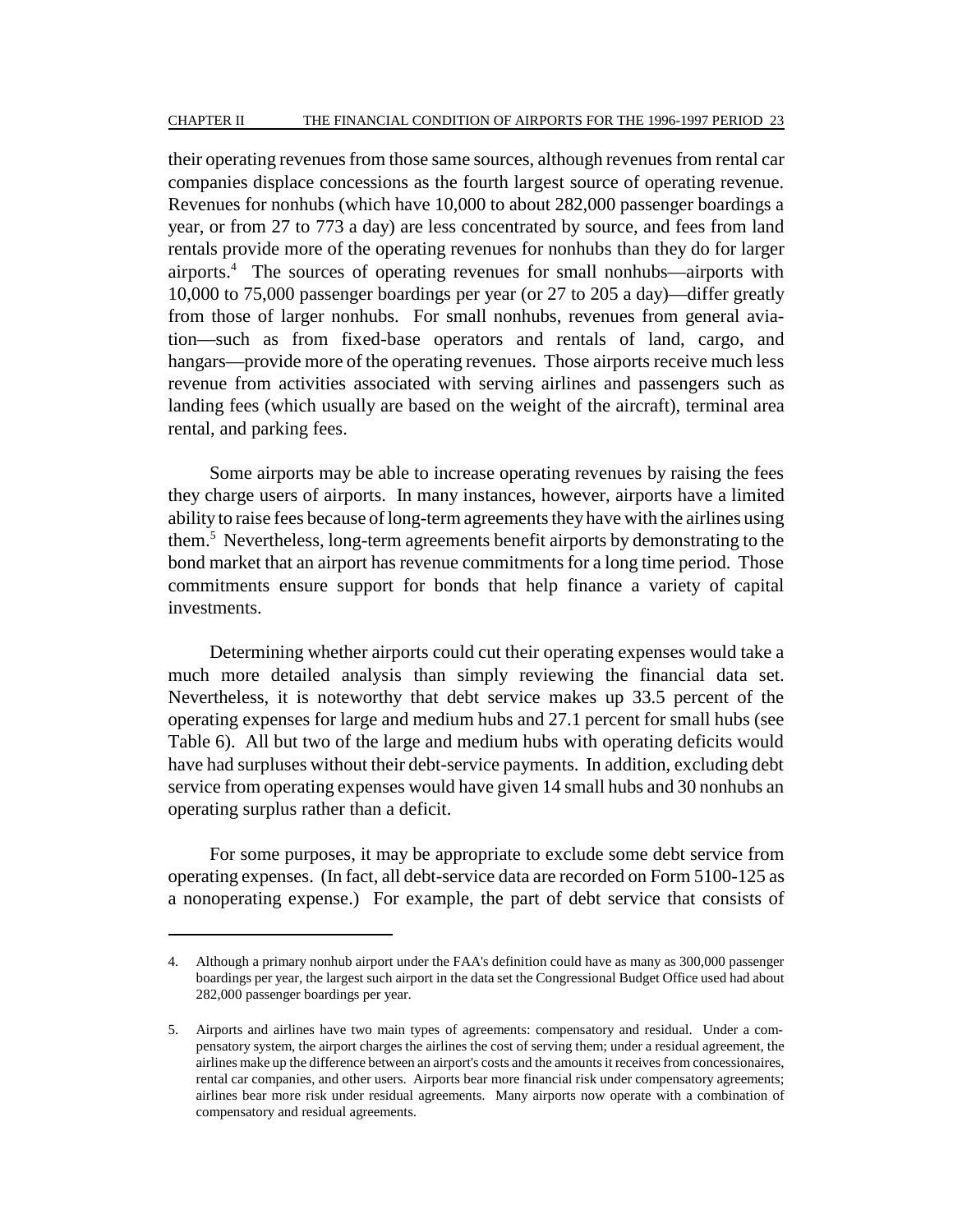repaying the principal can be used as a proxy for depreciation, or capital consumption. If the amount of principal repaid in debt service in any year exceeds the rate at which the capital financed by that debt is consumed, the resulting operating expense would be overstated in that year. Moreover, in considering the ability of an airport to finance additional capital, a relatively large debt-service payment may indicate that the airport has good access to the bond market. If it needs to borrow additional funds for productive investment, it will probably be able to do so.

In sum, although operating surpluses represent a potential source of funds for investment, they, unlike the other funding sources, are a residual or indirect source because they consist of funds left over after other expenses are paid for.

#### Bond Sales

In the 1996-1997 period, bond proceeds were the main source of funds for investment at large and medium hub airports, accounting for 70.7 percent of those funds (see Table 7). Bond proceeds were also a main source of funds for investment at small hubs, totaling 39.2 percent of those funds. In contrast, bond proceeds accounted for only 11.6 percent of funds for investment at nonhubs.

#### Passenger Facility Charges

In 1990, the Congress passed legislation authorizing commercial-service airports to impose PFCs of \$1, \$2, or \$3 for each paying passenger boarding a commercial airline flight.<sup>6</sup> Before instituting PFCs, an airport must get permission from the FAA. The airport may use revenues from PFCs only for certain types of capital projects specified in the law.

When the Congress authorized PFCs, many analysts expected that they would prove valuable to larger airports, but their value to smaller airports was less clear. Nonetheless, airports of all sizes have instituted PFCs. Large nonhub airports—those with more than 75,000 passenger boardings a year (about 205 a day)—derived about the same percentage of funds for investment from PFCs (18.1 percent) in 1996 and 1997 as hub airports. Small nonhubs—with 10,000 to 75,000 passenger boardings a year—derived an average of 6.1 percent of investment funds from PFCs. Of course, because revenues from PFCs depend directly on the number of passenger boardings, PFCs yield much higher revenues for larger airports than for smaller ones.

<sup>6.</sup> Section 9110(2) of the Omnibus Budget Reconciliation Act of 1990, 49 U.S.C. 40117, 104 Stat. 1388-357.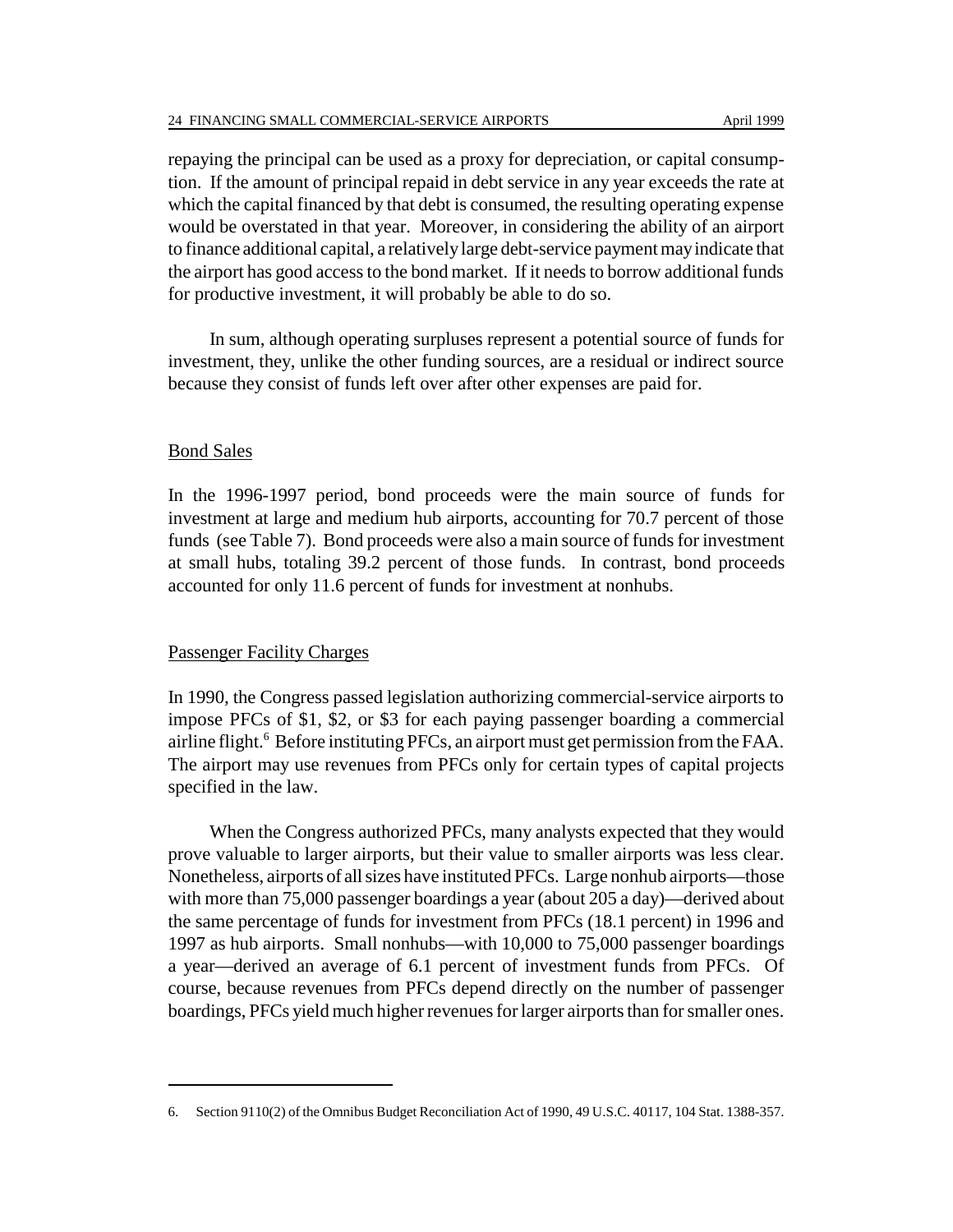#### CHAPTER II THE FINANCIAL CONDITION OF AIRPORTS FOR THE 1996-1997 PERIOD 25

|                                   | <b>Hubs</b>         |       |       | <b>Nonhubs</b>     |           |
|-----------------------------------|---------------------|-------|-------|--------------------|-----------|
| Source of Funds                   | Large and<br>Medium | Small | All   | Large <sup>a</sup> | $Small^b$ |
| <b>Bonds</b>                      | 70.7                | 39.2  | 11.6  | 11.5               | 11.8      |
| <b>Passenger Facility Charges</b> | 17.4                | 17.5  | 12.5  | 18.1               | 6.1       |
| <b>Grants</b>                     | 10.7                | 42.9  | 74.7  | 69.1               | 81.1      |
| <b>Property Sales</b>             | 1.2                 | 0.4   | 1.2   | 1.3                | 1.1       |
| All Sources                       | 100.0               | 100.0 | 100.0 | 100.0              | 100.0     |

### TABLE 7. SOURCES OF FUNDS FOR INVESTMENT BY SIZE OF AIRPORT, 1996-1997 (In percent)

SOURCE: Congressional Budget Office analysis of data from the Federal Aviation Administration's Form 5100-125.

a. Nonhubs with 75,001 to 282,000 passenger boardings per year.

b. Nonhubs with 10,000 to 75,000 passenger boardings per year.

Yet even some relatively small nonhub airports impose PFCs and raise enough revenue from them to finance needed capital projects.

## Grants

Grants from governments at all levels—but mainly from the federal government play a much greater role in financing smaller airports than larger ones.<sup>7</sup> In the 1996-1997 period, grants accounted for just over 80 percent of small nonhubs' funds for investment and for nearly 70 percent of such funds for large nonhubs—averaging about 75 percent for all nonhubs. In contrast, government grants accounted for 42.9 percent of investment funds for small hubs and 10.7 percent for large and medium hubs.

<sup>7.</sup> The data set does not distinguish between grants from the federal government and grants from state and local governments. But the total of grants in the sample roughly corresponds to the amount the federal government provided in AIP grants, so this paper assumes that nearly all of the grant money was from the federal government.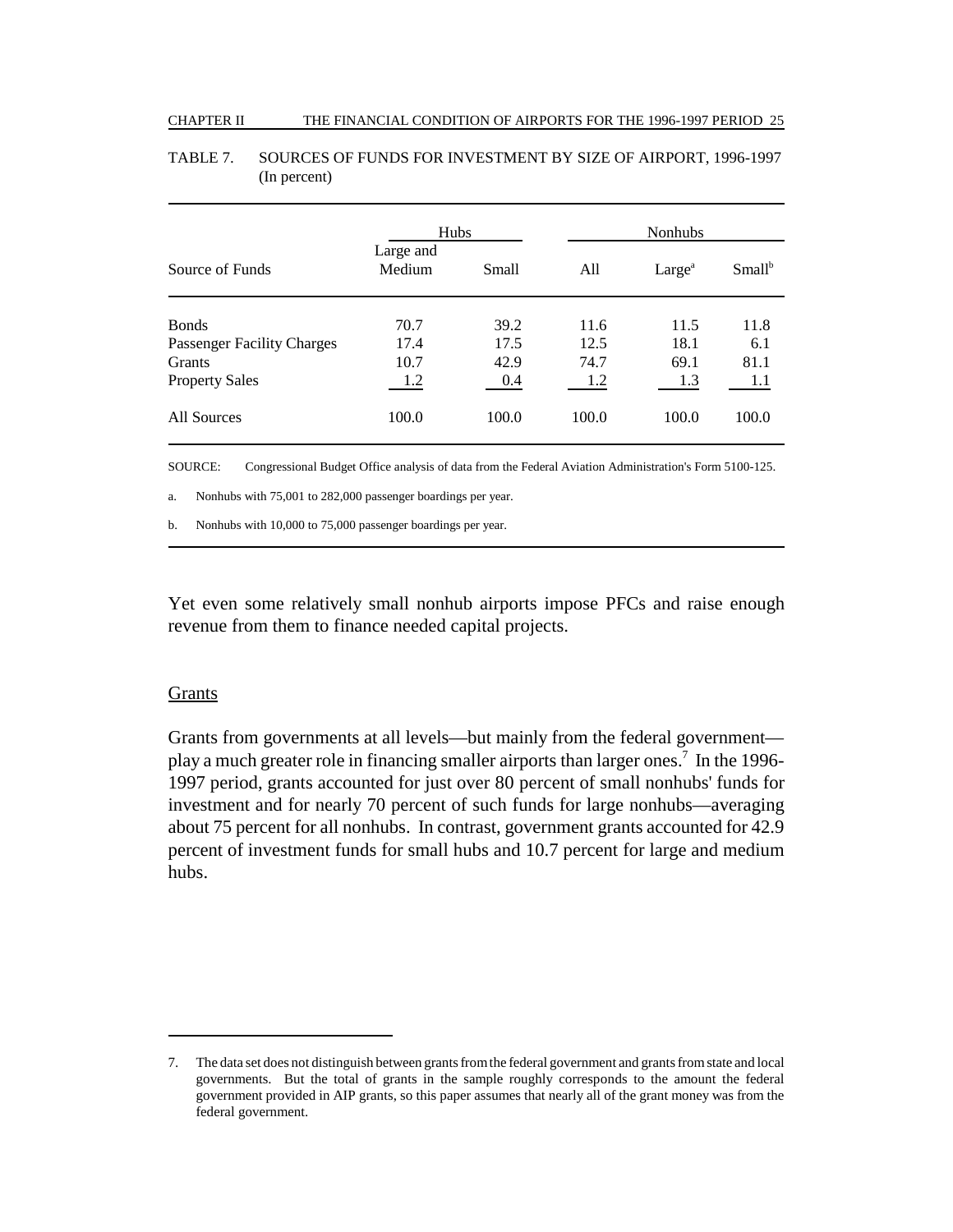#### **Property Sales**

By selling property, airports can raise funds on a one-time basis. A few airports reported proceeds from property sales in 1996 and 1997; however, the sales generated only a small amount of revenue and made up only a small percentage of the funds for investment.

# THE ROLE OF GRANTS AND OTHER SOURCES OF FUNDS IN MEETING CAPITAL NEEDS

Estimates of airports' needs for capital development vary depending on who makes the estimates and what the estimates cover. This analysis uses the FAA's 1996 estimates of the cost of airport development projects for 1997 through 2001 that would be eligible for AIP grants. The FAA estimates capital needs as part of its National Plan of Integrated Airport Systems. For airports in the data set analyzed in this chapter, those costs totaled nearly \$4.7 billion a year.<sup>8</sup> More than three-quarters of that amount was for development at large and medium hubs.

In addition, the airline industry has estimated capital needs of airports but only for commercial-service airports served by airlines. Moreover, the airport industry has also estimated its needs, but those estimates include capital costs for projects that are not eligible for federal grants as well as for general aviation airports. Recent annual estimates by the airlines, airports, and the FAA are \$4 billion, \$10 billion, and \$6.5 billion, respectively.<sup>9</sup>

One way of showing the role of the main sources of funds for investment is to examine the incremental contribution of each source to meeting capital development costs. Table 8 shows airports' average annual development costs by airport size. In the case of large and medium hubs, for example, average annual development costs are \$53.4 million. Applying operating surpluses to meet those costs would enable nine of the 67 airports to cover development costs and would leave an average shortfall in funds of \$50.8 million. Using revenues from PFCs would enable 12 additional airports (for a total of 21) to meet capital costs and would reduce the average shortfall to \$36.1 million. Property sales produce only a small amount of

<sup>8.</sup> Excluded from the analysis are primary commercial-service airports for which financial data were missing for either 1996 or 1997, as well as nonprimary commercial-service (fewer than 10,000 passengers a year) and general aviation airports. The analysis divided the FAA's 1997-2001 estimate by five to get an annual average. The FAA released the NPIAS for 1998 to 2002 in March 1999 (available at http://www.faa.gov/ arp/npias.htm).

<sup>9.</sup> For a detailed analysis of the alternative estimates of airport needs, see General Accounting Office, *Airport Development Needs: Estimating Future Costs*, GAO/RCED-97-99 (April 1997).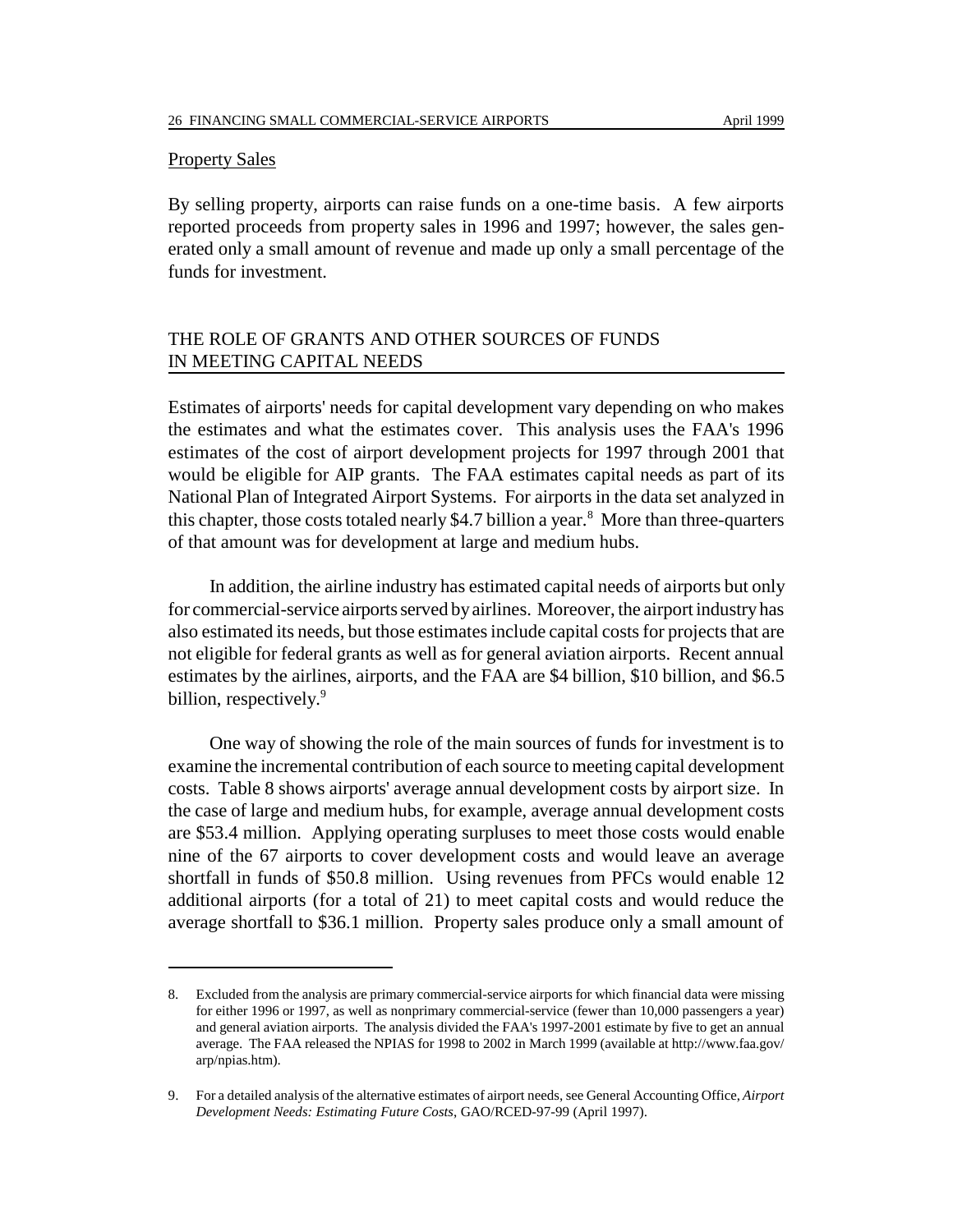#### CHAPTER II THE FINANCIAL CONDITION OF AIRPORTS FOR THE 1996-1997 PERIOD 27

|                                                                          | Hubs                |              |              |                    | Nonhubs            |  |
|--------------------------------------------------------------------------|---------------------|--------------|--------------|--------------------|--------------------|--|
|                                                                          | Large and<br>Medium | Small        | All          | Large <sup>a</sup> | Small <sup>b</sup> |  |
| Number of Airports                                                       | 67                  | 62           | 251          | 86                 | 165                |  |
| Average Annual Development Cost <sup>c</sup>                             | 53.4                | 9.1          | 2.0          | 3.1                | 1.5                |  |
| <b>Average Surplus or Shortfall (-) in Meeting Capital Needs</b>         |                     |              |              |                    |                    |  |
| <b>Using Only Operating Surplus</b><br>Number of Airports Covering Costs | $-50.8$<br>9        | $-9.6$<br>1  | $-2.1$<br>6  | $-3.0$<br>5        | $-1.7$<br>1        |  |
| Adding Revenue from PFCs<br>Number of Airports Covering Costs            | $-36.1$<br>21       | $-8.3$<br>5  | $-2.0$<br>8  | $-1.7$<br>7        | $-1.6$<br>1        |  |
| <b>Adding Sales of Property</b><br>Number of Airports Covering Costs     | $-35.1$<br>21       | $-8.3$<br>5  | $-2.0$<br>8  | $-2.7$<br>7        | $-1.6$<br>1        |  |
| Adding Proceeds from Bond Sales<br>Number of Airports Covering Costs     | 24.6<br>37          | $-5.4$<br>11 | $-1.9$<br>11 | $-2.5$<br>10       | $-1.5$<br>1        |  |
| <b>Adding Grants</b><br>Number of Airports Covering Costs                | 33.7<br>43          | $-2.3$<br>22 | $-1.1$<br>57 | $-1.5$<br>30       | $-0.1$<br>27       |  |
| Total Remaining Surplus or Shortfall $(-)^d$                             |                     |              |              |                    |                    |  |
| <b>Excluding Grants</b>                                                  | 1,651.2             | $-335.9$     | $-468.5$     | $-218.3$           | $-250.2$           |  |
| <b>Including Grants</b>                                                  | 2,258.4             | $-142.2$     | $-280.1$     | $-125.2$           | $-154.9$           |  |

#### TABLE 8. CONTRIBUTIONS OF FUNDING SOURCES IN MEETING CAPITAL NEEDS (In millions of dollars)

SOURCE: Congressional Budget Office analysis of data from the Federal Aviation Administration's Form 5100-125.

NOTE: PFCs = passenger facility charges.

a. Nonhubs with 75,001 to 282,000 passenger boardings per year.

b. Nonhubs with 10,000 to 75,000 passenger boardings per year.

c. As estimated by the Federal Aviation Administration.

d. Totals equal averages multiplied by the number of airports in the category.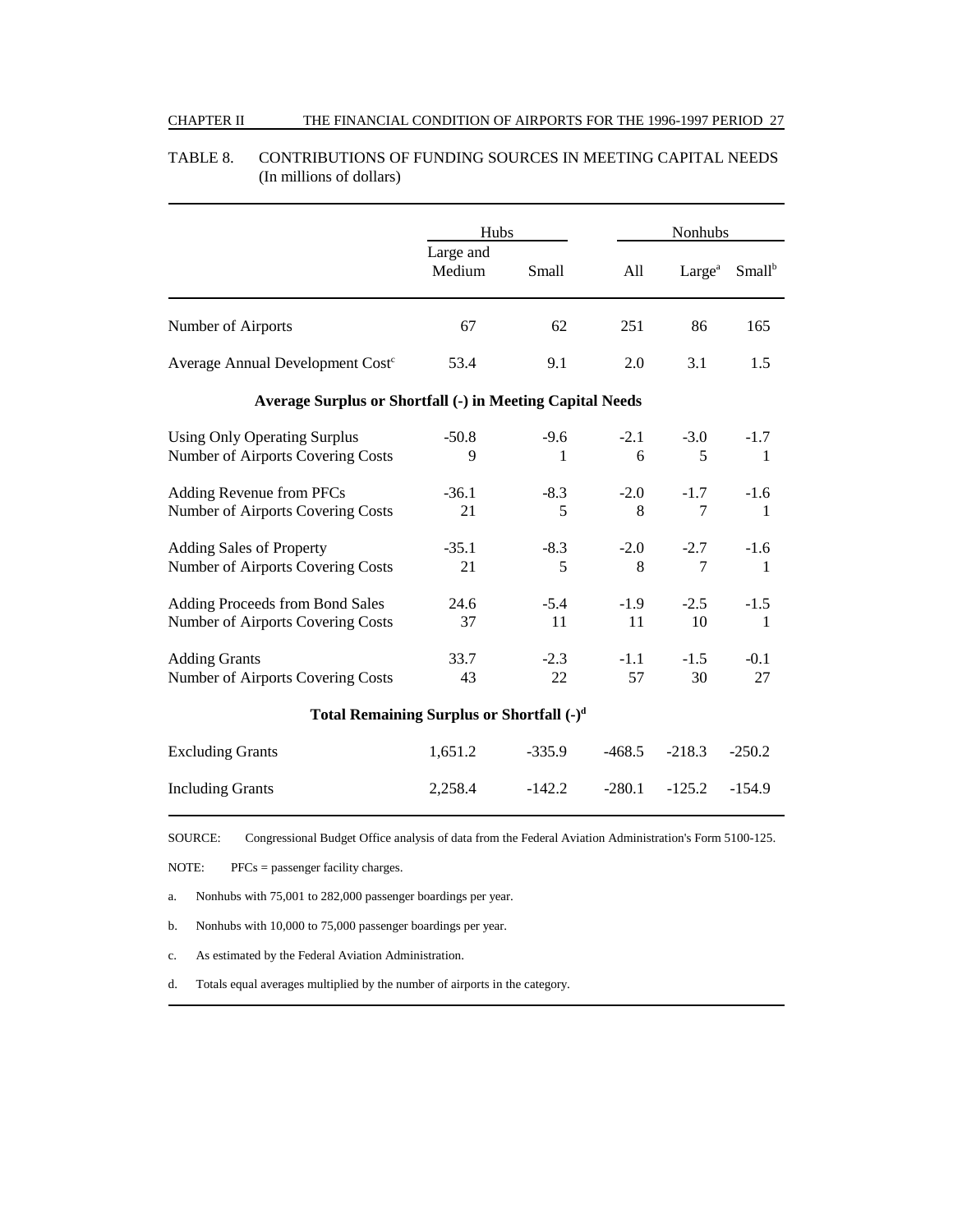additional revenue, reducing the average shortfall to \$35.1 million. Bond sales generate a substantial amount of revenues for large and medium hubs, enabling 16 more airports (for a total of 37) to cover capital costs and producing an average surplus (over capital costs) of \$24.6 million. Grants help six more airports (for a total of 43) to cover capital costs and raise the average surplus to \$33.7 million.

Only large and medium hub airports have enough funding to meet capital needs as estimated by the FAA; those airports can cover their capital costs with their own sources, without government grants. Large and medium hubs have a total of nearly \$1.7 billion more in revenue from their own sources—operating surpluses, PFCs, property sales, and bond sales—than they need to meet the FAA's estimate of their annual development costs. Nonetheless, an airport's ability to sell bonds depends on a favorable assessment of its overall finances by buyers and insurers of bonds, and whether the airport receives a federal grant will probably affect that assessment. In addition, larger airports may need substantial amounts of capital for investment that is not eligible for federal grants (and thus is excluded from the FAA's estimate of needs) such as investments in certain terminal areas or for other revenue-generating operations. The analysis indicates, however, that grants play a lesser role in financing larger airports than smaller ones.

Finally, Table 8 shows the total surplus or shortfall of capital funds for each type of airport, both with and without grants, and the sums for all types. Collectively, airports had more funds than they needed to meet the FAA's estimates of capital needs even without grants because the large airports in the best financial condition can generate substantial funds for investment. Combining the surpluses of large and medium hubs with the shortfalls of small hubs and nonhubs yields an excess of revenues over capital costs of \$846.7 million in the absence of grants. With grants, that excess rises to \$1.8 billion.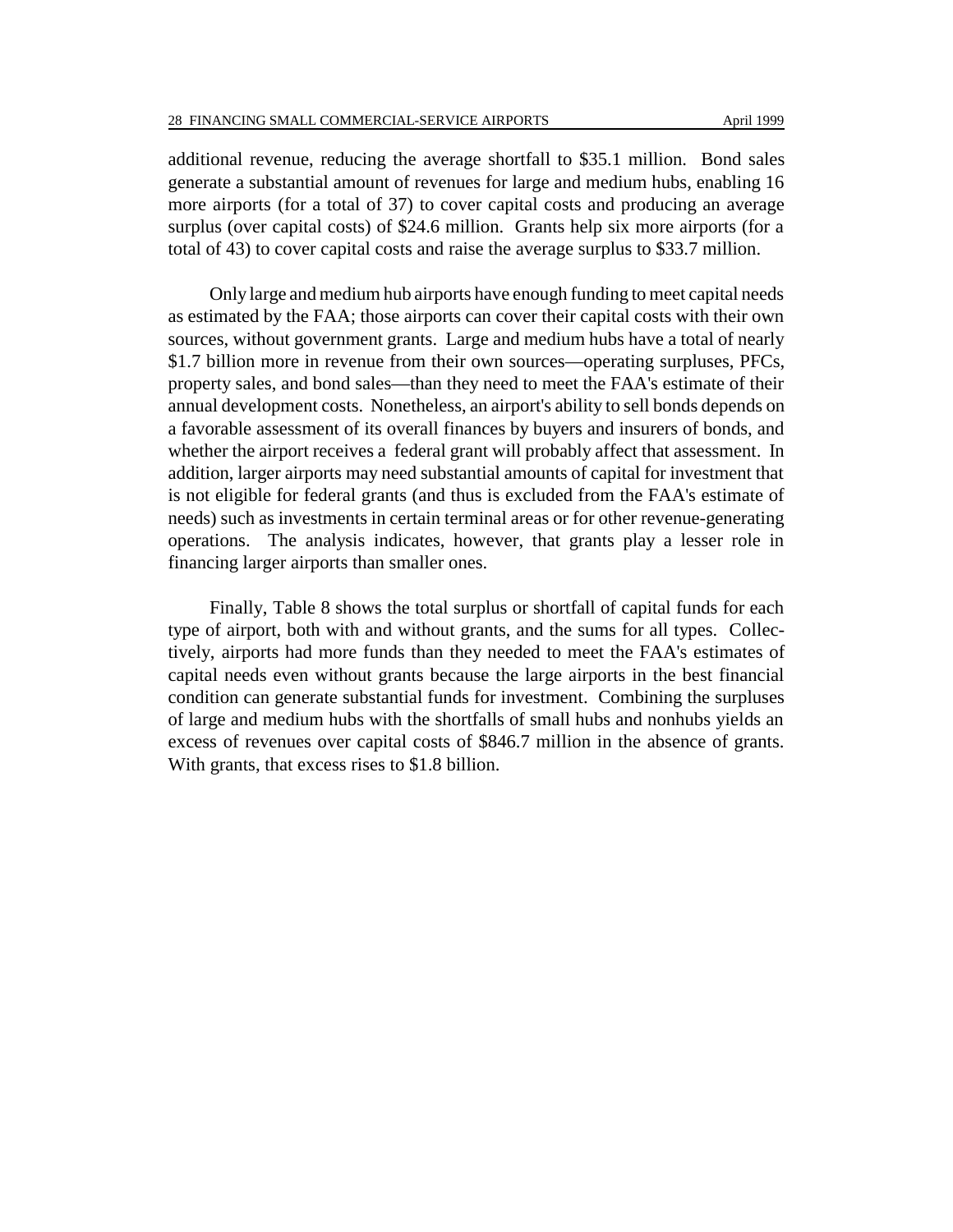# CHAPTER III

# APPROACHES TO INCREASING FUNDS FOR INVESTMENT FOR SMALLER AIRPORTS

Smaller airports can increase their funds for investment in several ways. Some of those ways involve initiatives by the smaller airports; others involve changes to the federal Airport Improvement Program.

Many smaller airports impose passenger facility charges, which can help those airports proceed with their capital development projects. In addition, many smaller airports have succeeded in issuing bonds to fund investment. Airports can benefit from the fact that their bond issues generally qualify as municipal bonds, making their interest exempt from federal income taxes. Furthermore, smaller airports can obtain private funds for investment by encouraging private equity participation. Finally, smaller airports can seek financial assistance from state and local governments for their investments.

Modifying the federal grant program also offers a way for smaller airports to increase funding for investment. Such changes to the program involve shifting funds from large and medium hubs to smaller airports, directing federal funds to airports meeting certain criteria, converting the program to a loan program, and revising the requirements for federal aid.

# INCREASING PASSENGER FACILITY CHARGES

In 1990, the Congress authorized the Secretary of Transportation to allow airports to impose fees of up to \$3 on each passenger boarding an airline at an airport.<sup>1</sup> The proceeds are to be used for airport-related capital projects.

To increase revenues, airports that do not currently impose PFCs could start charging them, and airports that already impose them could increase them. Of the latter group, all but one are imposing the maximum PFC permitted under current law. The Administration has proposed raising the cap to \$5 (with special provisions for hubs dominated by a single airline). $^2$  That proposal would also require large and medium hub airports that impose PFCs of \$4 or \$5 to forgo AIP formula funds.

<sup>1.</sup> The Congress authorized PFCs in section 9110(2) of the Omnibus Budget Reconciliation Act of 1990, 49 U.S.C. 40117, 104 Stat. 1388-357.

<sup>2.</sup> Section 204 of the Federal Aviation Administration Authorization Act of 1999, S. 545, 106th Cong., 1st sess. (1999).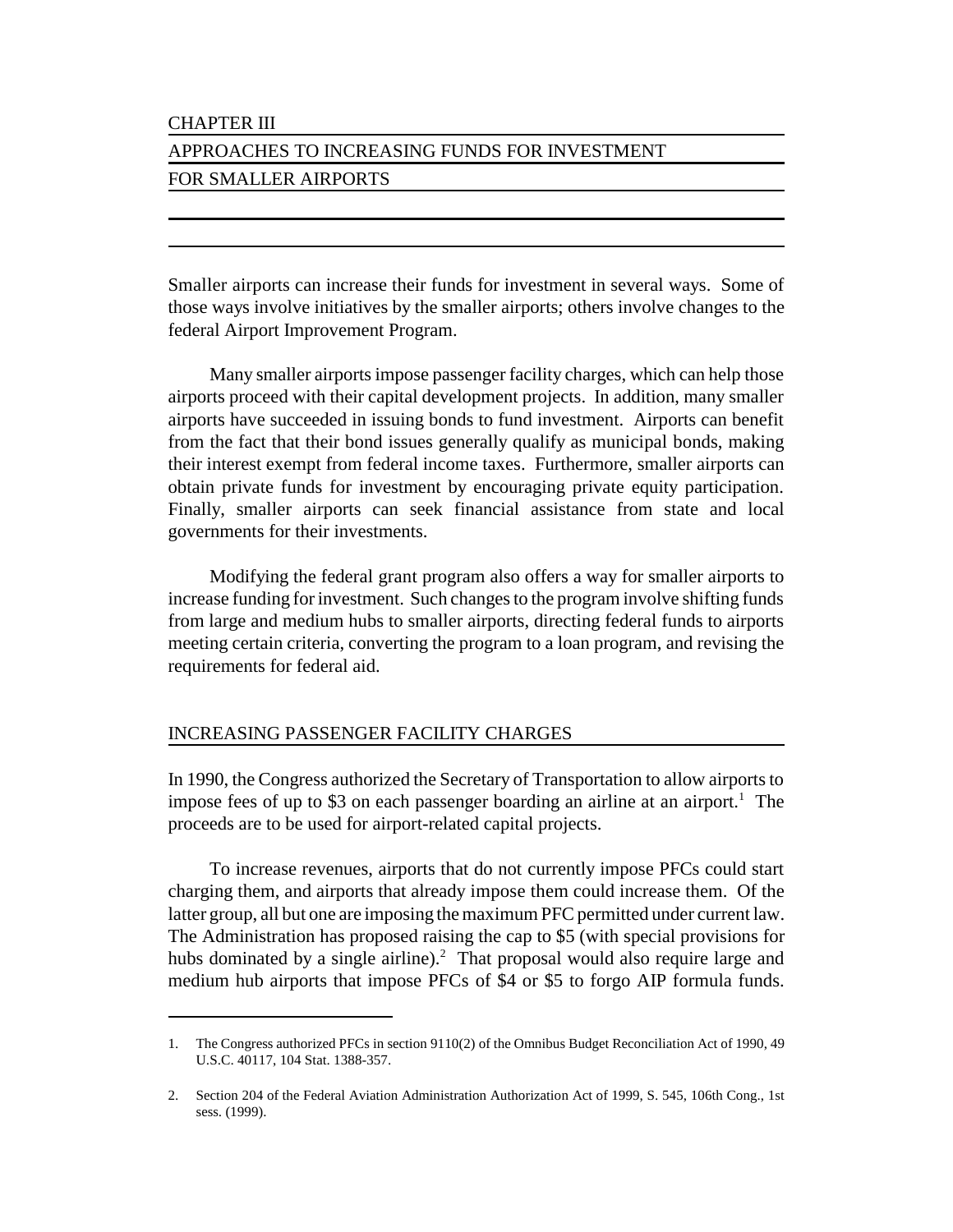Legislation approved by the House Committee on Transportation and Infrastructure would allow PFCs of \$4, \$5, and \$6 to finance projects that would significantly improve air safety, increase competition among air carriers, reduce congestion, or mitigate noise and for which AIP funds are not available. $3$ 

After the Congress authorized PFCs, most larger airports quickly instituted them. By the end of 1993, about half of the large and medium hubs had won approval to impose PFCs. Most analysts believed PFCs would be more useful to larger airports than smaller airports because larger airports have more passenger boardings. After all, multiplying \$3 per passenger by the millions of passengers boarding at large hubs each year adds up to substantial sums of money. In contrast, charging the 10,000 to (roughly) 300,000 passengers at primary nonhub airports yields revenues of less than \$1 million for each airport, and in many instances, less than \$100,000.

In the past three years, however, many smaller airports have started to impose PFCs. As of September 30, 1997, 59 percent of primary nonhub airports and 9 percent of nonprimary commercial-service airports were collecting PFCs.<sup>4</sup> Although smaller airports' revenues from PFCs may seem small compared with the federal budget—or even the total of AIP grants—even revenues of a few hundred thousand dollars can mean proceeding with rebuilding a runway or taxiway rather than postponing it a few years. Because airports may use PFC revenues for the local matching share of AIP grants, PFCs can help airports implement AIP-financed projects sooner than otherwise. PFC revenues can also help support bond issues.

No obvious reason explains why some airports impose PFCs and some do not. In 1997, six airports with fewer than 10,000 passenger boardings a year collected PFCs, including Northwest Alabama Regional Airport in Muscle Shoals and Hattiesburg-Laurel Regional Airport in Mississippi, which had 4,000 and 5,000 passenger boardings, respectively. Yet San Francisco International Airport, with 17 million passenger boardings, imposes no PFCs, and giant Hartsfield Atlanta

<sup>3.</sup> Aviation Investment and Reform Act for the 21st Century, H.R. 1000, 106th Cong., 1st sess. (1999). Large and medium hubs that charged PFCs of \$4 or more would forgo 75 percent of their formula funding from the AIP.

<sup>4.</sup> Federal Aviation Administration, *Report to Congress: Sixteenth Annual Report of Accomplishments Under the Airport Improvement Program, Fiscal Year 1997* (preliminary draft, December 1998), p. 40. In the data set the Congressional Budget Office examined, PFCs were imposed by 73.3 percent of small hubs, 64.7 percent of primary nonhub airports, and 15.4 percent of nonprimary commercial-service airports. The data set included information only for airports receiving federal grants, and in some cases data for airports receiving grants were missing.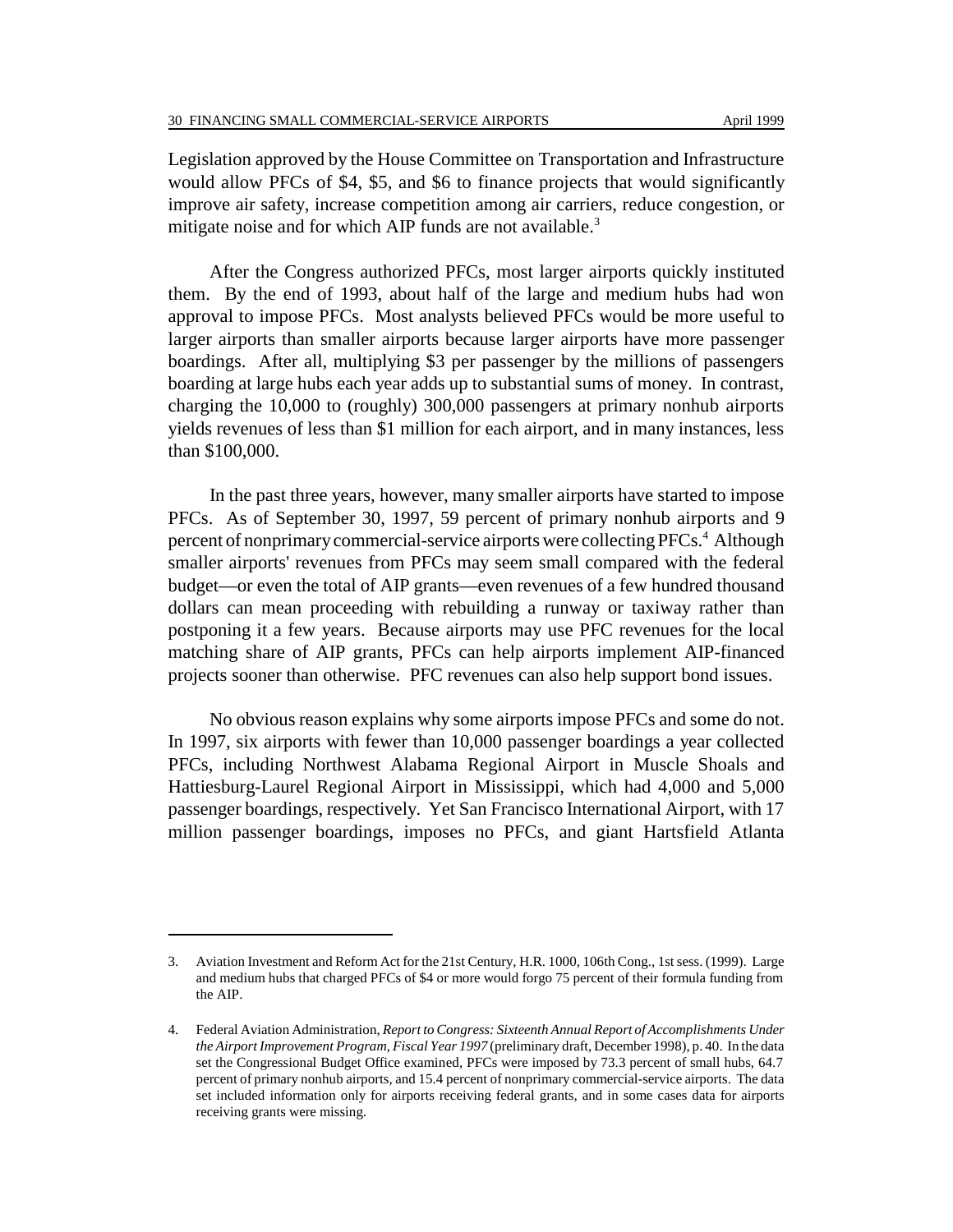International, with 28 million passenger boardings, just received approval in 1997 to impose PFCs.<sup>5</sup>

Airports in some areas have been slow to institute PFCs. It is unclear whether that is because of state laws that somehow inhibit airports' flexibility, political considerations (such as promises of no new taxes or fees), or perhaps a shortage of resources for researching and analyzing the merits of PFCs or for handling the application process. If the costs of applying to the FAA for permission to impose the fee and complying with FAA requirements deter some airports from imposing PFCs, the FAA could consider relaxing those requirements, especially for very small airports.

Competitive factors may also play a role in an airport's decision to impose or increase PFCs. If no other airport in a state or metropolitan area imposes PFCs, an airport may not want to do so for fear of losing some of its passengers—or even its airlines—to neighboring airports. The FAA has noted that applications for permission to impose PFCs have sometimes come in clusters from airports within a state or region. That observation could support the idea of airports' competing with each other or the explanation that airport managers may learn about the opportunities PFCs offer and about how to implement them through conferences attended by officials from airports in the region. Such gatherings provide a chance for managers to discuss the advantages and disadvantages of imposing fees and to learn from the experiences of others. By now, however, most airport managers have had an opportunity to learn about and consider instituting PFCs.

Managers of airports in vacation spots might not want to increase PFCs for fear of making travel to those cities more expensive than that to rival cities, driving away cost-conscious vacationers. Business travelers would probably be less sensitive than leisure travelers to changes in PFCs. Whether the airlines or their passengers end up bearing the burden of PFCs depends on the sensitivity of prices for flights to other cities from the airport in question.

In an examination of how airports could meet their capital needs, the National Civil Aviation Review Commission (NCARC) determined that PFCs had been effective in raising funds and recommended that the \$3 ceiling on PFCs be increased.6 Airport operators have also asked the Congress to lift the ceiling. Airlines have generally opposed raising the cap on PFCs because passengers view the charges as part of the ticket cost and might cut back on travel. Seeking a way to

<sup>5.</sup> Ibid., pp. 39 and 81.

<sup>6.</sup> National Civil Aviation Review Commission, *Avoiding Aviation Gridlock and Reducing the Accident Rate: A Consensus for Change* (December 1997), p. II-44.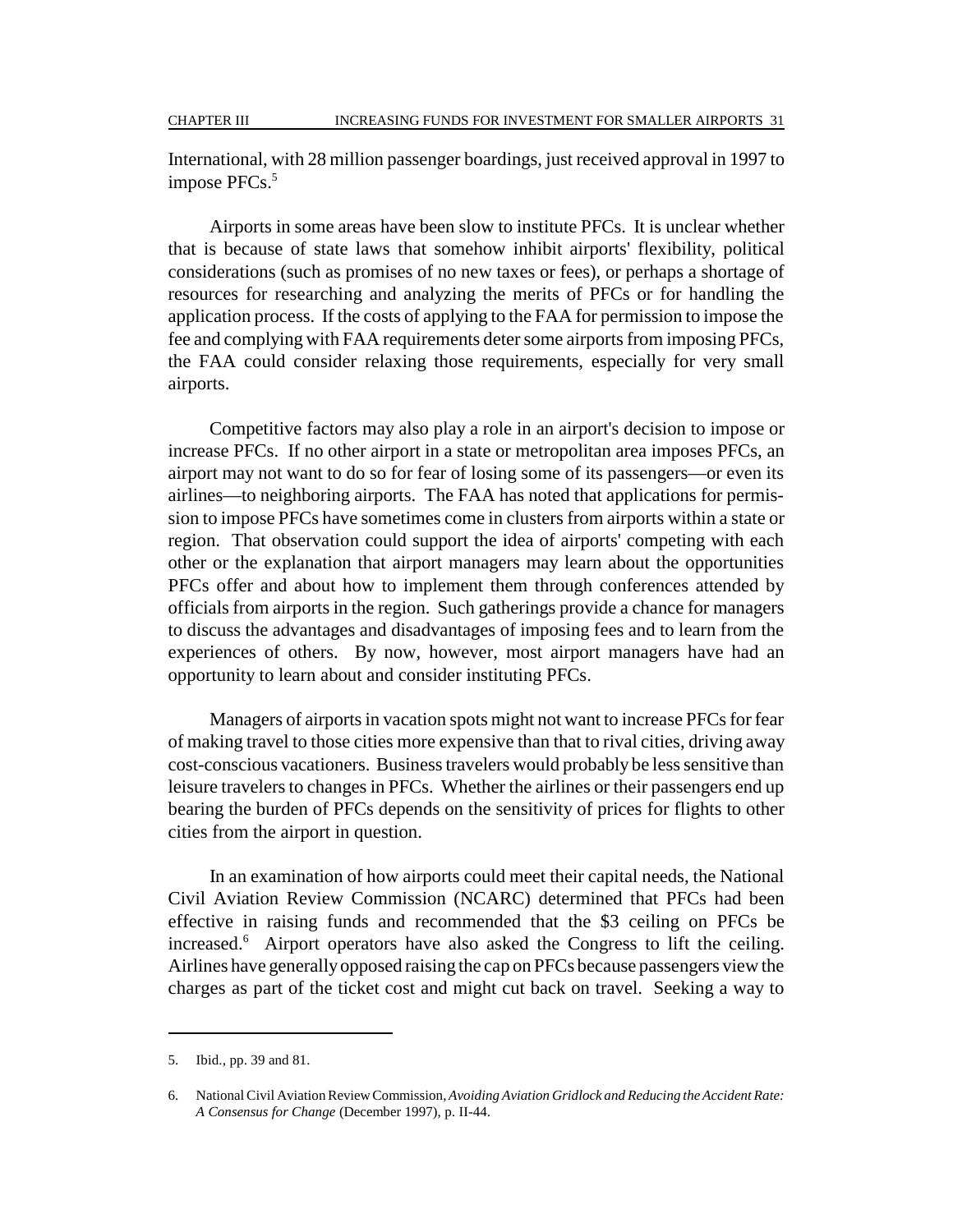resolve disagreements about PFCs between airports and airlines, the NCARC recommended the establishment of a negotiation process to be used by airports and the tenant airlines when an airport proposes a PFC in excess of \$3.

#### BORROWING MORE FUNDS FOR INVESTMENT

Bond proceeds have been the main source of capital funding for larger airports. The NCARC reported that "airport revenue bonds accounted for \$3.5 billion a year in 'new money' and an additional \$1.6 billion a year in 'refunding' or debt restructuring designed to enable future borrowing or to reduce airport-related costs to users."<sup>7</sup> That amount represents a substantial share of total estimates of airport capital needs, which range from about \$4 billion to \$10 billion annually. $8$ 

#### Airports' Experience in Issuing Bonds

Most large and medium hub airports have long-standing experience in issuing bonds to finance their capital investments. Many smaller airports have also succeeded in issuing bonds for that purpose. Some smaller airports mimic their larger counterparts in issuing revenue bonds—bonds backed by revenues from user charges. Others find that potential lenders insist on additional backing from tax revenues; in those cases, the airports typically ask a local governmental body to issue general obligation bonds—bonds backed by the government's power to impose taxes—on the airport's behalf. Table 9 shows the number of revenue and general obligation bonds issued by airports of different sizes between 1982 and 1996.

Airports can benefit from the fact that their bond issues generally qualify as municipal bonds, making their interest exempt from federal income taxes. As a result, airports can borrow at lower interest rates than if the bonds were subject to federal taxes. Because investors will purchase bonds that yield the highest returns after taxes, bonds issued by airports can attract buyers. An FAA study found that "the federal tax exemption shaves almost two full percentage points off interest costs for airport borrowers of all sizes, an estimated saving of nearly \$1 billion a year for airports over the period 1985 to 1993."9 The same report cited several factors that

<sup>7.</sup> Ibid., p. II-43.

<sup>8.</sup> General Accounting Office, *Airport Development Needs: Estimating Future Costs*, GAO/RCED-97-99 (April 1997). The NCARC estimates the cost of those needs to be \$4.5 billion to \$7 billion annually.

<sup>9.</sup> Federal Aviation Administration, *Innovative Approaches for Using Federal Funds to Finance Airport Development,* Report of the Secretary of Transportation to the U.S. Congress Pursuant to Section 520 of the Federal Aviation Administration Authorization Act of 1994, P.L. 103-305 (March 1996), p. ii.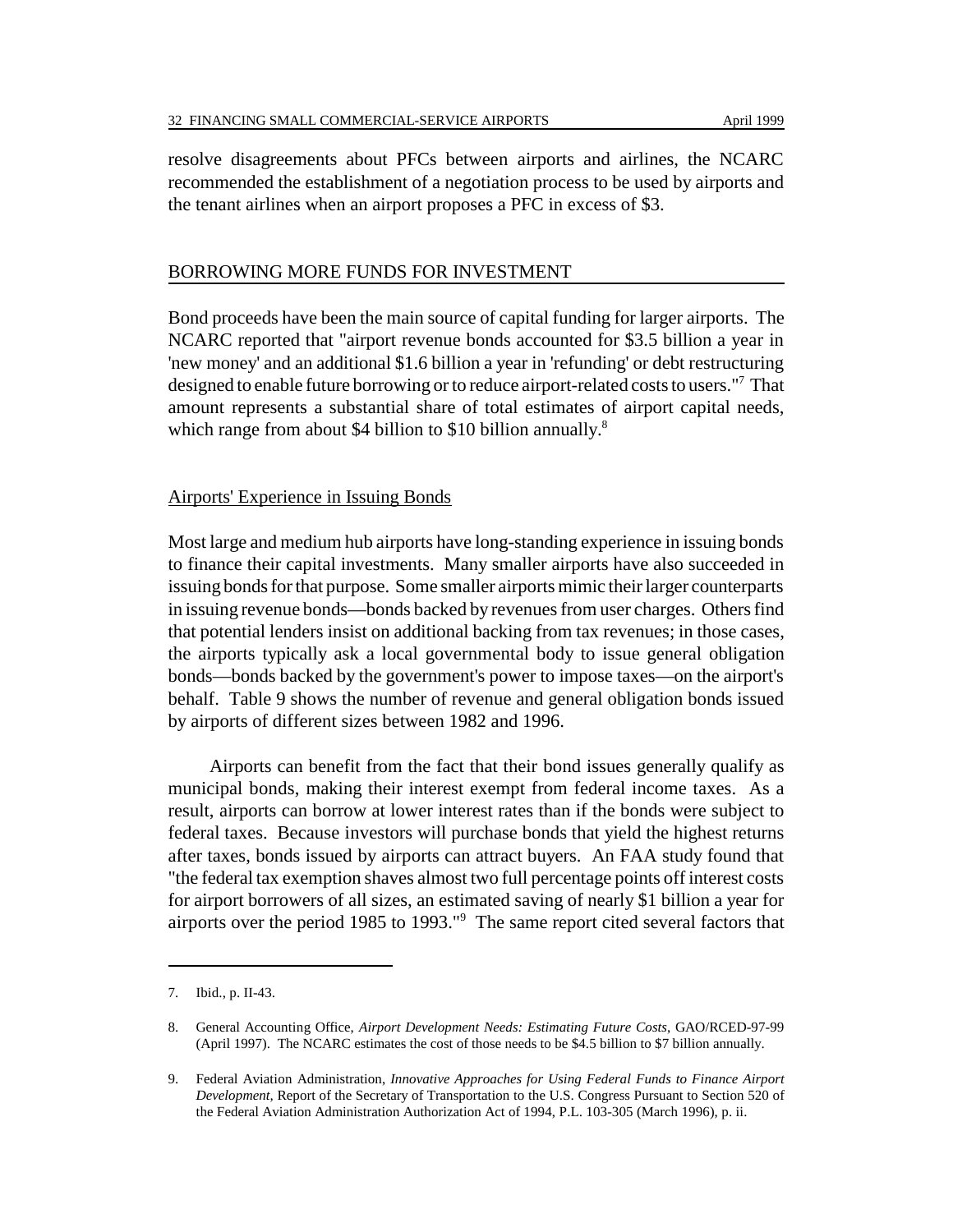|        |         |                           |         | Total   |         |
|--------|---------|---------------------------|---------|---------|---------|
| Number | Percent | Number                    | Percent | Number  | Percent |
|        |         |                           |         |         |         |
| 21     | 7.6     | 256                       | 92.4    | 277     | 100.0   |
| 26     | 13.1    | 172                       | 86.9    | 198     | 100.0   |
| 51     | 31.7    | 110                       | 68.3    | 161     | 100.0   |
| 62     | 49.2    | 64                        | 50.8    | 126     | 100.0   |
|        |         |                           |         |         |         |
| 16     | 76.2    | 5                         | 23.8    | 21      | 100.0   |
| 93     | 58.5    | 66                        | 41.5    | 159     | 100.0   |
| 269    | 28.6    | 673                       | 71.4    | 942     | 100.0   |
|        |         | <b>General Obligation</b> |         | Revenue |         |

#### TABLE 9. BOND ISSUES BY TYPE OF BOND AND AIRPORT, 1982-1996

SOURCE: Congressional Budget Office analysis of data developed by the General Accounting Office.

enhance the ability of airports to issue bonds: financial strength, as demonstrated by key financial indicators of the ability to repay debt; regular participation in the bond market, which creates a track record and reduces uncertainty for investors and bondrating agencies; and sound financial management and control systems. The study found that airports could generally borrow at interest rates below the average for municipal bonds.

The most noteworthy of the report's findings from the standpoint of financing small airports is that "small airports consistently draw interest costs below the average for municipal bonds in general . . . and below the interest costs incurred by larger airports."<sup>10</sup> That finding could result from several factors. First, small airports are more likely than large ones to issue general obligation (rather than revenue) bonds, and general obligation bonds tend to carry lower interest rates than revenue bonds because the former are backed by the taxing powers of a government unit. But small airports may get lower interest rates even on revenue bonds. That is because small airports tend to serve passengers whose origin or destination is that airport, in contrast to larger airports that serve many passengers making connections to other points. Second, lenders generally consider the passenger base at airports where passengers typically begin or end their trips to be more stable than at airports where passengers typically make connections because the latter group of passengers could choose other airlines that connect through different airports. Third, in some cases,

<sup>10.</sup> Ibid., p. 2-5.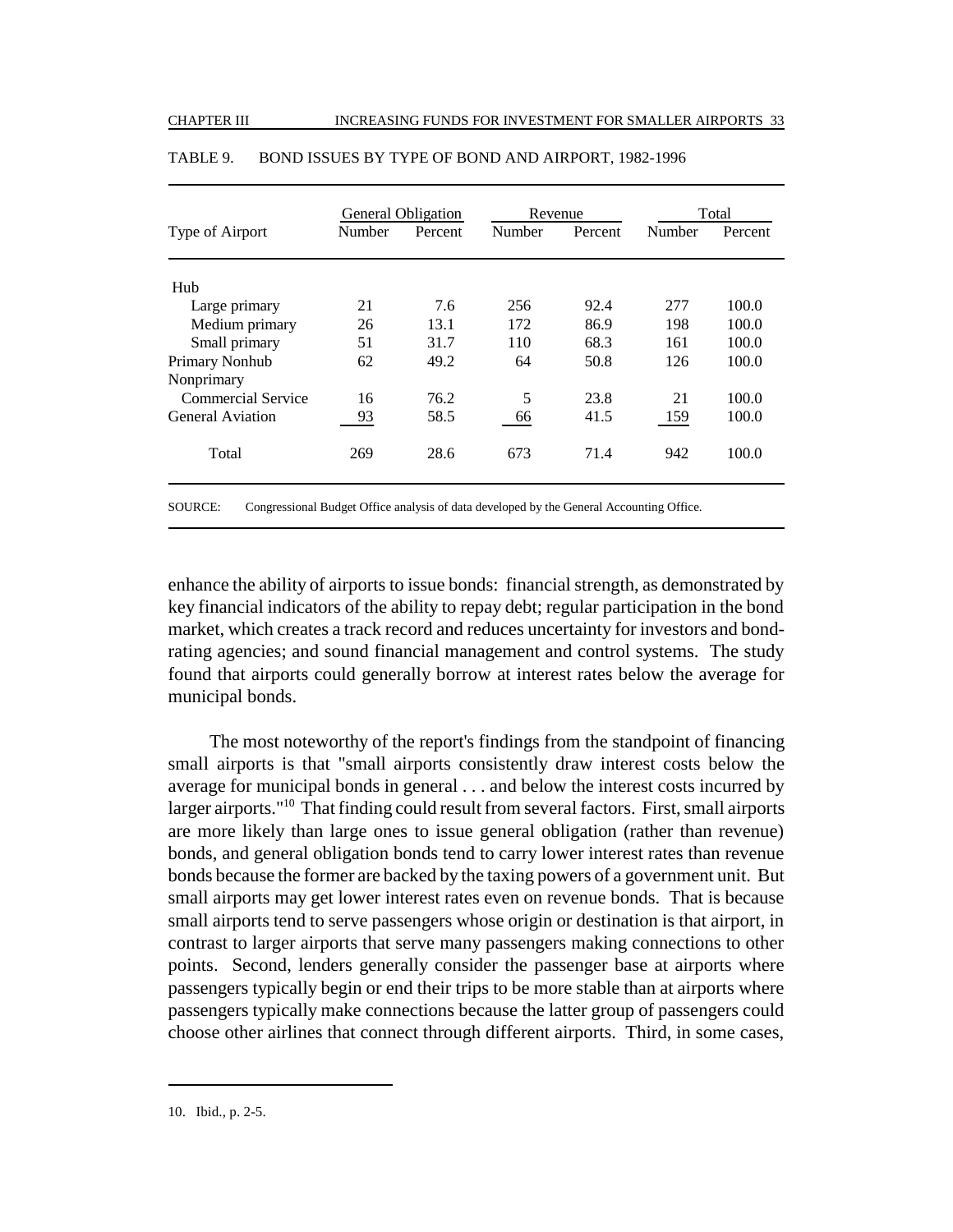an airline has abandoned a hub, reducing connecting passenger traffic and therefore revenues to the airport. Finally, the report states that smaller bond issues "are naturally less risky" than larger ones, and "the average sized bond issue among small airports over the 1985 to 1995 period was less than one-quarter the average sized large airport bond issue."<sup>11</sup> The report also noted that no airport bond has ever defaulted.

Revenues from PFCs have enhanced the ability of airports to borrow funds. In the eight-year period since the Congress first authorized PFCs, lenders have become increasingly willing to rely on PFCs as an important source of revenues for repayment. Lenders' early uncertainty about how much money PFCs could raise and about whether the FAA would maintain stable rules for airports' use of PFC revenues has given way to general acceptance of the idea that PFCs provide a reliable and sizable source of revenues for airports.

## Options for Enhancing the Ability of Airports to Borrow Funds

Although most large airports and many smaller ones have apparently had adequate access to the bond market, an airport may have circumstances that require it to seek assistance in borrowing funds. Such assistance entails making lending more attractive to lenders, including reducing the risk of default and providing greater returns for a given level of risk. It can also include making government funds available for borrowing.

Despite the overall success of large airports—and many smaller ones—in issuing bonds, the Congress and others have asked from time to time whether airports need assistance in borrowing funds. Section 520 of the Federal Aviation Administration Authorization Act of 1994 required a study of "innovative approaches for using federal funds to finance airport development as a means of supplementing financing available under the Airport Improvement Program." The act directed that the study review mechanisms that would produce greater investments in airport development per dollar of federal expenditure, federal credit assistance to airport sponsors, and ways of lowering the cost of financing airport development.

In response, the FAA examined several ways to enhance the ability of airports to borrow funds.<sup>12</sup> The study ranked the options, as follows, according to their effectiveness in reducing the cost of capital and increasing the amount of borrowing:

<sup>11.</sup> Ibid.

<sup>12.</sup> Ibid., p. 3-18.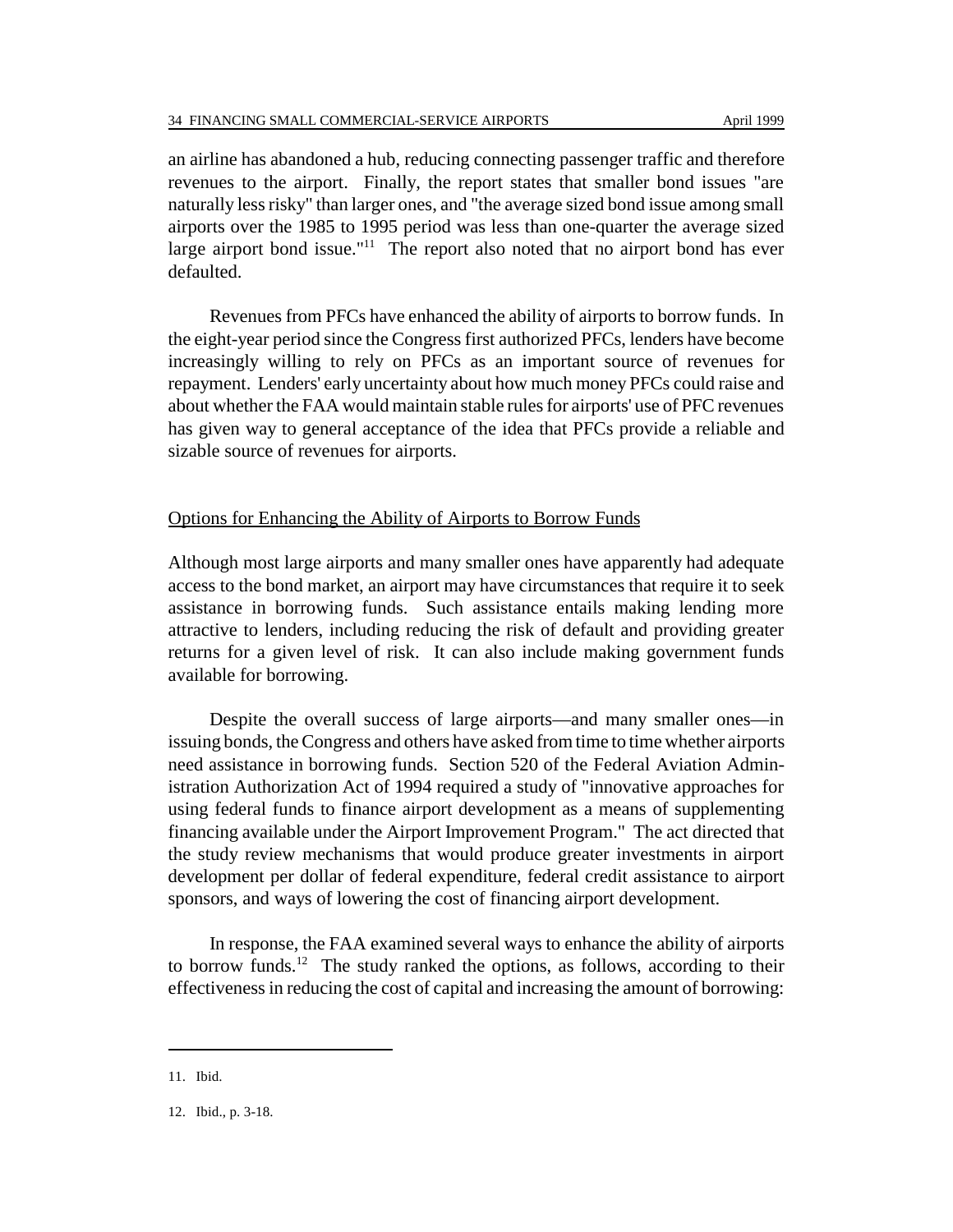- o Instituting federal guarantees of airport loans,
- o Allowing AIP funds to be used for commercial bond insurance,
- o Establishing a federal loan fund for airports, and
- o Using AIP grants to fund debt repayment reserves of airport revenue bond issues.

Although other options exist, those listed represent the main types of creditassistance options and are those in which policymakers have expressed the greatest interest.

Instituting Federal Guarantees of Airport Loans. This measure would authorize the Secretary of Transportation to guarantee the payment of principal and interest on debt issued by airports for projects eligible for AIP funds. The federal guarantee would render the bonds as risk-free as U.S. Treasury securities, making them attractive to investors and reducing interest costs to airports. The bonds would be especially attractive to taxpayers subject to high marginal tax rates because the interest on the bonds as envisioned by the FAA study would be exempt from federal income taxes. The loss of tax revenues, however, explains the federal government's long-standing policy against guaranteeing tax-exempt debt. Doing so would make municipal bonds more attractive to investors than Treasury bonds because they would offer higher after-tax returns for essentially the same risk.

Allowing AIP Funds to Be Used for Commercial Bond Insurance. This measure would broaden the uses of AIP funds. Issuers of bonds can buy insurance that guarantees repayment of principal and interest. When bonds are insured, they carry the rating of the company insuring them rather than that of the borrower. In deciding whether obtaining insurance is worthwhile, borrowers must compare the interest costs they would incur given their own credit rating with the interest costs associated with the higher rating of an insurer. If the savings from buying insurance exceed the costs of doing so, borrowers are better off buying it.

Allowing AIP funds to be used for bond insurance for an eligible project could be justified as simply helping to cover—and possibly to reduce—the cost of completing that project. If AIP funds were used for bond insurance, however, investors might mistakenly think that the federal government would bail them out if the bond defaulted. To avoid that, the rules governing the bond issue would have to be clear.

Establishing a Federal Loan Fund for Airports. Under this measure, the federal government would establish a loan fund from which airports could borrow for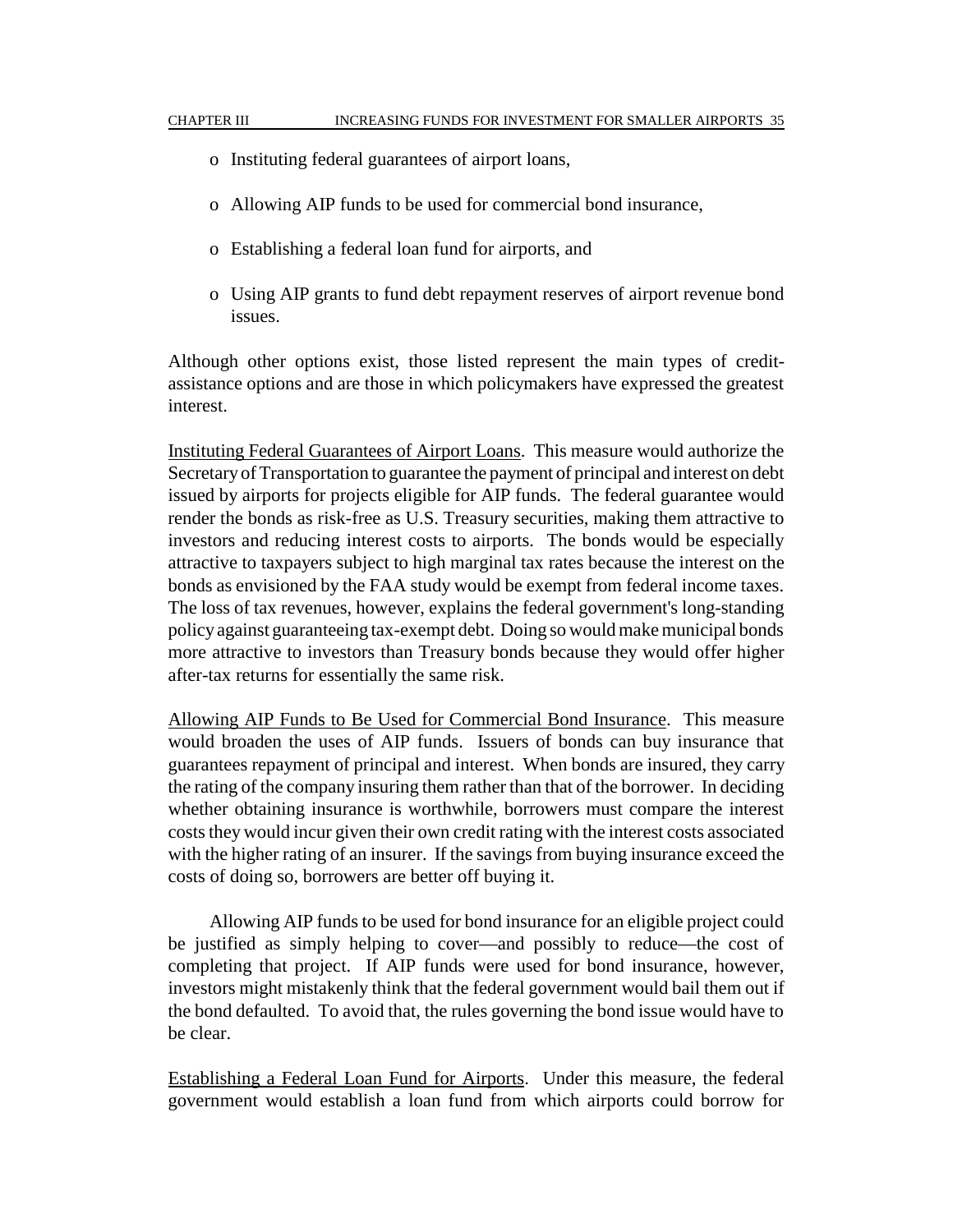eligible projects. A loan program could enable funds to finance more projects than a grant program of the same size if it was structured so that repayments could be used to make additional loans over an extended period. Nonetheless, if the federal government lent money at subsidized rates or to airports with higher risks of default, eventually additional funds would probably be needed to recapitalize the fund.

Unlike a grant program, in which the federal budget includes the full amount of the grants, a loan program requires the budget to include only the subsidy cost of the loans. The Federal Credit Reform Act of 1990 requires that loan or loan guarantee programs include interest rate subsidies and default risk in calculating those costs.

Using AIP Grants to Fund Debt Repayment Reserves of Airport Revenue Bond Issues. Like the measure allowing AIP funds to be used for commercial bond insurance, this measure would broaden the uses of AIP grants, allowing them to be used for a credit-enhancing purpose. Debt-service reserves reduce risks to lenders by ensuring that interest will be paid in a timely way, even if the borrower's revenues temporarily fall short of expectations. Using AIP funds for such a purpose could be justified as reducing the overall costs of an AIP-eligible project. The FAA's study expressed concern that that use of AIP funds might jeopardize the tax-exempt status of the debt issue but suggested that the funding could be structured to avoid that problem.

Credit-Assistance Projects Under the Innovative Financing Demonstration Program

The FAA's study contributed to the Administration's proposals for reauthorizing the AIP in 1996. The Administration proposed giving the FAA the authority to test and evaluate credit-assistance proposals using AIP funds. In response, the Congress authorized the innovative financing demonstration program.

Section 148 of the Federal Aviation Reauthorization Act of 1996 established the program, under which the Secretary of Transportation could approve up to 10 projects that could use innovative financing techniques.<sup>13</sup> The legislation specified that the term "innovative financing techniques" be limited to payment of interest, commercial bond insurance and other credit-enhancement activities associated with airport bonds for eligible airport development, and flexible nonfederal matching requirements. Before passing stopgap legislation in October 1998 to reauthorize the AIP through March 1999, both the Senate and the House had passed bills that would

<sup>13. 110</sup> Stat. 3223. The Congress did not earmark specific funding for the program, so the FAA had to carve out money from overall AIP funding.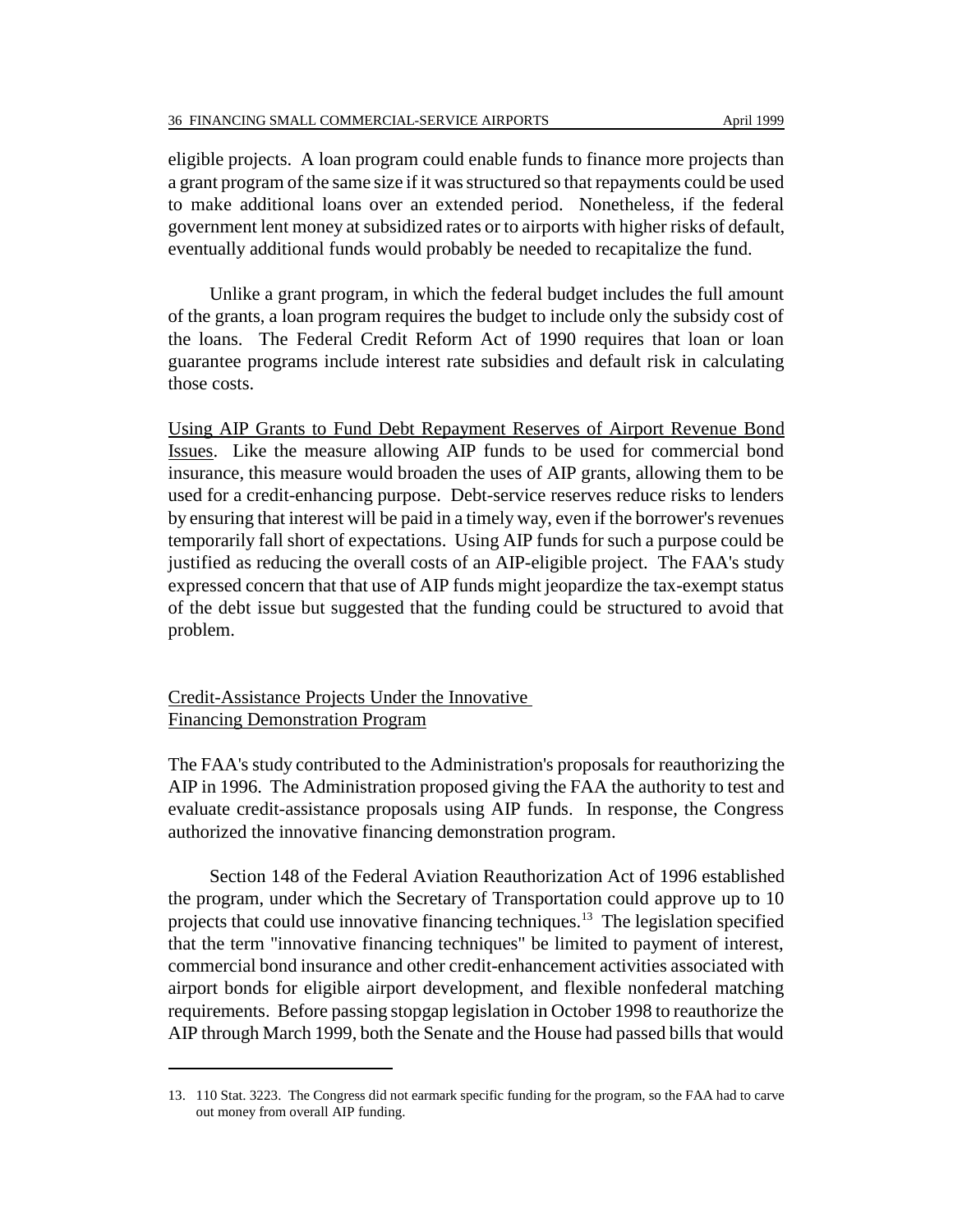codify the innovative financing techniques and expand the number of eligible projects to 20. The Senate's bill in the 106th Congress to reauthorize the FAA contains that provision and specifically prohibits a federal guarantee of bonds issued under the program.<sup>14</sup> The House reauthorization bill would allow 25 airports that are smaller than medium hubs to participate in the innovative financing program. That bill also specifically prohibits federal guarantees of bonds. The Administration has proposed expanding the program by five airports each year (during the authorization period). The Administration would limit the program to smaller airports and add a revolving fund for state block grants.

The program's first five projects, selected in 1997, used flexible matching shares (which are discussed below) and not credit assistance. For the next five projects, the FAA encouraged applicants to include an element of credit assistance in their proposals. In August 1998, the FAA selected for the program five projects that involved credit assistance.<sup>15</sup> The total amount of AIP funds for those five projects is just \$8.8 million, a small fraction of total AIP funds for the year. Although one might question whether the costs of administering such a small program make it worthwhile, the costs probably do not much exceed those for administering outright grants (in contrast to credit assistance) for projects, which average less than  $$1.5$  million.<sup>16</sup>

The fact that several airports wanted to participate in the demonstration program suggests that they found federal credit assistance to be valuable in helping to finance their capital investment. Extending the program to additional airports could help even more airports without increasing federal spending. At one airport, the program encouraged a private nonaeronautical company that would benefit from the investment to contribute some of its own capital to expedite the project. In that case, the federal credit assistance succeeded in leveraging private capital that might not have been available otherwise. Under current law, the innovative financing demonstration program is the only way the FAA could pay costs related to borrowing; that is prohibited for regular AIP grants.

#### Conclusions About Credit Assistance

Overall, many airports have succeeded in floating bonds at interest costs they find reasonable and sustainable (and generally below those of comparable private issuers

<sup>14.</sup> Section 202 of the Air Transportation Improvement Act, S. 82, 106th Cong., 1st sess. (1999).

<sup>15.</sup> Federal Aviation Administration, "FAA Announces Additional Innovative Financing Projects" (press release APA 108-98, Washington, D.C., September 11, 1998).

<sup>16.</sup> Federal Aviation Administration, *Sixteenth Annual Report*, Table B-2, p. 75.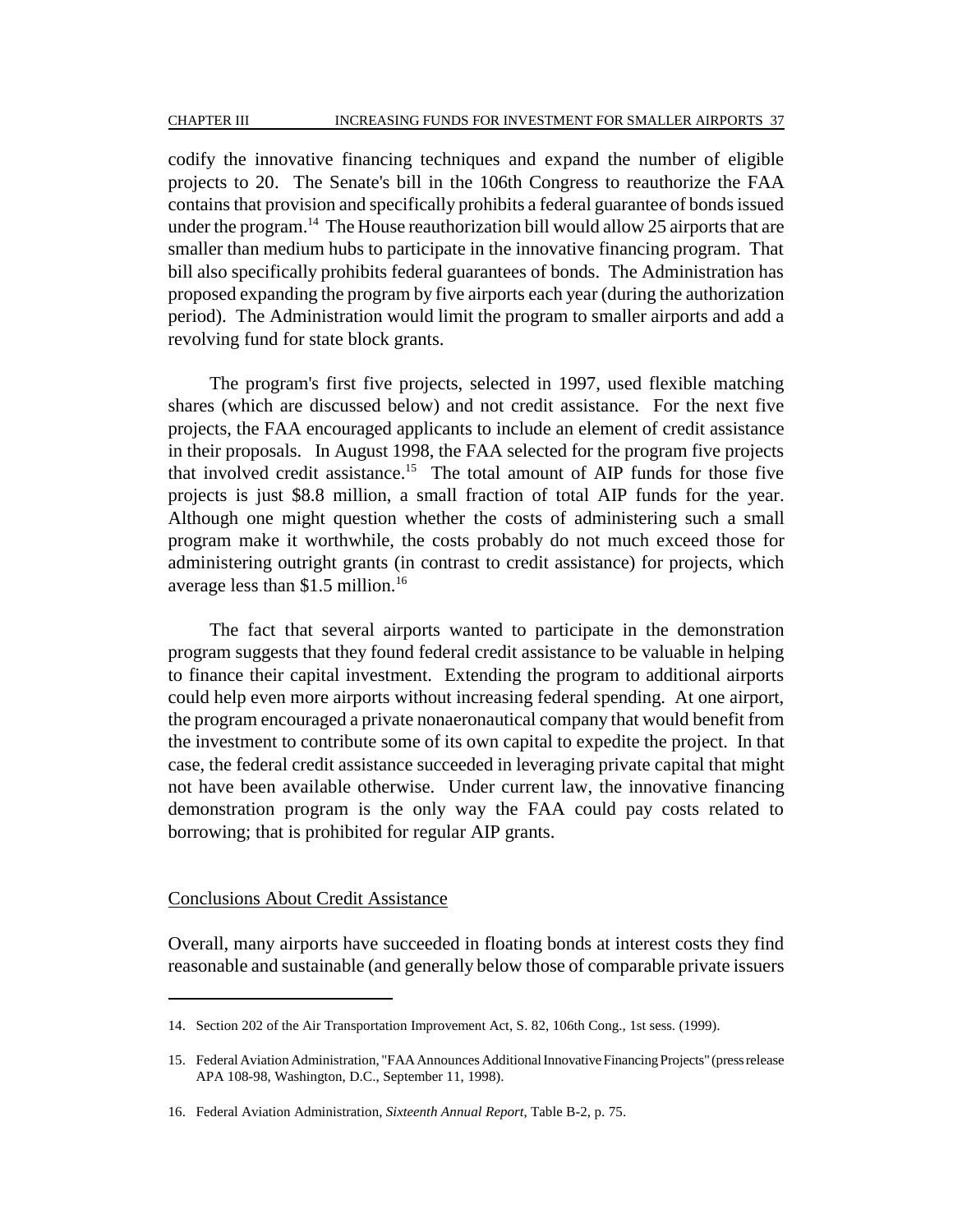that do not have the tax-exempt status of airport bonds). The NCARC, which was created by the 1996 aviation reauthorization act and charged with reviewing safety and financing issues, concluded that the proposals for credit assistance—such as revolving loan programs, loan guarantees, and credit enhancements—"offer, at best, marginal and limited opportunities to leverage federal funds or to increase total airport capital development spending. This is because the essential elements of innovative financing have long been institutionalized at large, medium and small airports capable of borrowing."17 Moreover, the report notes that "airport revenue bonds are the single most important financing tool available to large and medium airports" and that "preservation and potential enhancement of the tax-exempt status of this financing tool is essential to meeting the capital demands" of those airports.<sup>18</sup>

When the Congress called for the study of innovative financing in 1994, PFCs had been allowed for only four years; thus, their powerful cash-raising ability had not yet been proved. By the time the study was published in 1996, however, PFCs had emerged as an important source of funding, probably with more potential for raising funds than the innovative options discussed in the study. The FAA has tried to make PFC-secured debt more attractive to bond buyers by offering assurances that it has no intention of revoking permission to impose PFCs. Several airports have issued PFC-backed debt with such assurances, and at least one airport has successfully floated PFC-backed bonds even without them. Therefore, the success and proliferation of PFCs have reduced the importance of credit assistance.

Even with the overall ability of airports to borrow funds for investment, credit assistance might be useful in certain limited cases. The 1996 study concluded that if the innovative financing measures it reviewed—basically, credit-assistance programs—were adopted to augment the current AIP, they would "need to be carefully targeted in order to avoid the substitution of federal dollars for capital dollars available from non-federal sources."19 The study suggested that small airports might receive special consideration because of "growing state and local fiscal restraint in addition to limited access in the capital markets."<sup>20</sup> It noted, however, that some large and medium hubs also face constraints in borrowing, although those constraints usually stem from the weak financial condition of the airlines serving them. The

<sup>17.</sup> National Civil Aviation Review Commission, *Avoiding Aviation Gridlock and Reducing the Accident Rate*, p. II-44.

<sup>18.</sup> Ibid.

<sup>19.</sup> Federal Aviation Administration, *Innovative Approaches for Using Federal Funds to Finance Airport Development*, p. 5-1.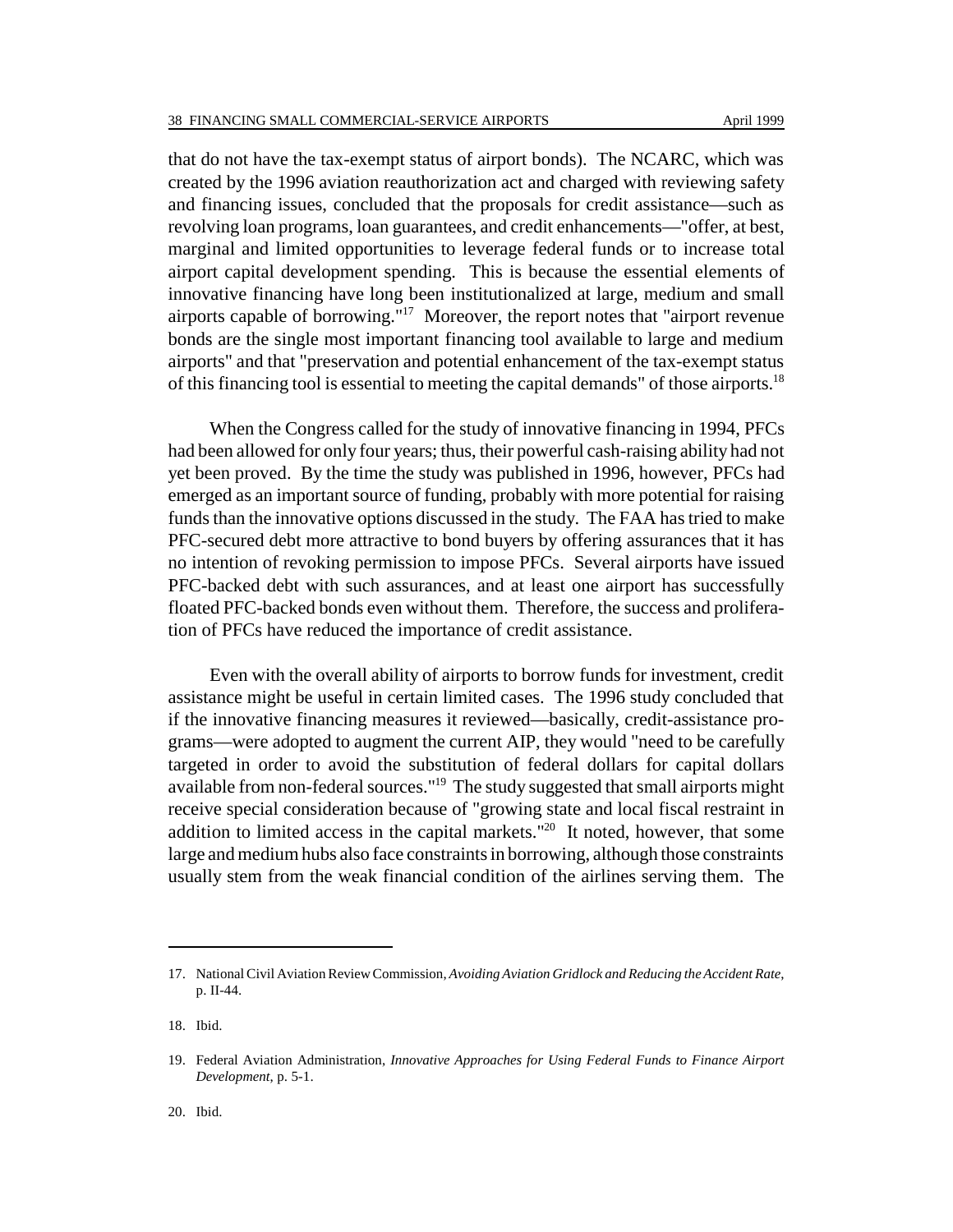report added that if AIP funding was significantly reduced, then large as well as small airports might need innovative financing for capital development.

Although credit assistance is probably not needed in most cases, it might make a difference for some airport development projects. If, for example, lack of complete information led bond-rating agencies to assign a lower credit rating to an airport than it merited, then assistance in buying bond insurance or providing additional reserve funds could improve the airport's ability to borrow for a worthwhile project. In such cases, no overriding reasons exist not to use credit assistance, assuming that it requires no additional outlays from the AIP.

#### ENCOURAGING PRIVATE EQUITY PARTICIPATION

Besides bond sales, another way to obtain private funds for investment in airports is by encouraging private equity participation. As a policy option, however, private equity investment is not as well developed as bond sales and means different things to different people. For example, many people would argue that substantial private equity is already available for airport investment and operations. Airlines make investments in terminals, hangars, and cargo and maintenance facilities, and other private businesses operating at airports also make capital investments. In addition, many airports contract out some of their operations to private firms. According to the General Accounting Office (GAO), employees of private companies—airlines, concessionaires, and contractors—account for 90 percent of all employees at the nation's largest airports.<sup>21</sup> In those cases, airports can structure contracts to provide incentives for contractors to operate efficiently.

Private ownership of airports, however, presents some public policy problems.<sup>22</sup> Airports tend to have a local monopoly, and U.S. public policy has generally favored government ownership or regulation of public utility monopolies to protect the public interest.

The federal government has a large stake in airports and much say in how they operate. In addition to providing financial aid in grants and tax exemptions, the federal government regulates many aspects of airport operations to promote aviation safety, security, and capacity and to ensure prudent use of federal funds. Privatizing an airport would require establishing a new relationship between the federal

<sup>21.</sup> General Accounting Office, *Airport Privatization: Issues Related to the Sale or Lease of U.S. Commercial Airports*, GAO/RCED-97-3 (November 1996), p. 3.

<sup>22.</sup> For a more detailed discussion of airport privatization, see General Accounting Office, *Airport Privatization*.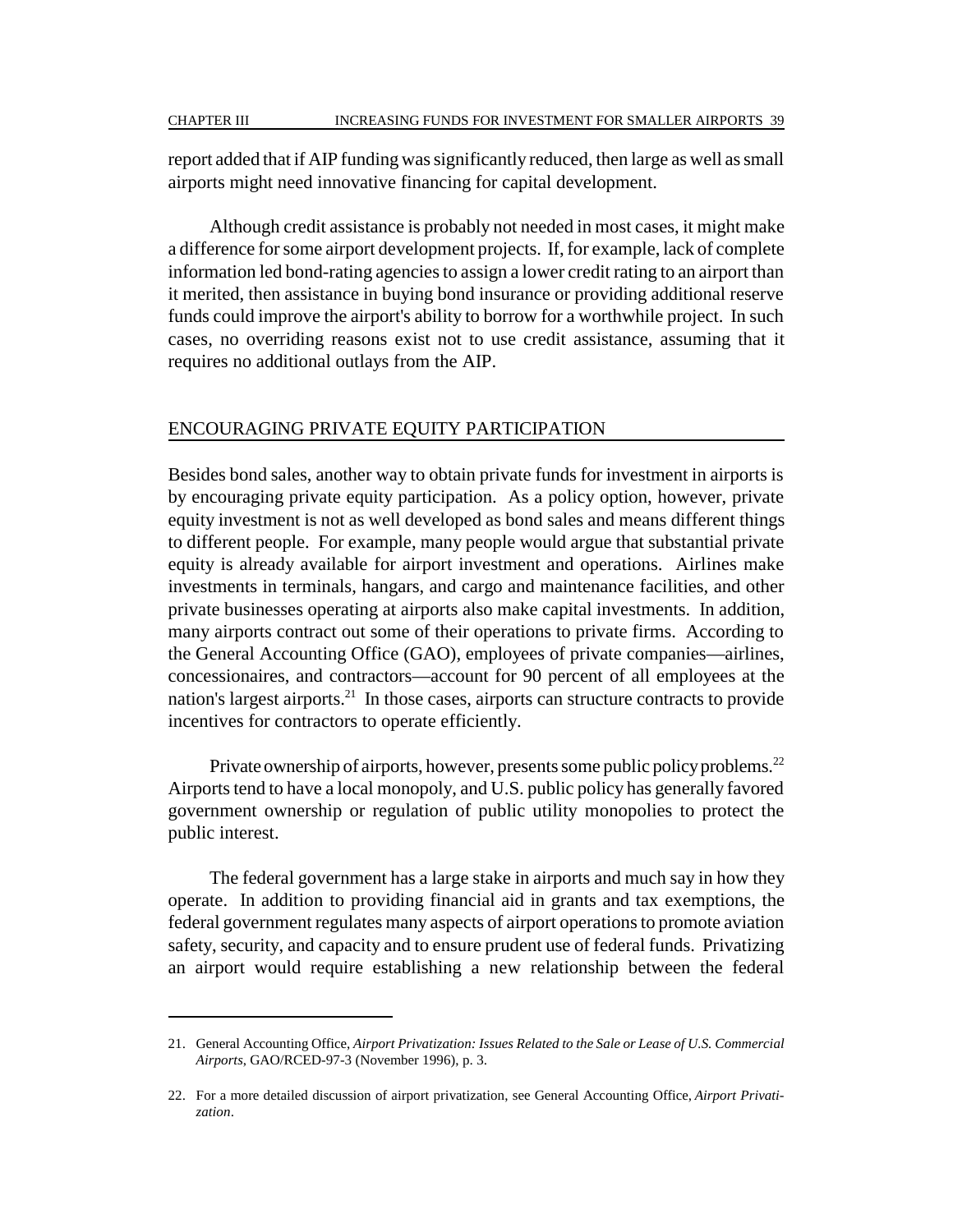government and the airport owner and operator. Among the issues to be addressed would be ensuring safety—for instance, by imposing uniform standards—and fairness, especially regarding nondiscriminatory access to airlines and reasonable rates and charges. Such provisions are currently conditions of federal aid.

Occasionally, however, some public airport owners (generally local authorities or municipalities) and private parties express interest in privatization. Advocates of privatization claim several advantages. They note that private, for-profit concerns generally have greater incentives to reduce costs and operate efficiently than do government agencies. Moreover, in buying an airport, private investors would theoretically supply their own capital, which would free up public funds for other uses.

Transferring an airport to the private sector, however, may not produce the revenues anticipated by the public owner. Although the law is not entirely clear, the FAA has interpreted the statutory requirement that airport revenues be used only for the costs of operations and investment at the airport to include the proceeds from its sale or lease. That interpretation suggests that revenues may not be diverted to nonairport uses. If that is the correct interpretation, then a local government would not have much incentive to sell because it could not use the proceeds for other public purposes.

GAO has found 10 examples of attempts by state and local government officials to sell or lease airports between 1985 and 1996.<sup>23</sup> None of the efforts resulted in a sale. Several ended with private management contracts. In one unusual case, Atlantic City leased its airport to a private company for several years but later sold the terminal to a newly created public transportation authority. GAO's investigation could not determine why the FAA seemingly applied different rules to that case than to similar proposals. $^{24}$ 

Even if the FAA's interpretation of the law regarding use of airport revenues is incorrect, uncertainty about the correct interpretation poses an obstacle to privatizing airports. In response to expressions of interest in airport privatization and to the question about the law, the Congress established a pilot program on private ownership of airports in 1996.<sup>25</sup> Under that program, the FAA has the authority to exempt up to five airports from several legal provisions that have obstructed the selling or leasing of an airport to a private interest. In particular, the FAA may

<sup>23.</sup> Ibid., p. 35.

<sup>24.</sup> Ibid.

<sup>25.</sup> Section 149 of the Federal Aviation Reauthorization Act of 1996, 49 U.S.C. 47134, 110 Stat. 3213.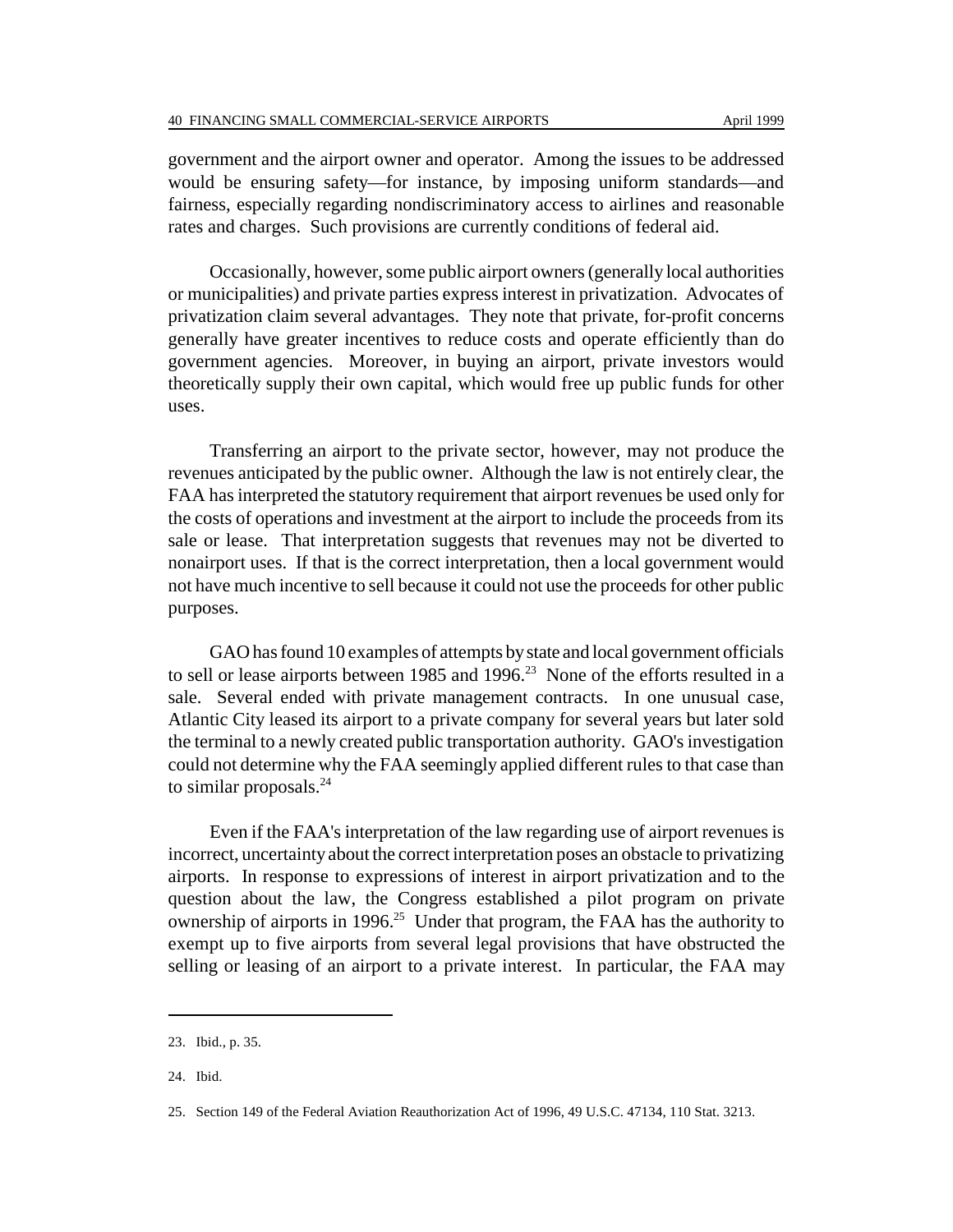exempt a public agency that currently owns or operates an airport from all or part of statutory and regulatory requirements to use airport revenues for airport-related purposes, to pay back a portion of federal grants upon the sale of the airport, and to return airport property deeded by the federal government upon transfer of the airport. The FAA may also exempt the private purchaser or lessee from the requirement to use all airport revenues for airport-related purposes to the extent necessary to permit the purchaser or lessee to earn compensation from the airport's operations.<sup>26</sup>

In September 1997, the FAA issued a notice setting forth the procedures for applying to participate in the airport privatization pilot program.<sup>27</sup> Two airports have submitted applications, and several others have also expressed interest. The state of New York has proposed leasing Stewart International Airport for 99 years to a private group with experience managing airports. The FAA has approved the preliminary application—the first step in a two-step process—and the airport has submitted a final application for the FAA's review. Upon completion of a 60-day publiccomment period and the FAA's review, the agency will consider whether and how to exempt the airport from the rules governing use of airport revenues and other requirements.

The second proposal involves converting Brown Field in San Diego, a general aviation airport, to an air cargo facility. The FAA is considering the airport's preliminary application to enter into a long-term lease with a private manager.

Assessing the pilot program now would be premature. The legislation authorizing the program requires that the FAA report to the Congress within two years after approving the first application. Although several parties have expressed interest in participating, whether they will actually do so remains to be seen.

In considering privatization, several critical issues should be examined. Perhaps most important is how to address the potential problem of monopoly behavior. An airport with a local monopoly on air travel may be tempted to overcharge airlines and passengers. Another question is how airport bond issues will be treated under tax law. Would new issues qualify for the tax exemption on interest? And what about outstanding bonds? Would bond owners suddenly find that the interest was no longer exempt from federal income taxes? If so, they would suffer sizable capital losses. Another question is whether private airports would be eligible for federal grants and under what conditions.

<sup>26.</sup> Federal Aviation Administration, "Airport Privatization Pilot Program: Application Procedures," *Federal Register*, vol. 62, no. 179 (September 16, 1997), pp. 48693-48708.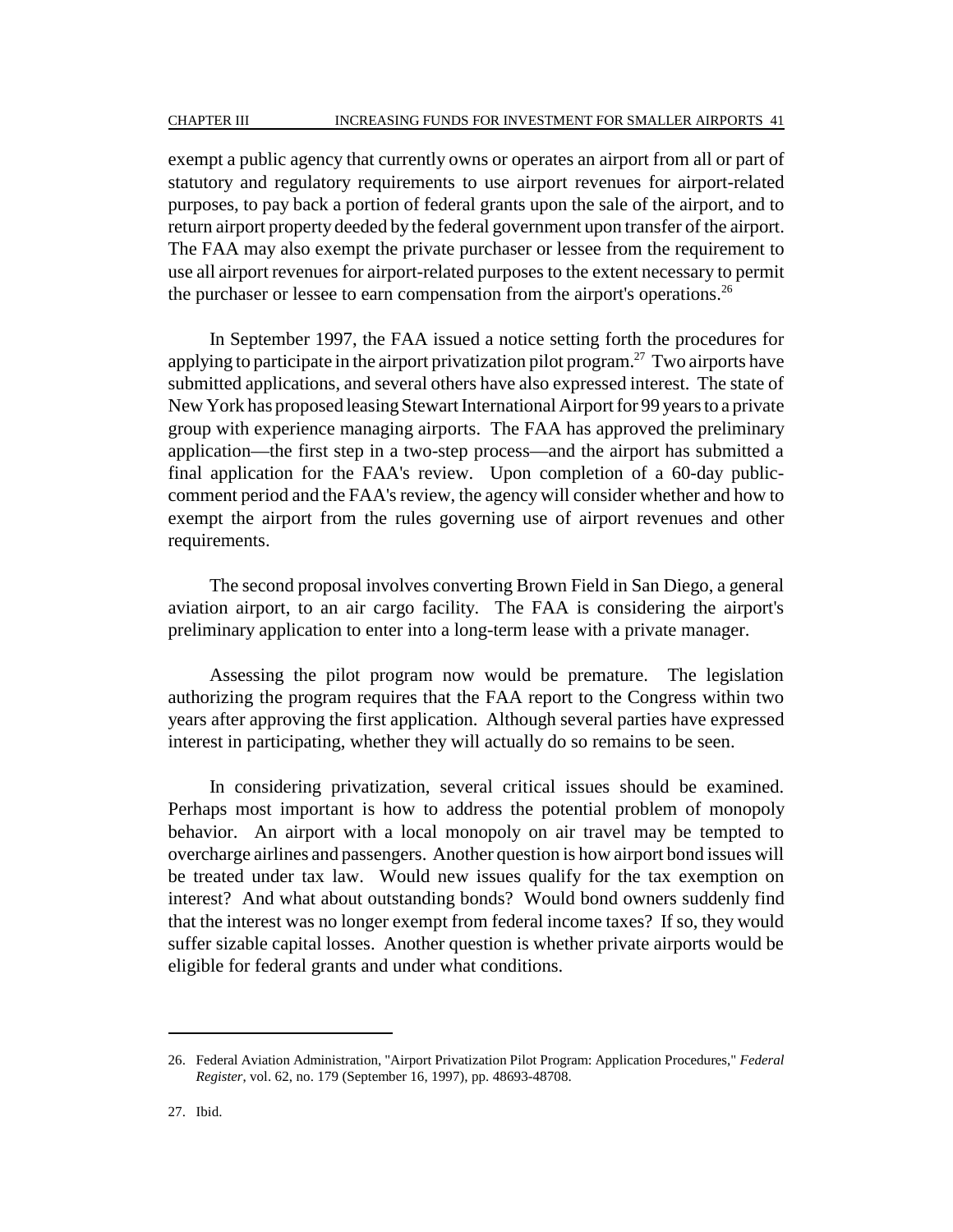In sum, several issues must be addressed to protect the interests of the public, including taxpayers, airline passengers, and airlines. The interests of a private, forprofit owner might conflict with the interests of the public, and government regulation might be needed to create incentives for private owners to behave in a socially desirable way and not to exploit monopoly power.

## MODIFYING THE FEDERAL GRANT PROGRAM

The AIP plays a significant role in funding airports, especially smaller airports. AIP grants have constituted about one-quarter of airports' capital spending in the 1990s. In 1996, small airports obtained more than half of their capital funding from AIP grants.28

Most members of the aviation industry support increasing the overall amount of AIP funding. The NCARC recommended increasing funding to \$2 billion a year for the next five years and providing more funding for smaller airports.<sup>29</sup> The commission viewed AIP grants as "essential for capital development at smaller airports as they have less capability to draw in a meaningful way from other sources of capital funds."30 The AIP could be changed to make more funds available for smaller airports without increasing funds for the program. Ways to do that involve shifting funds from large and medium hubs to smaller airports, directing funds to airports meeting certain criteria, converting the grant program to a loan program or to a state block-grant program, and revising the requirements for federal aid.

### Shifting Funds from Large and Medium Hubs to Smaller Airports

One option for changing the program is to phase out AIP grants to large and medium hubs and to redirect the funds to smaller airports. To mitigate its effect on larger airports, the option could also eliminate the cap on  $PFCs$ <sup>31</sup>. Most large and medium hubs have shown that they can use PFCs and bond issues to raise enough revenue to finance their capital investments. Those airports would probably be able to continue

<sup>28.</sup> General Accounting Office, *DOT's Budget: Management and Performance Issues Facing the Department in Fiscal Year 1999*, GAO/T-RCED/AIMD-98-76 (February 12, 1998), p. 22.

<sup>29.</sup> National Civil Aviation Review Commission, *Avoiding Aviation Gridlock and Reducing the Accident Rate*, p. II-41.

<sup>30.</sup> Ibid.

<sup>31.</sup> A variation of this option would increase, but not eliminate, the cap. As noted, reauthorization proposals by the House and the Administration would raise the cap to \$6 and \$5, respectively.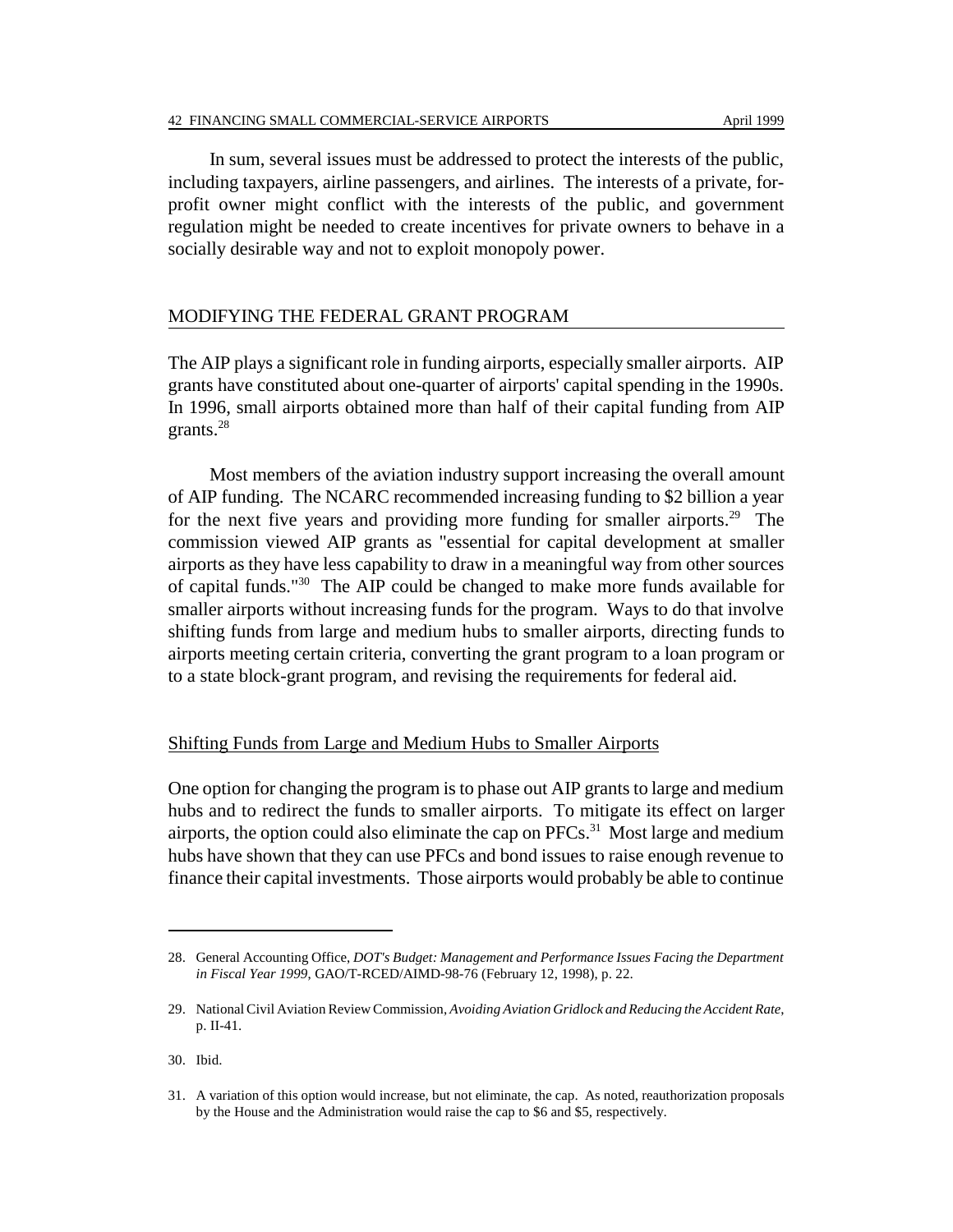to use those sources of funds in the absence of federal aid, although the anticipation of federal grants may have increased the attractiveness of some bond issues by strengthening certain airports' overall revenue expectations.

The option would have several distributional consequences mainly because passengers help finance AIP grants through the passenger ticket tax. Since 90 percent of passengers use large and medium hubs, they contribute most of the revenues. For their taxes to go to smaller airports that they do not use may seem unfair. But taxes, unlike user fees, often involve redistributing resources, and localities' claim on federal taxes is limited. Moreover, most of the federal aviation tax revenues go toward covering the costs of the air traffic control system, which serves all commercial airline passengers.

Another consideration for the option is that many of the large and medium hubs would increase PFCs, which might cause fares to rise at those airports. Whether the airlines would ultimately bear the burden of increased PFCs or whether they would pass that burden on to passengers depends on the sensitivity of demand for air transportation to changes in price. The sensitivity—or elasticity—of demand differs for business and vacation travelers, as shown by the variety of airfares paid by passengers on any given flight.

Some observers think that phasing out the larger airports from the AIP would lessen political support for the program: larger airports and their passengers having nothing to gain from the AIP might push to eliminate it. Nonetheless, many passengers at larger airports also travel to and from smaller airports at least on occasion, and they may be willing to subsidize smaller airports to enhance safety and preserve service at those airports. The option has another possible drawback: without AIP grants as a mechanism for the federal government to influence airport policies, airports might not make the kinds of investment and operating decisions that promote the national interest.

As outlined here, the option would have no direct effect on the federal budget. Variations on the option, however, would affect the budget. One variation would be to reduce AIP grants either to the level now provided to smaller airports or to some amount between that and the current level. Another variation would be to eliminate the apportionments based on formulas but to retain the FAA's authority to make discretionary grants to larger airports if needed for improving airport safety and security or reducing noise. The Administration's proposal for reauthorization contains two related provisions. First, large and medium hub airports that imposed PFCs of \$4 or \$5 would forgo all of their formula funding. Second, AIP funding at large and medium hubs would be reserved for projects to reduce noise, increase airfield capacity, plan for airport development, and meet federal mandates.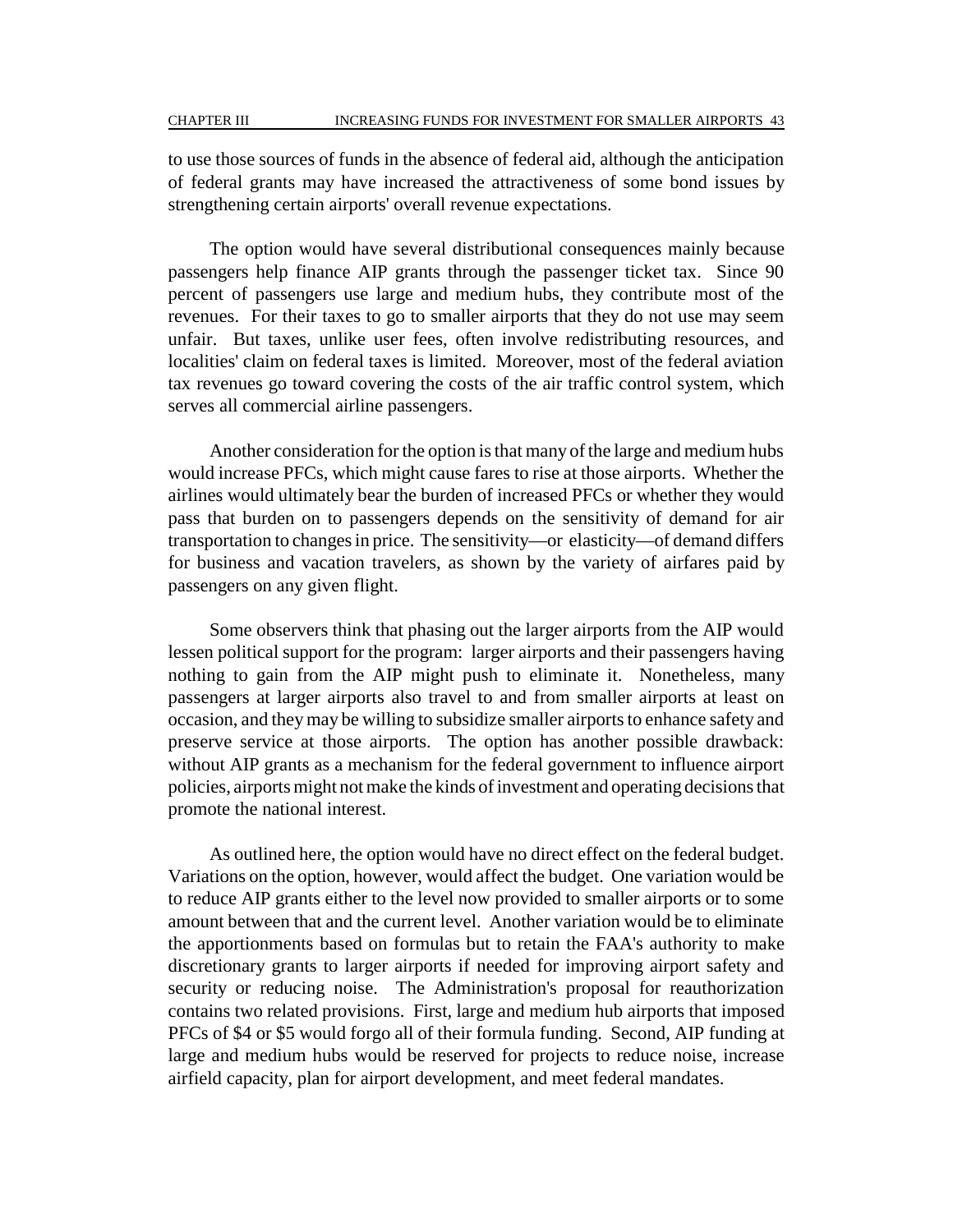Phasing in the option would probably disrupt airport plans less than immediately ending the grants to larger airports. It would give airports time to revise (and possibly postpone) capital spending plans, accumulate capital reserves by increasing PFCs and other user fees, and work with participants in the bond market to address any problems arising from the cutoff of AIP funding.

## Directing Federal Funds to Airports Meeting Certain Criteria

Although similar to the first option, the second option would try to target airports, regardless of size, that need assistance. Compared with the first option, it would help larger airports that qualified for federal aid but would probably make less money available to smaller airports with a healthy financial condition.

Unless carefully crafted, however, the second option could create undesirable incentives by rewarding airports that did little to improve their financial condition. To qualify for aid, the federal government might require that an airport show that it was trying to increase revenues (by imposing PFCs or using other measures) and reduce costs. In addition, the criteria for funding could be designed to favor investments serving the national interest and to discourage those aimed solely at local economic development.

#### Converting the Grant Program to a Loan Program

A third option would convert all or part of the grant program to a loan program. Rather than making outright grants to airports, a loan fund would provide loans that would have to be repaid. A loan program could lend money at a market rate or a subsidized rate, and the rate could vary according to the federal government's assessment of the airport's needs, the importance of the project to the national aviation system, and other factors. The option could be phased in over a period of years to lessen disruptions. It could be combined with increasing or eliminating the cap on PFCs to help airports finance loan repayments.

#### Converting the AIP to a State Block-Grant Program

This option would convert the program to one in which federal aid flowed to the states instead of directly to individual airports. Aid could be provided to the states entirely by formula—according to factors such as population, land area, number of airline passengers, and amount of general aviation activity—or part of it could be discretionary.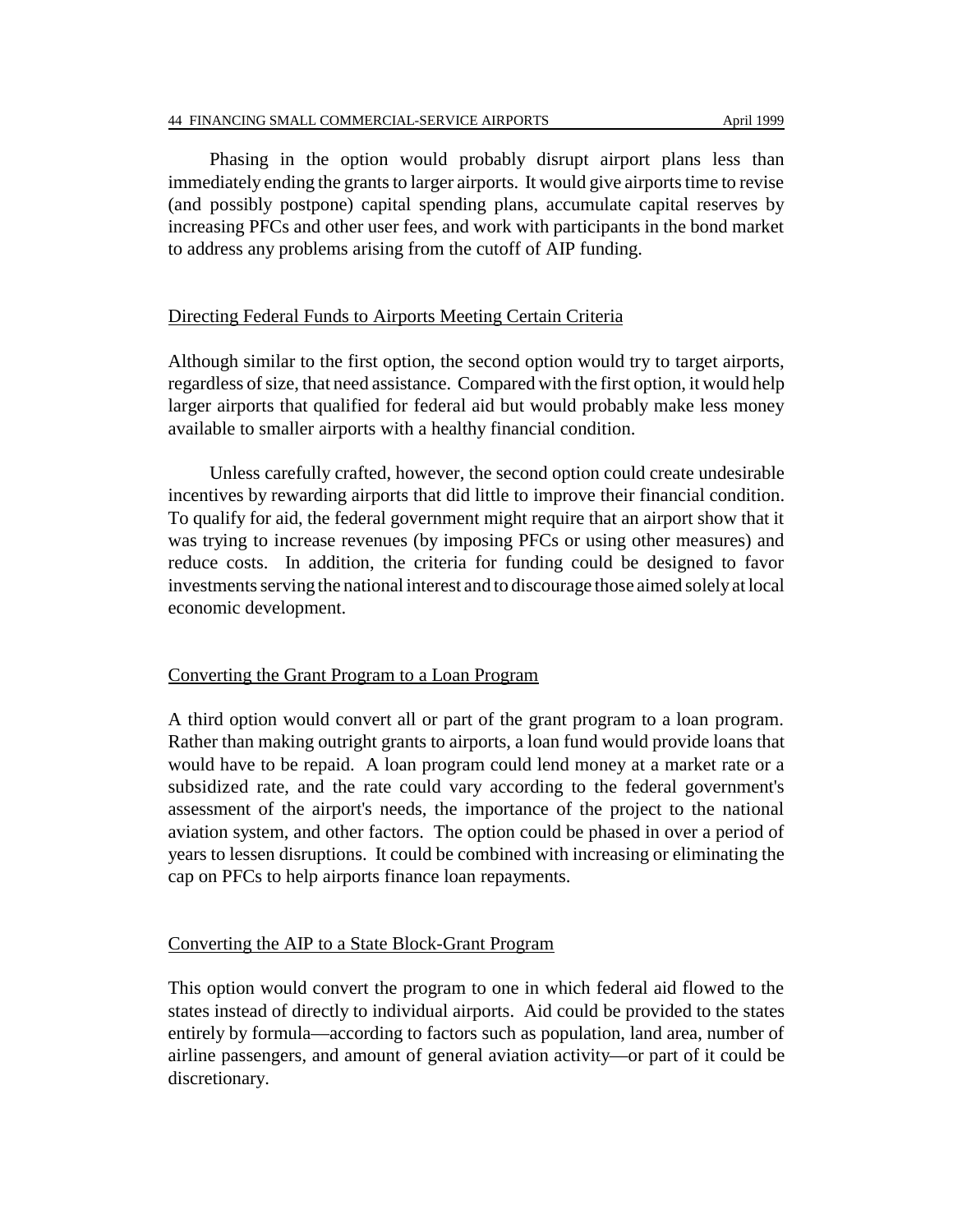#### CHAPTER III INCREASING FUNDS FOR INVESTMENT FOR SMALLER AIRPORTS 45

The option would give states the authority to decide how to distribute funds to individual airports. State governments could then allocate the money according to their own priorities, balancing the needs of their airports—and of the communities they serve—throughout the state. State governments have a better understanding of their own needs than the federal government does. Alternatively, state governments could adopt formulas of their own to allocate the grants, or they could use a combination of formula and discretionary grants.

Of course, one reason for federal involvement in airport financing is that the benefits and costs of airports cross state lines. Some major metropolitan airports serve passengers from two or more states. Cincinnati/Northern Kentucky International Airport, for example, is located in Covington, Kentucky, but the origin or destination of many of its passengers is Ohio.

An abrupt shift from the current program to a state block-grant program could present problems in the market for airport bonds. The current AIP system of formulas gives bond buyers some assurances about the revenues an airport can expect in the future—revenues that contribute to the financial health of the airport and reduce the probability of bonds defaulting. Phasing in a block-grant program, perhaps providing for a continuation of formula funding for a certain period, could mitigate that problem. Of course, the states would also benefit from maintaining the attractiveness of bonds for their airports, so they would probably devise ways within their own funding programs to provide the stability that bond buyers require.

One way of phasing in a state block-grant program would entail gradually expanding the FAA's authority to make block grants to states. Under current law, nine states are authorized to participate in that program, under which the states, rather than the FAA, administer AIP grants at nonprimary airports. Those airports include general aviation airports and nonprimary commercial-service airports in the National Plan of Integrated Airport Systems. The FAA makes grants directly to the states, which then decide which projects to fund. (See Box 2 for details about the state block-grant program for airports.)

The block-grant program could be expanded in several ways. One is to allow all states, not just nine, to participate in the program. Another way is to broaden block-grant authority to include primary commercial airports, not just general aviation and nonprimary commercial-service airports, as eligible recipients of the funding.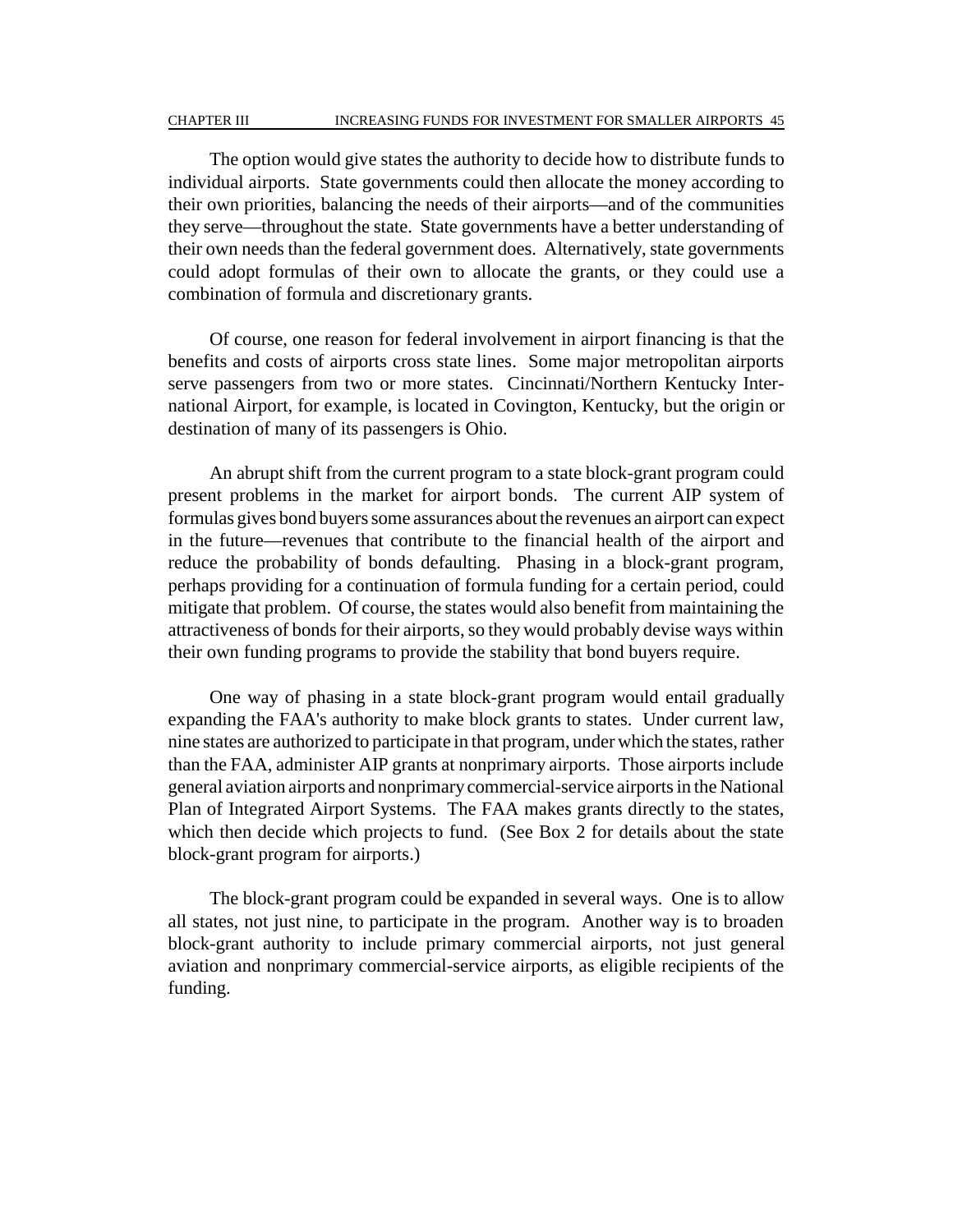#### BOX 2. EVOLUTION OF THE STATE BLOCK-GRANT PROGRAM FOR AIRPORTS

The Airport and Airway Safety and Capacity Expansion Act of 1987 established the state block-grant program as a pilot program.<sup>1</sup> Initially, the program was to run from October 1, 1989, to September 30, 1991. Legislation enacted in 1990 and 1992 extended the pilot program.2 In 1996, the Congress repealed the expiration date, providing a "permanent" authorization, and removed "pilot" from the original designation as the state block-grant pilot program.<sup>3</sup>

At first, the Congress authorized the Federal Aviation Administration (FAA) to select three states to participate. The FAA chose Illinois, Missouri, and North Carolina for the program. In 1992, after the Congress authorized the FAA to select four additional states, the agency added Michigan, New Jersey, Texas, and Wisconsin. Building on the program's success, the Congress allowed expansion to eight states in 1997 and nine states thereafter.<sup>4</sup> The FAA selected Pennsylvania in 1997 and Tennessee in 1998.

In 1997, the FAA provided block grants totaling \$72.4 million, of which \$17.5 million was discretionary.<sup>5</sup> Since the beginning of the program, the FAA has provided block grants totaling \$504.3 million, of which \$256.9 million was discretionary.6

- 3. Title I, sec. 147(c)(1)(C) of the Federal Aviation Reauthorization Act of 1996, 49 U.S.C. 47128, 110 Stat. 3223.
- 4. Ibid.
- 5. Federal Aviation Administration, *Sixteenth Annual Report* (preliminary draft, December 1998), p. 21.

6. Ibid.

Rather than increase the amount of funding for airports, the state block-grant program gives states greater flexibility in using funds, unlike the traditional AIP approach in which the FAA generally makes grants directly to airports. That gives states more power to set priorities, although the states must still follow the ground rules established by statute and by the FAA for the eligibility of projects, and the states' priority systems must conform with the National Priority System.<sup>32</sup> The FAA has proposed flexible matching shares for program participants.

<sup>1. 49</sup> U.S.C. 47128, 101 Stat. 1507.

<sup>2.</sup> The Omnibus Budget Reconciliation Act of 1990, 49 U.S.C. 47128, 104 Stat. 1388-364; and the Airport and Airway Safety, Capacity, Noise Improvement, and Intermodal Transportation Act of 1992, 49 U.S.C. 47128, 106 Stat. 4881.

<sup>32.</sup> Federal Aviation Reauthorization Act of 1996, 49 U.S.C. 47128(c), 110 Stat. 3223.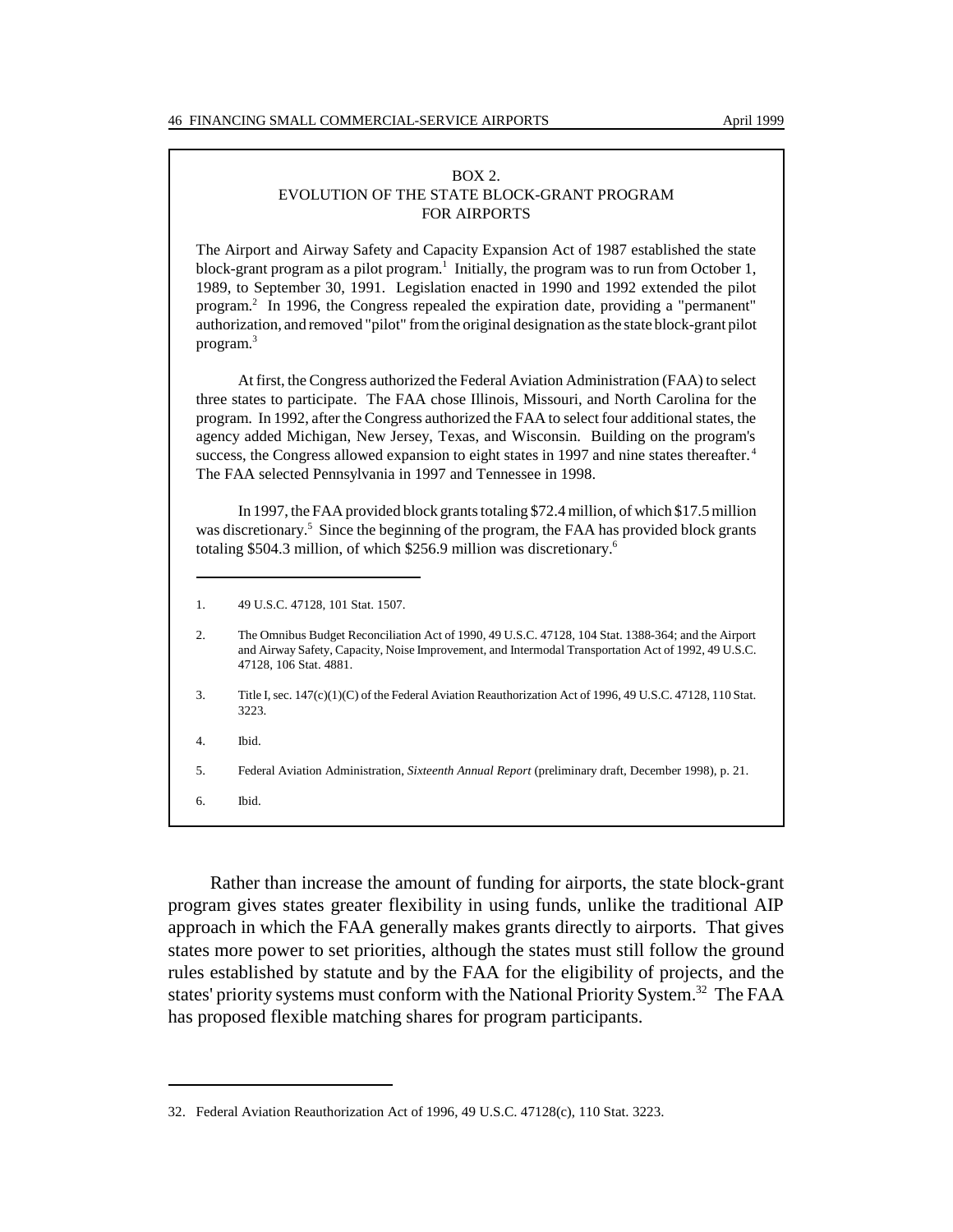#### CHAPTER III INCREASING FUNDS FOR INVESTMENT FOR SMALLER AIRPORTS 47

The National Association of State Aviation Officials (NASAO) considers the state block-grant program "a great success" and would like to see it expanded to all qualified states.<sup>33</sup> The NASAO cites the ease of applying for a state block grant, compared with the amount of paperwork required when airports apply separately for AIP funding.<sup>34</sup> In addition, to qualify for funding under the state block-grant program, an airport project must satisfy criteria intending to ensure that it meets the needs of the national airport system.

Although some states could make effective use of an expanded block-grant program, others might prefer the more traditional approach—especially states with relatively small aviation offices. Still, allowing states some choice in the form of grants they receive could improve the effectiveness of those funds.

### Revising Requirements for Federal Aid

Airports receiving federal aid must meet several requirements. Although the requirements are generally intended to protect the federal interest and ensure the prudent use of federal funds, they can also impose burdens on aid recipients and make it more difficult or costly for airports to carry out development projects. Several options for revising those requirements could make federal aid more useful to airports.

Relaxing Requirements for Matching Shares. The law specifies the federal government's share of the costs of projects funded with AIP grants: 75 percent for projects at large or medium hubs and 90 percent for projects at smaller airports.<sup>35</sup> Those provisions have been interpreted to mean that a larger airport must pay exactly 25 percent and a smaller airport must pay 10 percent of the cost of a project, not one cent more. In some cases, however, airports that want to contribute more money to expedite a project can avoid the restriction by defining the project's scope in a creative way. For example, a project to extend a runway by 2,000 feet could be defined as two projects: a 1,000-foot extension for which federal funding provides 90 percent of the cost and for which a local match provides 10 percent and a 1,000 foot extension funded entirely by the airport. Or, the runway could be funded with

<sup>33.</sup> Statement of Robert W. Kunkel, Chairman, National Association of State Aviation Officials, and Director, Wisconsin Bureau of Aeronautics, before the Subcommittee on Aviation of the House Committee on Transportation and Infrastructure, March 19, 1998, p. 3.

<sup>34.</sup> Ibid., p. 4.

<sup>35.</sup> Section 149(c) of the Federal Aviation Reauthorization Act of 1996, 49 U.S.C. 47109, 110 Stat. 3282. For certain types of projects, the law specifies other percentages for the government's share.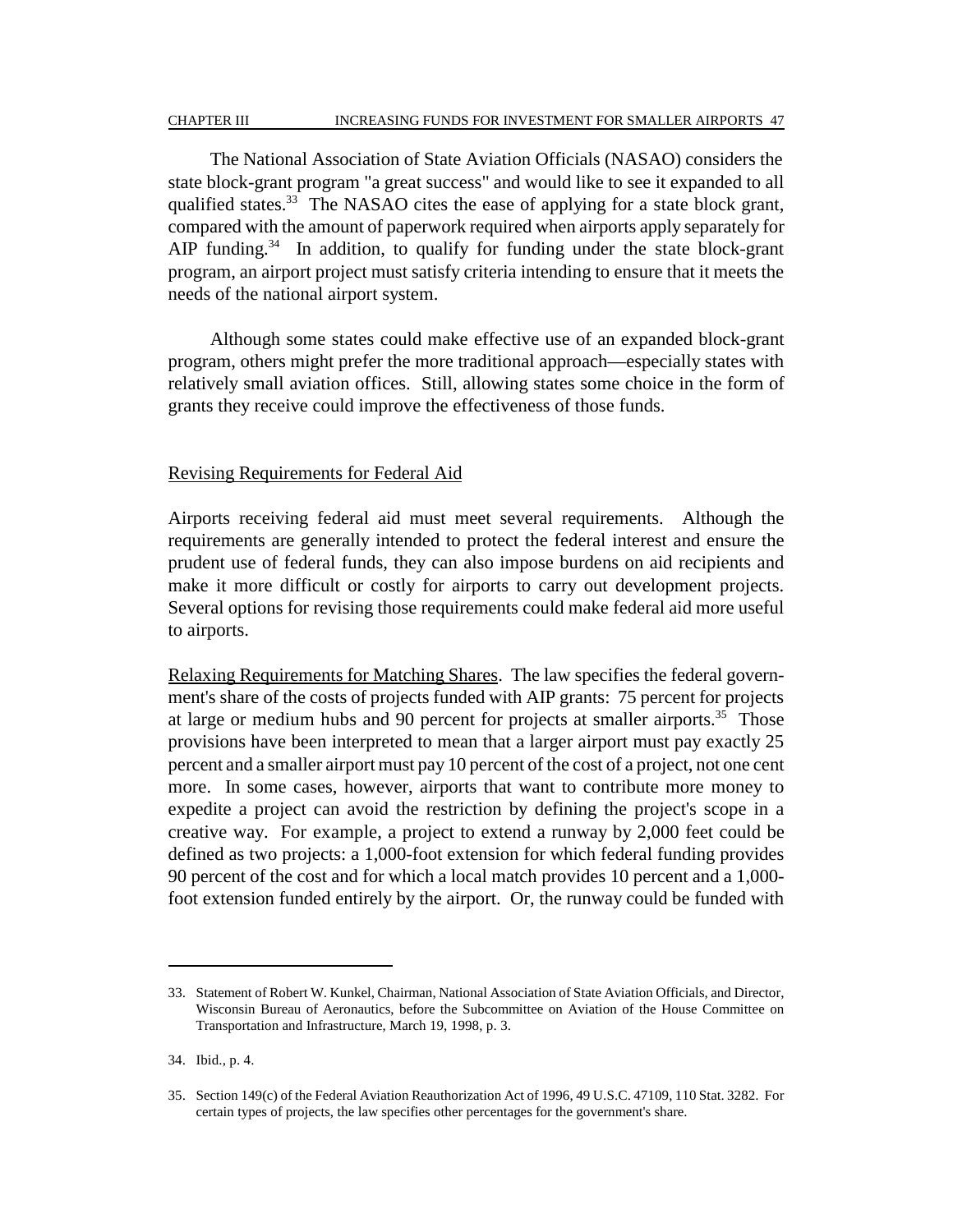AIP money and the lighting system by the airport. Such schemes raise questions about the usefulness of the requirement for matching funds.

In 1996, the Congress gave the FAA the authority to test the use of a flexible local matching share as part of the innovative financing demonstration program. The first five projects chosen for the program all involved local matching shares greater than the amount usually permitted.

The Senate's reauthorization bill would change the federal share of AIP funds for airports other than large and medium hubs to "not more than 90 percent" (from 90 percent). The House bill would make the federal share "not more than 90 percent" for states participating in the state block-grant program. Beginning in 2000, it would make the federal share 100 percent for primary nonhub airports and nonprimary commercial-service airports. The Administration's proposal for relaxing requirements for matching shares would make that change for state block grants and would extend the use of flexible matches to all airports in 2002.

 If an airport wants a project badly enough to pay a larger share of the bill, that indicates the value of the project to the airport. Such a situation appears to pose no harm to the national interest. In the projects chosen for the demonstration program, the flexible matching share enabled airports to expedite the projects they wanted. Without the flexible match, the airports would have had to wait until more federal funds were available. A flexible matching share requires no more federal spending than does the current program, and it could result in less federal spending, as airports assume a greater share of costs.

The NASAO has declared the innovative financing demonstration program a success and urged that it be expanded to all states and made permanent.<sup>36</sup> The association maintains that if an airport wants to speed up a project by paying more than its 10 percent share, it should be allowed to. Under an innovative financing program for highways, the flexible-match provision was the one that state officials found most valuable.<sup>37</sup> In that program too, states found that paying a higher share of the cost allowed them to complete sooner the projects they wanted.

Allowing Grants to Be Used for State Credit-Enhancement Programs. Another option—an offshoot of the state block-grant program—would allow states to use AIP funds to capitalize revolving funds that would make loans or provide other credit enhancements for airport projects. The funds would be similar to those created to make loans for wastewater treatment and to state infrastructure banks created to

<sup>36.</sup> Statement of Robert W. Kunkel, March 19, 1998, pp. 4-5.

<sup>37.</sup> Congressional Budget Office, *Innovative Financing of Highways*, CBO Study (January 1998).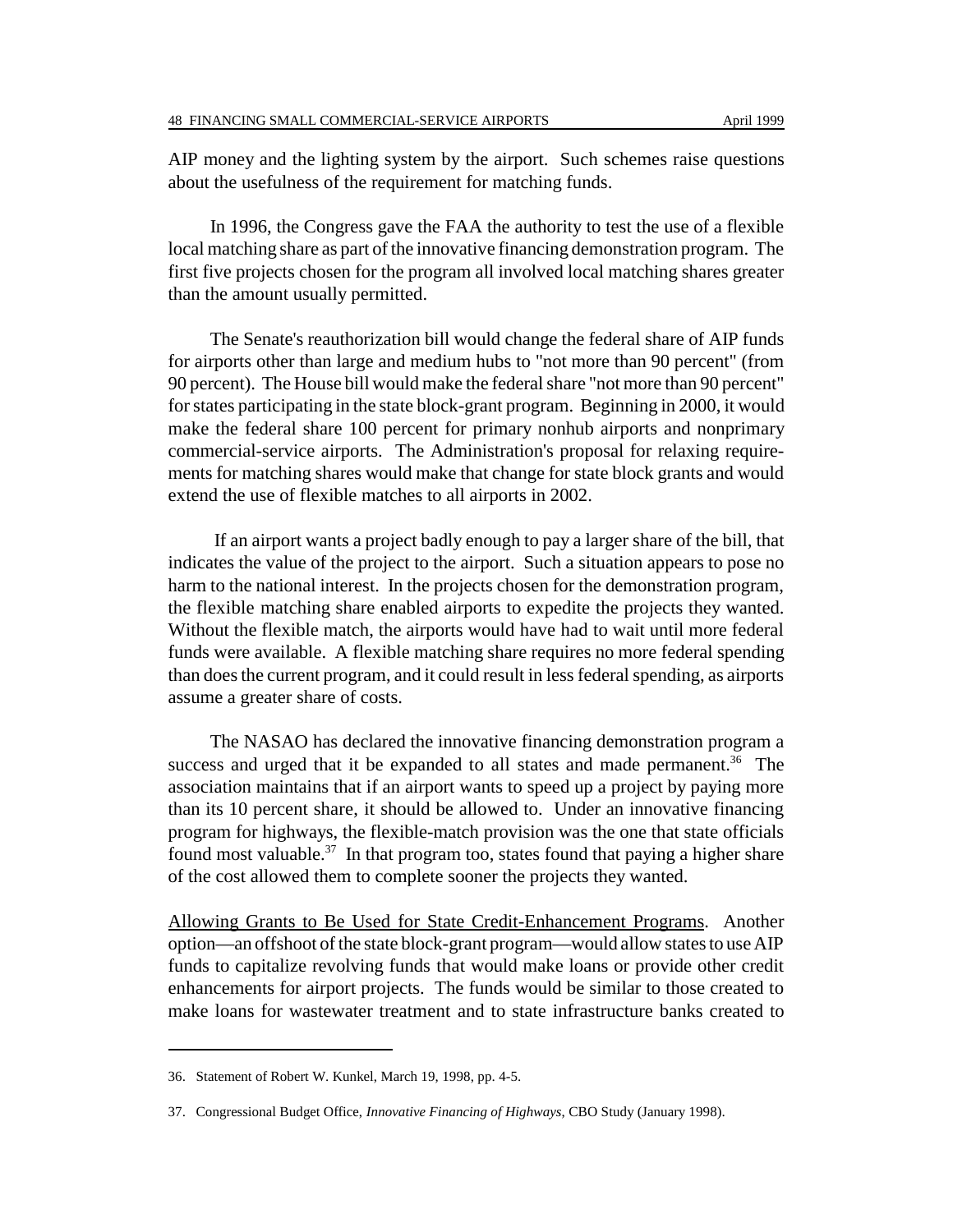finance highway projects.38 The NASAO has expressed support for the option and has noted that Florida has used a state revolving loan fund for airport capital projects and acquisition for more than a decade.<sup>39</sup>

Providing Additional Flexibility. Reducing regulations for airport design and construction standards could reduce costs and effectively provide more aid to airports. So could relaxing other restrictions on airports' use of federal aid. But doing that might enable recipients of aid—airports, cities, and states—to use the funds to further local interests at the expense of enhancing the national aviation system. If municipal airports were allowed to increase PFCs and other fees and to use the revenues as they wished, they might use their local monopoly power to divert funds from aviation to other purposes such as fire and police protection or road or transit systems. Some policy analysts argue that such a scenario is entirely appropriate—it simply involves using municipal resources in a way that the city deems best. Airlines and other policy analysts, however, question the fairness of using revenues from airline passengers and other aviation system users to pay for municipal services.

Any relaxing of restrictions would have implications for federal, state, and local governments. State and local governments may view airport development as an important tool for economic development; the federal government is more concerned about improving safety and security and providing for interstate commerce. The challenge for the federal government is to structure a policy that offers incentives for state and local governments to address national aviation interests.

# OBTAINING ASSISTANCE FROM STATE AND LOCAL GOVERNMENTS

In addition to the funding options already discussed, airports could look to state and local governments for greater financial assistance. Such assistance could especially interest state and local governments wanting to further economic development because air transportation is often an important criterion used by companies in choosing sites for new facilities.

Some state and local governments assist airports by issuing general obligation bonds on their behalf. Those bonds tend to get more favorable interest rates and enjoy better access to bond markets than revenue bonds because they are backed by the jurisdiction's power to impose and increase taxes. In turning to state and local governments for aid, however, airports must compete with a wide range of other

<sup>38.</sup> For a discussion of state infrastructure banks for highways, see Congressional Budget Office, *Innovative Financing of Highways*.

<sup>39.</sup> Statement of Robert W. Kunkel, March 19, 1998, p. 5.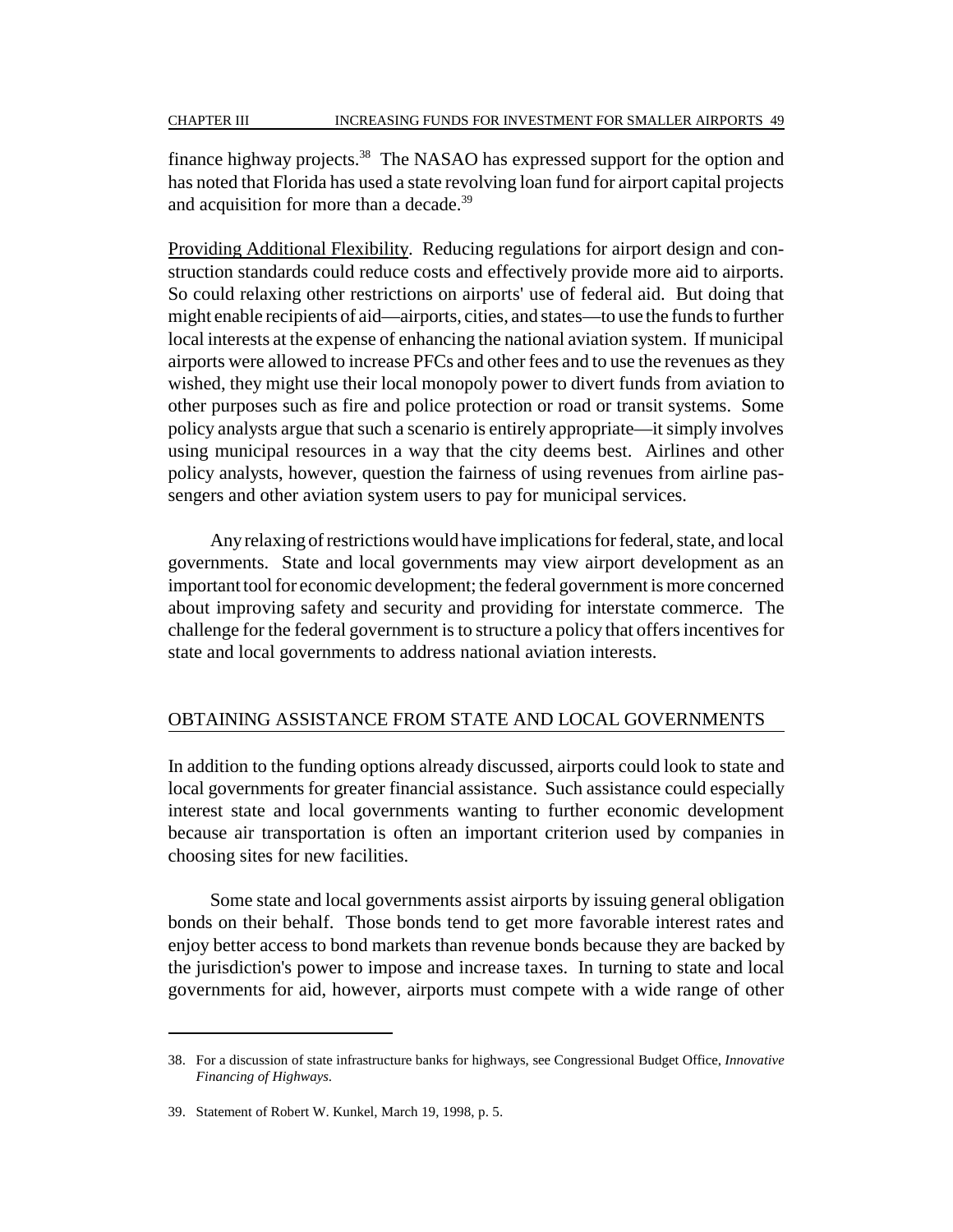projects such as school buildings, prisons, parks, and sports stadiums. That may pose a greater challenge to airports in obtaining funds.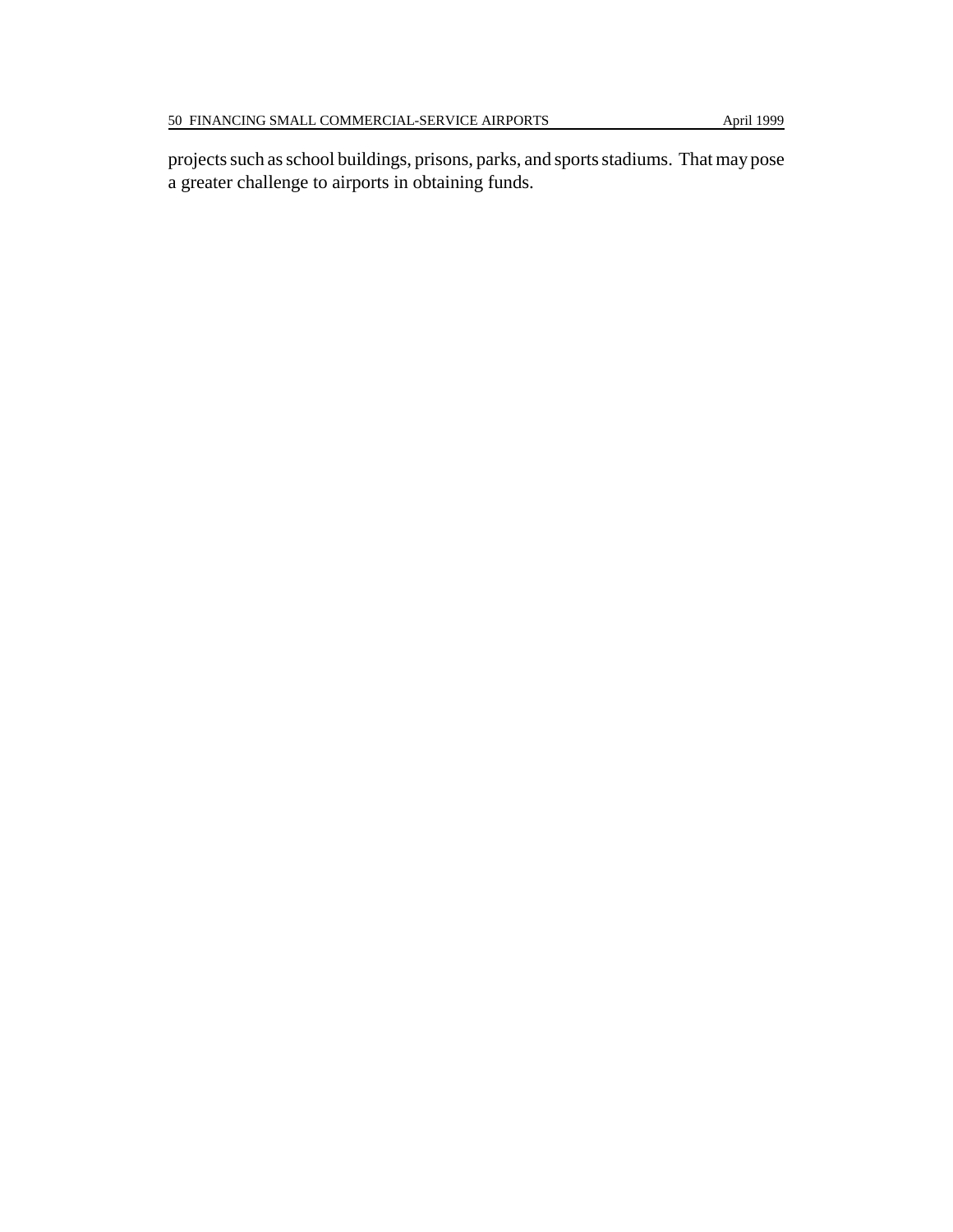#### APPENDIX

# THE DATA SET AND ITS STRENGTHS AND WEAKNESSES

The financial data used for this paper derive from the Federal Aviation Administration's (FAA's) compilation of airports' filings on Form 5100-125, "Operating and Financial Summary" for fiscal years 1996 and 1997. Airports supply detailed data about their sources of revenue and items of expenditure on Form 5100-125. The classification of airports by size used in this paper comes from the FAA's National Plan of Integrated Airport Systems data for 1996.

The data set includes information for 478 commercial-service airports, but the number of airports used in the statistical analysis is only 380, for several reasons. In some cases, airports reported data that were consolidated and covered more than one airport. The Congressional Budget Office (CBO) adjusted the number of airports accordingly in calculating the means of financial data. Some airports provided data for just one year; therefore, CBO excluded those airports from calculations involving two-year averages. Finally, the paper covers airports only in the 50 states; it excludes airports in Puerto Rico, the Virgin Islands, Guam, American Samoa, and the Northern Mariana Islands.

The results reported in this paper should be interpreted with caution because, for many reasons, they may not adequately reflect the true condition of airport finances. First, the data cover just two years—too short a period in which to smooth out the effects of fluctuations in local economies or unusual circumstances such as strikes by airline or airport employees. Second, the financial statistics may include the effects of one-time events that distort the picture. Third, the data do not include balance-sheet information. That is, they lack information about the airports' assets, liabilities, or indebtedness (except what can be inferred from interest payments and bond proceeds) that would be useful in determining the airports' long-term financial health. Examining balance sheets, as well as several years' data on income and expenses, would reveal a more accurate picture.

The data may be less reliable and comprehensive than they could be because they are from the first two years that the FAA required airports to complete Form 5100-125. Not all of the airports required to file the form did so in a timely manner, and some data were still missing at the time of CBO's analysis. Although the FAA was lenient about airports' completing the form in the first year, the agency has tightened its procedures and obtained more timely and more complete filings for the second year (fiscal year 1997).